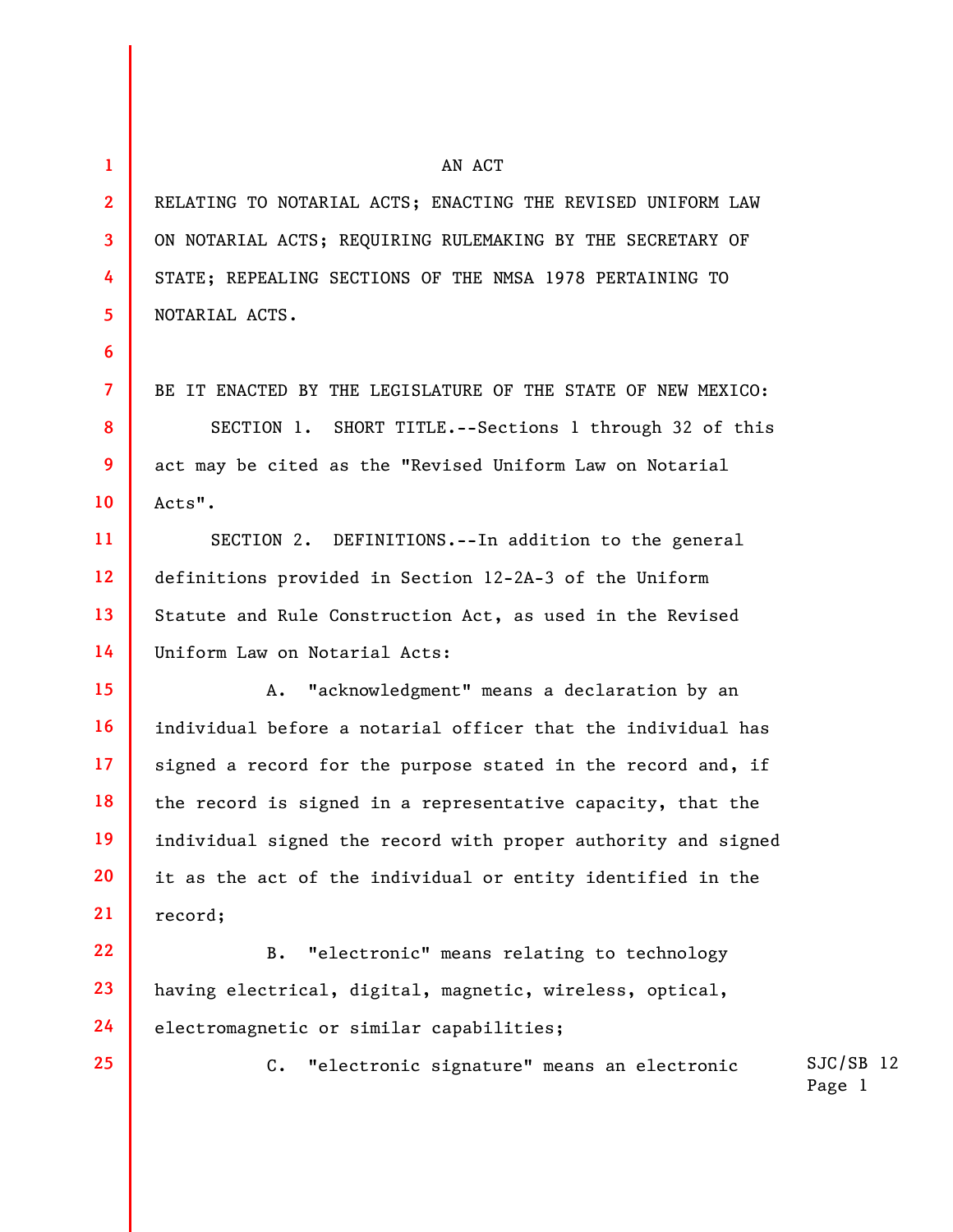1 2 3 4 5 6 7 8 9 10 11 12 13 14 15 16 17 18 19 20 21 22 23 24 25 symbol, sound or process attached to or logically associated with a record and executed or adopted by an individual with the intent to sign the record; D. "foreign state" means a government other than the United States, a state or a federally recognized Indian tribe; E. "in a representative capacity" means acting as: (1) an authorized officer, agent, partner, trustee or other representative for a person other than an individual; (2) a public officer, personal representative, guardian or other representative, in the capacity stated in a record; (3) an agent or attorney-in-fact for a principal; or (4) an authorized representative of another in any other capacity; F. "notarial act" means an act, whether performed with respect to a tangible or electronic record, that a notarial officer may perform under the law of this state. The term includes taking an acknowledgment, administering an oath or affirmation, taking a verification on oath or affirmation, witnessing or attesting a signature, certifying or attesting a copy and noting a protest of a negotiable instrument;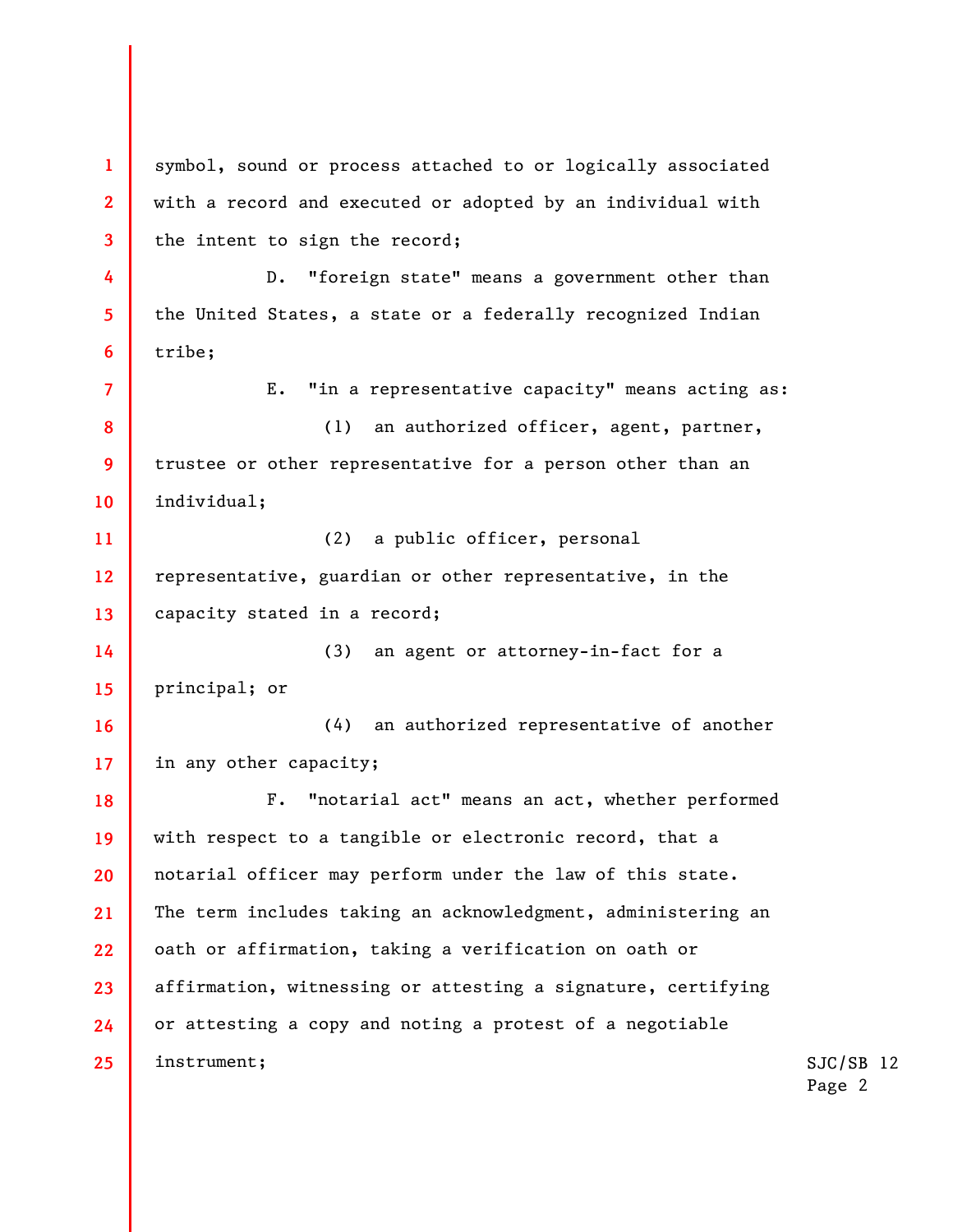1 2 3 4 5 6 7 8 9 10 11 12 13 14 15 16 17 18 19 20 21 22 23 24 25 G. "notarial officer" means a notary public or other individual authorized to perform a notarial act; H. "notary public" means an individual commissioned to perform a notarial act by the secretary of state; I. "official stamp" means a physical image affixed to or embossed on a tangible record or an electronic image attached to or logically associated with an electronic record and includes an official notary seal; J. "person" also includes a statutory trust, public corporation, government or governmental subdivision, agency or instrumentality; K. "record" means information that is inscribed on a tangible medium or that is stored in an electronic or other medium and is retrievable in perceivable form; L. "sign" or "subscribe", when used with present intent to authenticate or adopt a record, means to: (1) execute or adopt a tangible symbol; or (2) attach to or logically associate with the record an electronic symbol, sound or process; M. "signature" means a tangible symbol or an electronic signature that evidences the signing of a record; N. "stamping device" means: (1) a physical device capable of affixing to or embossing on a tangible record an official stamp; or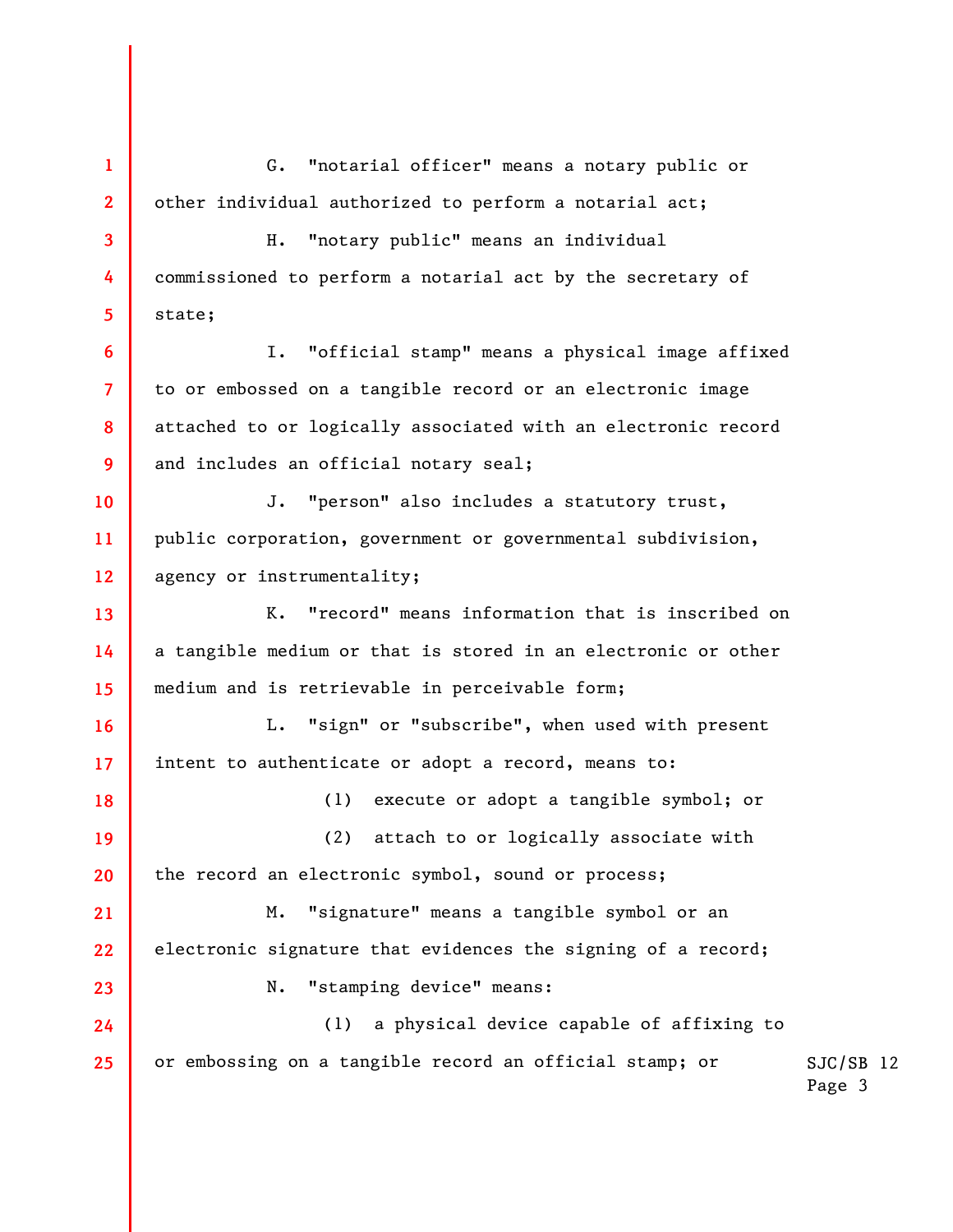1 2 3 (2) an electronic device or process capable of attaching to or logically associating with an electronic record an official stamp; and

O. "verification on oath or affirmation" means a declaration, made by an individual on oath or affirmation before a notarial officer, that a statement in a record is true.

SECTION 3. AUTHORITY TO PERFORM NOTARIAL ACT.--

A. A notary public or notarial officer shall perform all notarial acts pursuant to the Revised Uniform Law on Notarial Acts or by law of this state other than the Revised Uniform Law on Notarial Acts.

B. A notarial officer shall not perform a notarial act with respect to a record to which the officer or the officer's spouse or domestic partner is a party or in which either of them has a direct beneficial interest. A notarial act performed in violation of this subsection is voidable.

C. A notarial officer may certify that a tangible copy of an electronic record is an accurate copy of the electronic record.

21

22

23

24

25

4

5

6

7

8

9

10

11

12

13

14

15

16

17

18

19

20

SECTION 4. REQUIREMENTS FOR CERTAIN NOTARIAL ACTS.--

A. A notarial officer who takes an acknowledgment of a record shall determine, from personal knowledge or satisfactory evidence of the identity of the individual, that the individual appearing before the officer and making the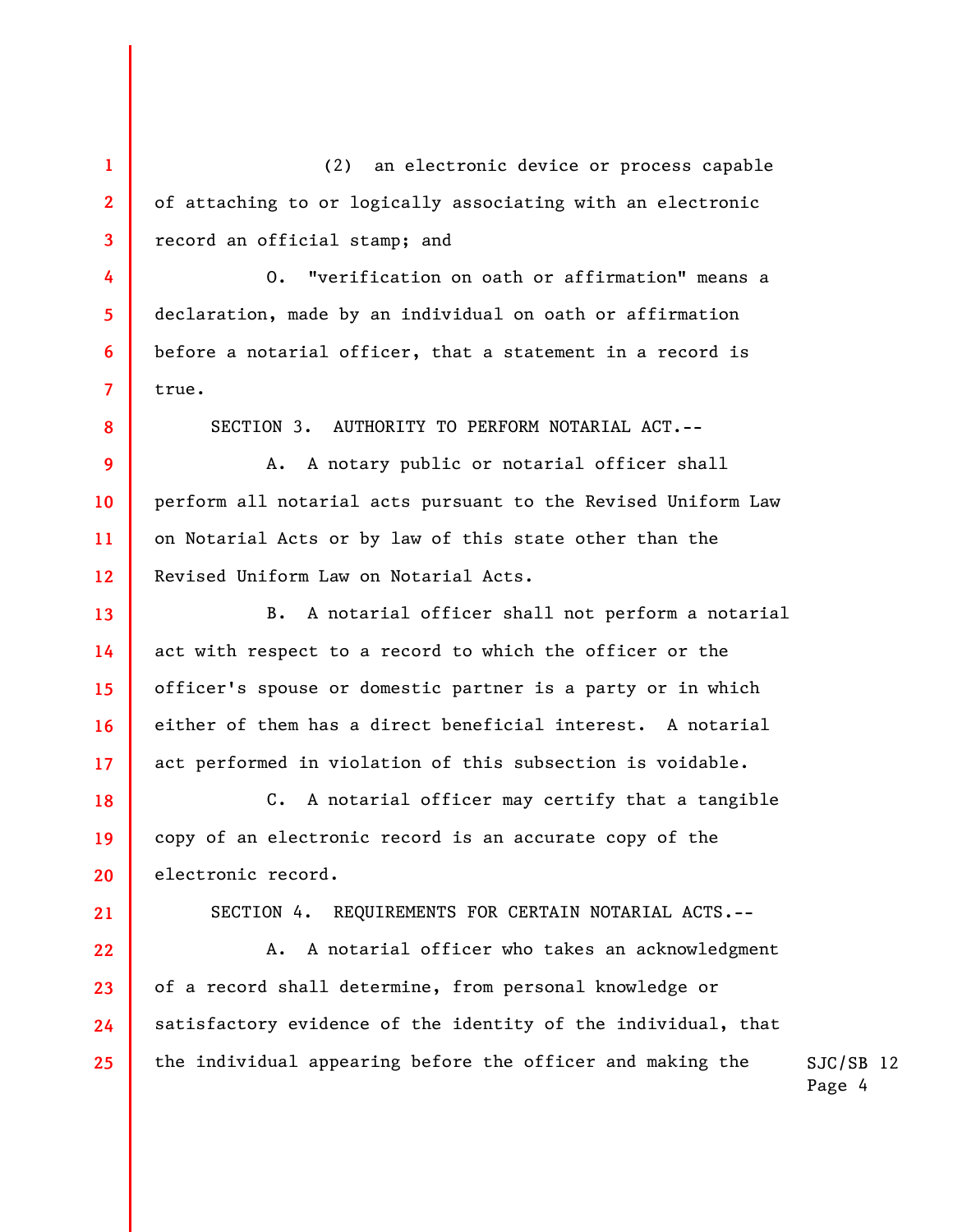acknowledgment has the identity claimed and that the signature on the record is the signature of the individual.

1

2

3

4

5

6

7

8

9

10

19

20

21

22

23

24

25

B. A notarial officer who takes a verification of a statement on oath or affirmation shall determine, from personal knowledge or satisfactory evidence of the identity of the individual, that the individual appearing before the officer and making the verification has the identity claimed and that the signature on the statement verified is the signature of the individual.

11 12 13 14 C. A notarial officer who witnesses or attests to a signature shall determine, from personal knowledge or satisfactory evidence of the identity of the individual, that the individual appearing before the officer and signing the record has the identity claimed.

15 16 17 18 D. A notarial officer who certifies or attests a copy of a record or an item that was copied shall determine that the copy is a full, true and accurate transcription or reproduction of the record or item.

E. A notarial officer who makes or notes a protest of a negotiable instrument shall determine the matters set forth in Subsection B of Section 55-3-505 NMSA 1978.

SECTION 5. PERSONAL APPEARANCE REQUIRED--EXCEPTION AUTHORIZED FOR REMOTE NOTARIZATIONS.--

SJC/SB 12 A. If a notarial act relates to a statement made in or a signature executed on a record, the individual making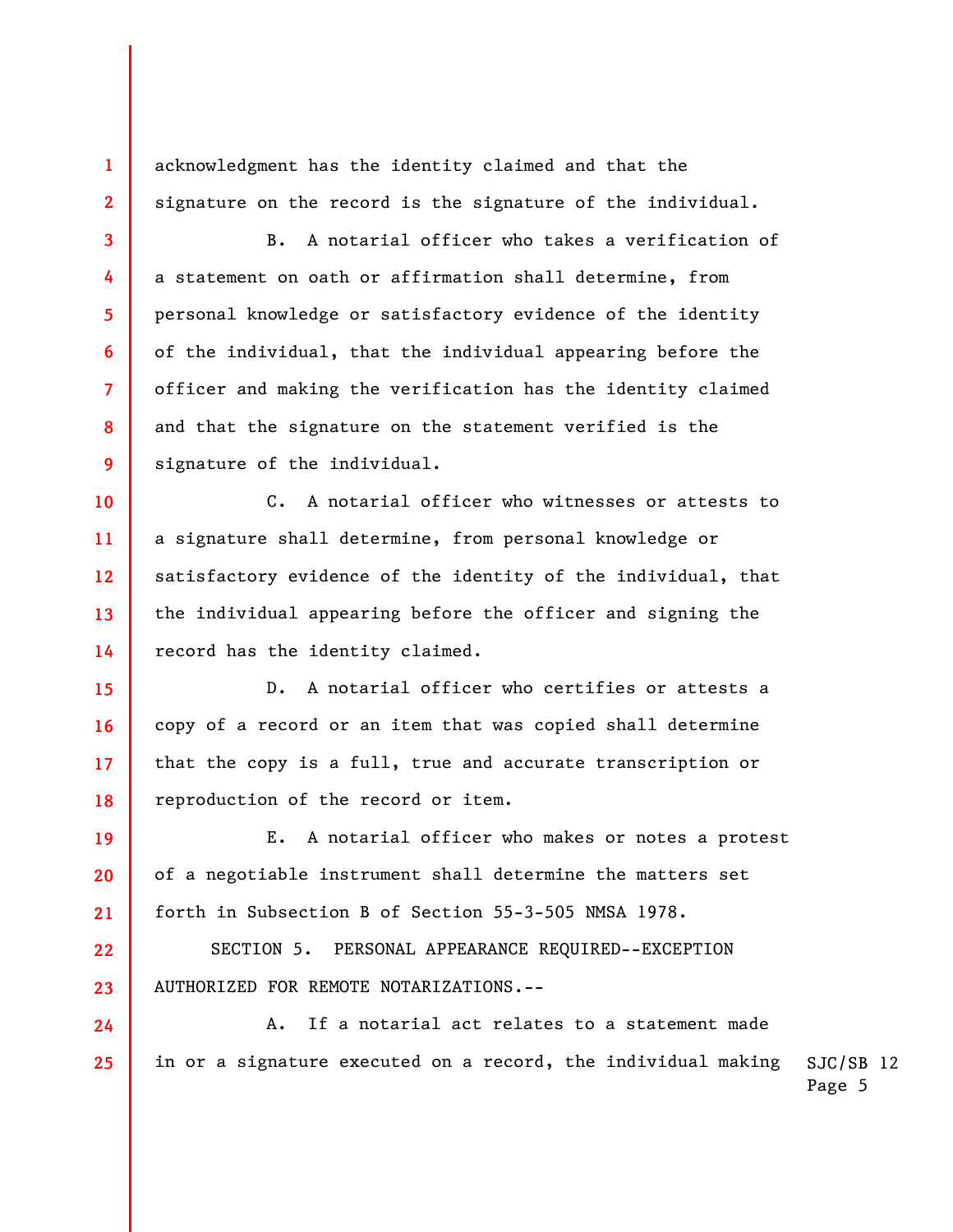1 2 the statement or executing the signature shall appear personally before the notarial officer.

3

4

5

6

7

8

12

24

25

B. A remotely located individual may comply with this section or with any other requirement of the laws of this state that state that a person appear before a notarial officer at the time of a notarial act by using communication technology to appear before a notary public or notarial officer.

9 10 11 C. A notary public or notarial officer located in this state may perform a notarial act using communication technology for a remotely located individual if:

(1) the notary public:

13 14 15 (a) has personal knowledge of the identity of the individual pursuant to Subsection A of Section 6 of the Revised Uniform Law on Notarial Acts;

16 17 18 19 20 21 22 23 (b) has satisfactory evidence of the identity of the remotely located individual by oath or affirmation from a credible witness appearing before the notary public pursuant to Subsection B of Section 6 of the Revised Uniform Law on Notarial Acts or this section; or (c) has obtained satisfactory evidence of the identity of the remotely located individual by using at least two different types of identity proofing;

(2) the notary public is able to reasonably confirm that a record before the notary public is the same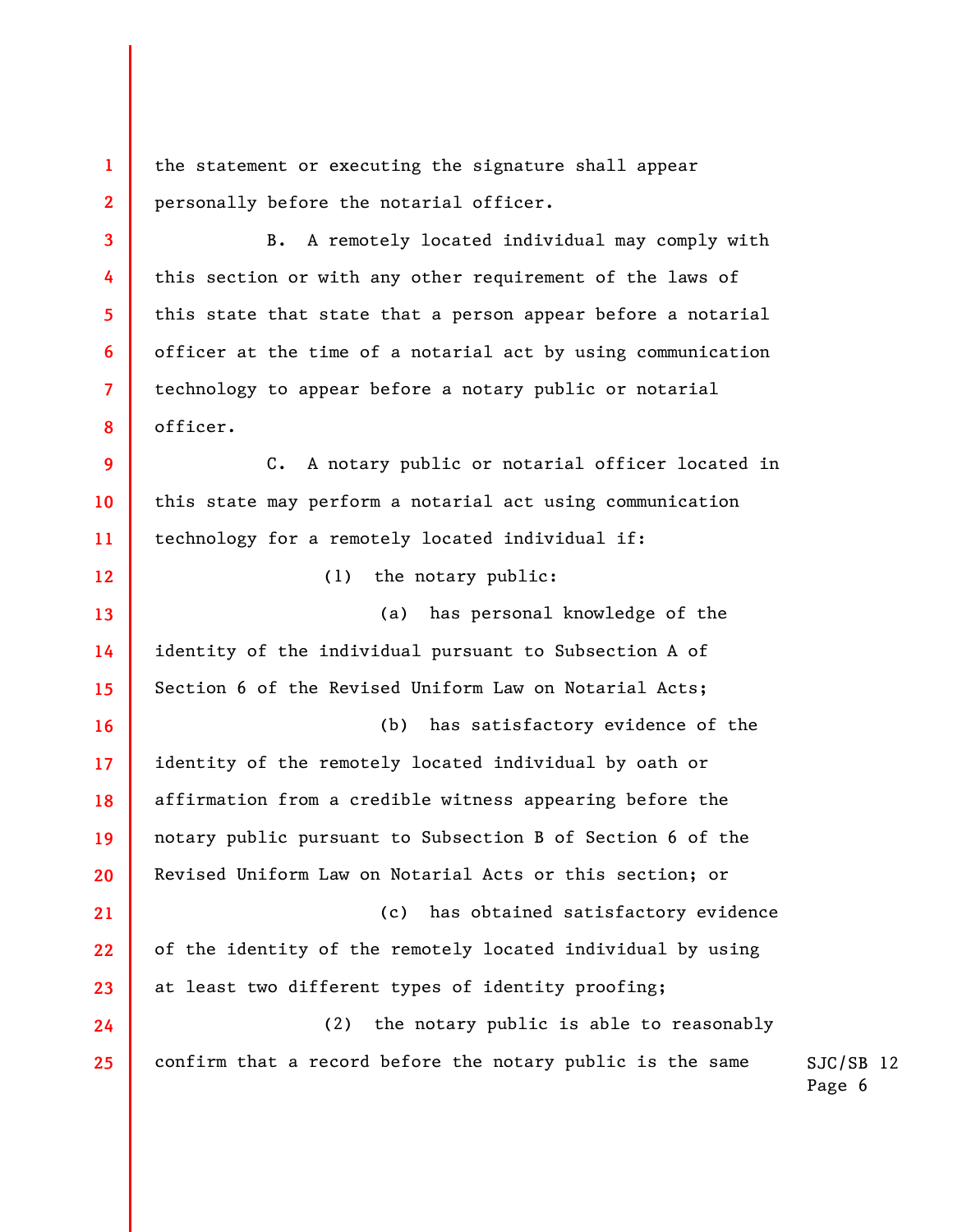SJC/SB 12 Page 7 1 2 3 4 5 6 7 8 9 10 11 12 13 14 15 16 17 18 19 20 21 22 23 24 25 record in which the remotely located individual made a statement or on which the individual executed a signature; (3) the notary public, or a person acting on behalf of the notary public, creates an audiovisual recording of the performance of the notarial act; and (4) for a remotely located individual located outside the United States: (a) the record: 1) is to be filed with or relates to a matter before a public official or court, governmental entity or other entity subject to the jurisdiction of the United States; or 2) involves property located in the territorial jurisdiction of the United States or involves a transaction substantially connected with the United States; and (b) the act of making the statement or signing the record is not prohibited by the foreign state in which the remotely located individual is located. D. If a notarial act is performed pursuant to this section, the certificate of notarial act required by Section 15 of the Revised Uniform Law on Notarial Acts and the short-form certificate provided in Section 15 of the Revised Uniform Law on Notarial Acts shall indicate that the notarial act was performed using communication technology. E. A short-form certificate provided pursuant to Section 15 of the Revised Uniform Law on Notarial Acts for a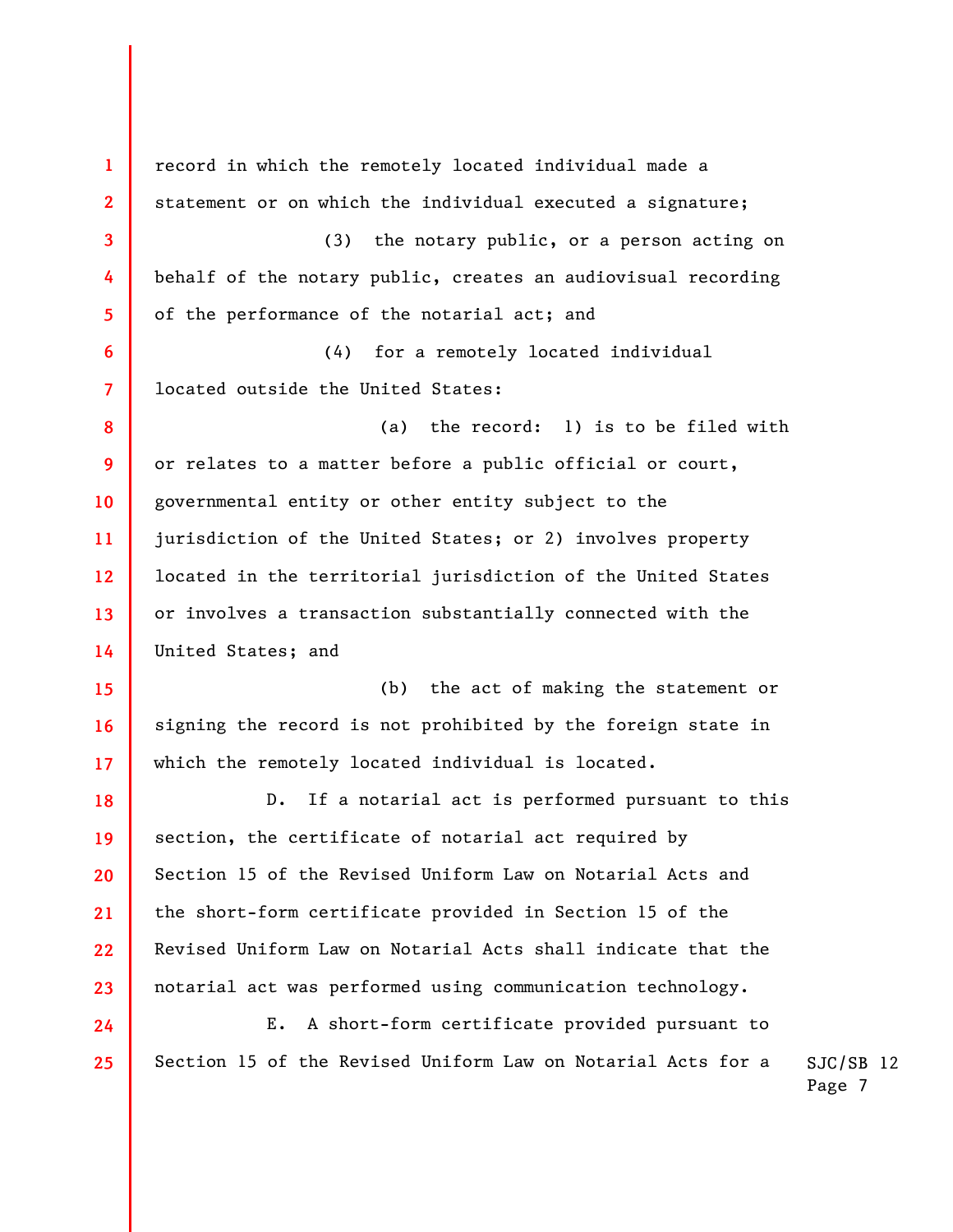1 2 3 4 5 6 7 8 9 10 11 12 13 14 15 16 17 18 19 20 21 22 23 24 notarial act subject to this section is sufficient if it: (1) complies with rules adopted under Paragraph (1) of Subsection H of this section; or (2) is in the form provided in Section 15 of the Revised Uniform Law on Notarial Acts and contains a statement substantially as follows: "This notarial act involved the use of communication technology.". F. A notary public, a guardian, a conservator or an agent of a notary public or a personal representative of a deceased notary public shall retain the audiovisual recording created pursuant to Paragraph (3) of Subsection C of this section or cause the recording to be retained by a repository designated by or on behalf of the person required to retain the recording. Unless a different period is required by rule adopted pursuant to Paragraph (4) of Subsection H of this section, the recording must be retained for a period of at least ten years after the recording is made. G. Before a notarial officer performs the notarial officer's initial notarial act with a remotely located individual under this section, the notarial officer shall notify the secretary of state that the notarial officer will be performing notarial acts with respect to remotely located individuals and identify the technologies the notarial officer intends to use. If the secretary of state has

established standards pursuant to Subsection H of this

25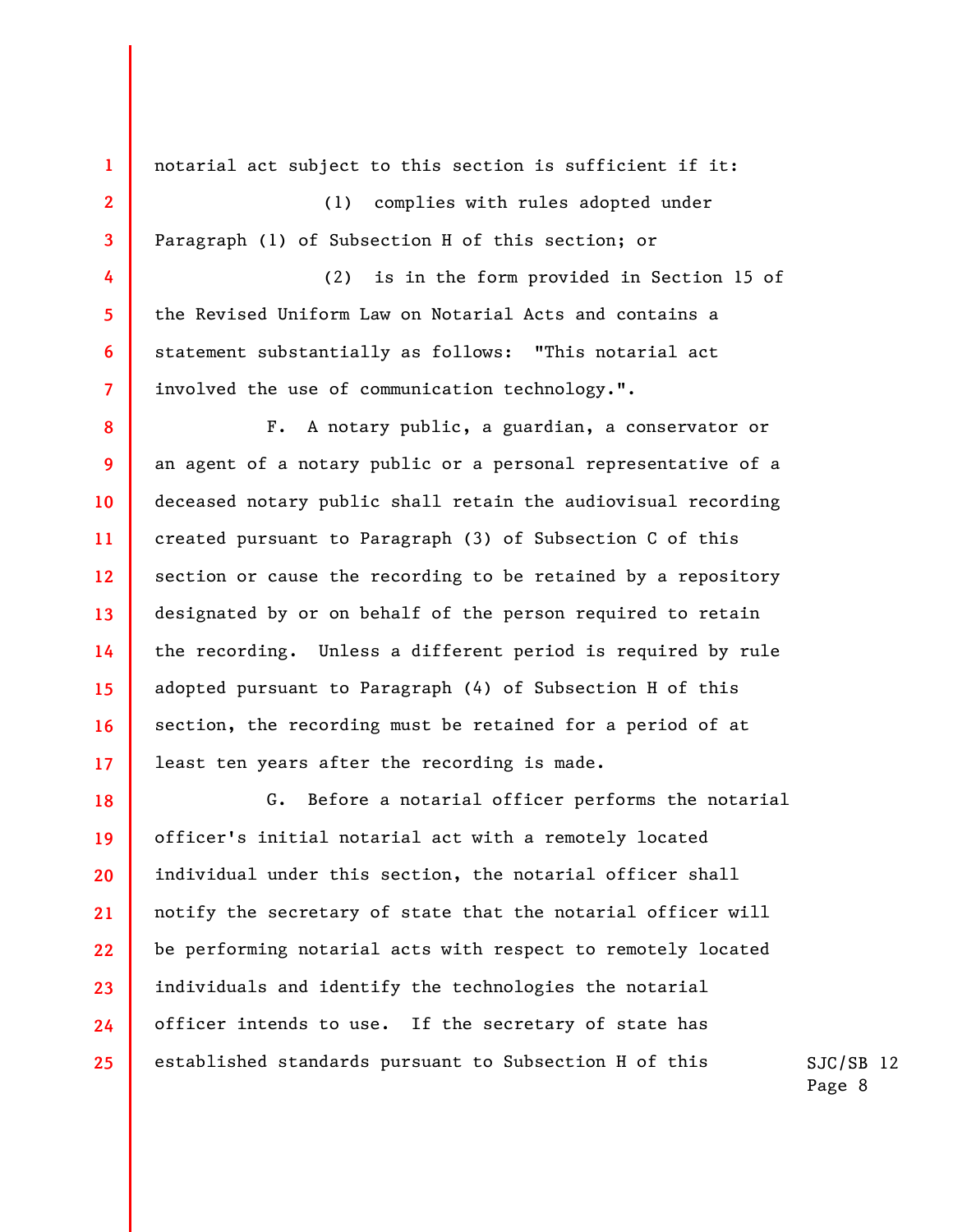1 2 3 4 5 6 7 8 9 10 11 12 13 14 15 16 17 18 19 20 21 22 23 24 25 section and Section 26 of the Revised Uniform Law on Notarial Acts for approval of communication technology or identity proofing, the communication technology and identity proofing shall conform to the standards. H. In addition to adopting rules pursuant to Section 26 of the Revised Uniform Law on Notarial Acts, the secretary of state may adopt rules under this section regarding performance of a notarial act. The rules may: (1) prescribe the means of performing a notarial act involving a remotely located individual using communication technology; (2) establish standards for communication technology and identity proofing; (3) establish requirements or procedures to approve providers of communication technology and the process of identity proofing; and (4) establish standards and a period for the retention of an audiovisual recording created pursuant to Paragraph (3) of Subsection C of this section. I. Before adopting, amending or repealing a rule governing performance of a notarial act with respect to a remotely located individual, the secretary of state shall consider: (1) the most recent standards regarding the performance of a notarial act with respect to a remotely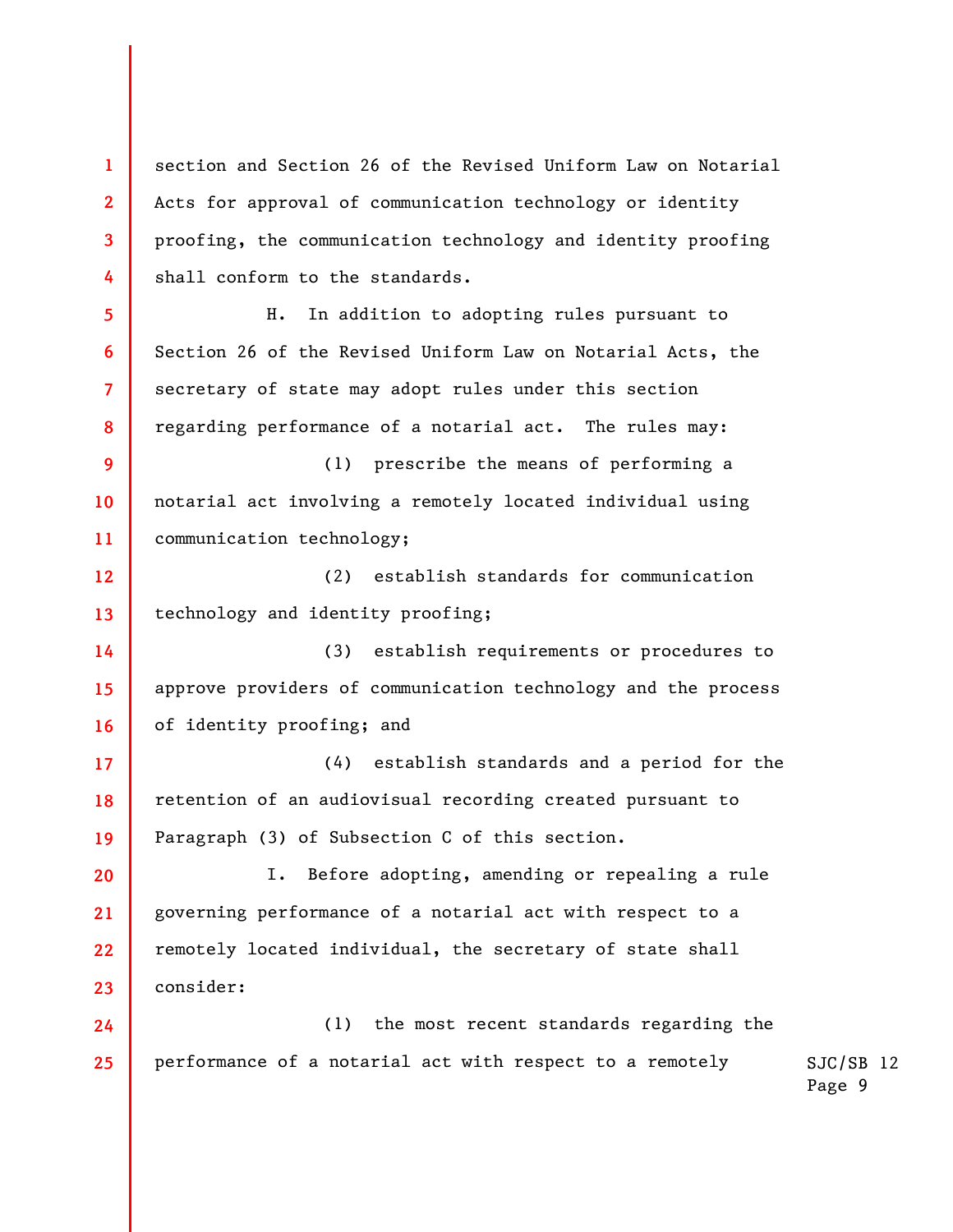1 2 3 located individual promulgated by national standard-setting organizations and the recommendations of the national association of secretaries of state;

4 5 6 (2) standards, practices and customs of other jurisdictions that have laws substantially similar to this section; and

7 8 (3) input from governmental officials and entities and other interested persons.

9 10 11 12 13 14 15 16 17 J. By allowing its communication technology or identity proofing to facilitate a notarial act for a remotely located individual or by providing storage of the audiovisual recording created pursuant to Paragraph (3) of Subsection C of this section, the provider of the communication technology, identity proofing or storage appoints the secretary of state as the provider's agent for service of process in a civil action in this state related to the notarial act.

18

K. As used in this section:

(1) "communication technology" means an electronic device or process that:

(a) allows a notarial officer and a remotely located individual to communicate with each other simultaneously by sight and sound; and

24 25 (b) when necessary and consistent with other applicable law, facilitates communication with a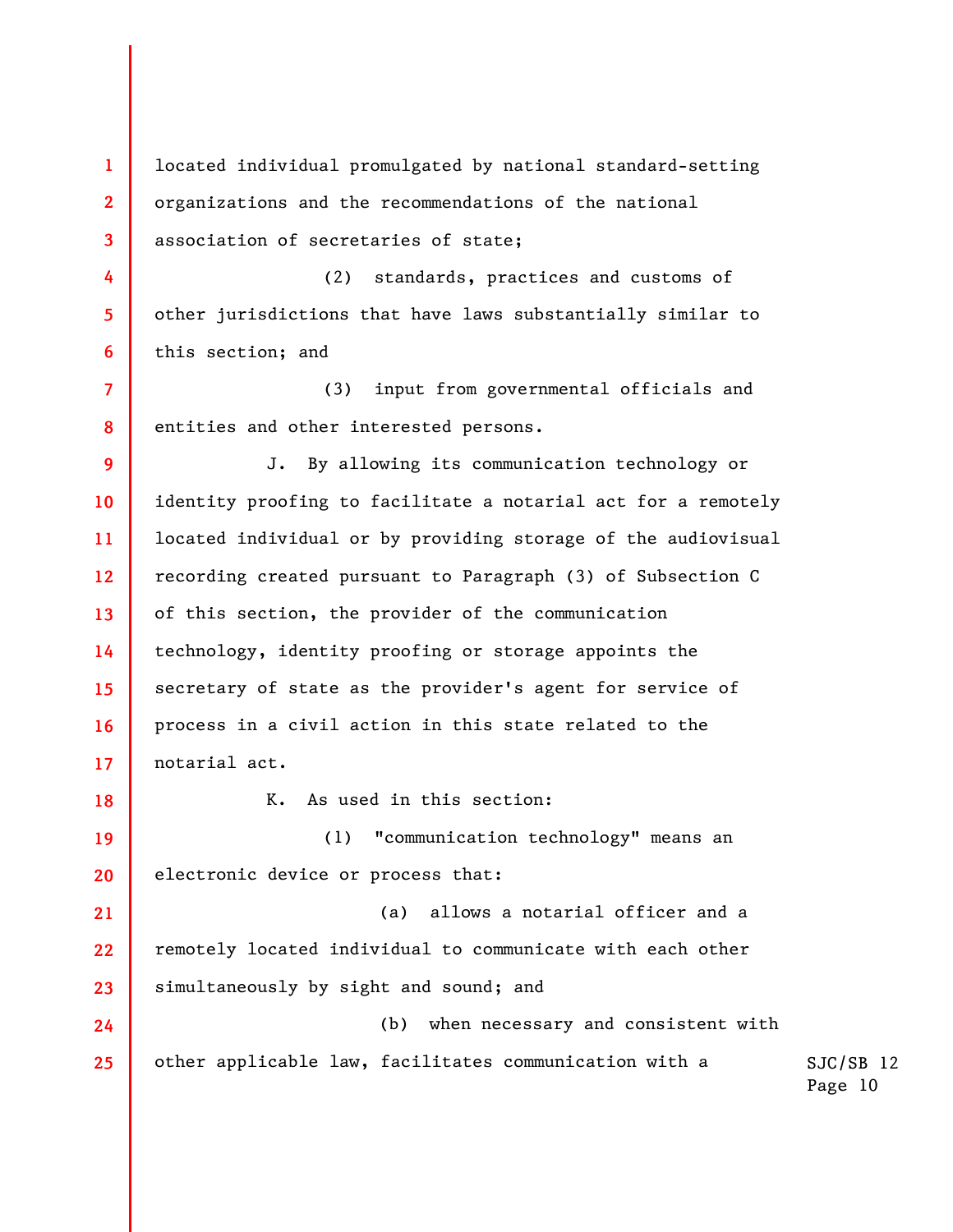1 2 remotely located individual who has a vision, hearing or speech impairment;

(2) "identity proofing" means a process or service by which a third person provides a notarial officer with the means to verify the identity of a remotely located individual by a review of personal information from public or private data sources;

8 9 10 11 12 (3) "outside the United States" means a location outside the geographic boundaries of the United States, Puerto Rico, the United States Virgin Islands and any territory, insular possession or other location subject to the jurisdiction of the United States; and

(4) "remotely located individual" means an individual who is not in the physical presence of the notarial officer who performs a notarial act under Subsection C of this section.

17

13

14

15

16

18

19

20

21

22

3

4

5

6

7

SECTION 6. IDENTIFICATION OF INDIVIDUAL.--

A. A notarial officer has personal knowledge of the identity of an individual appearing before the officer if the individual is personally known to the officer through dealings sufficient to provide reasonable certainty that individual has the identity claimed.

SJC/SB 12 23 24 25 B. A notarial officer has satisfactory evidence of the identity of an individual appearing before the officer if the officer can identify the individual: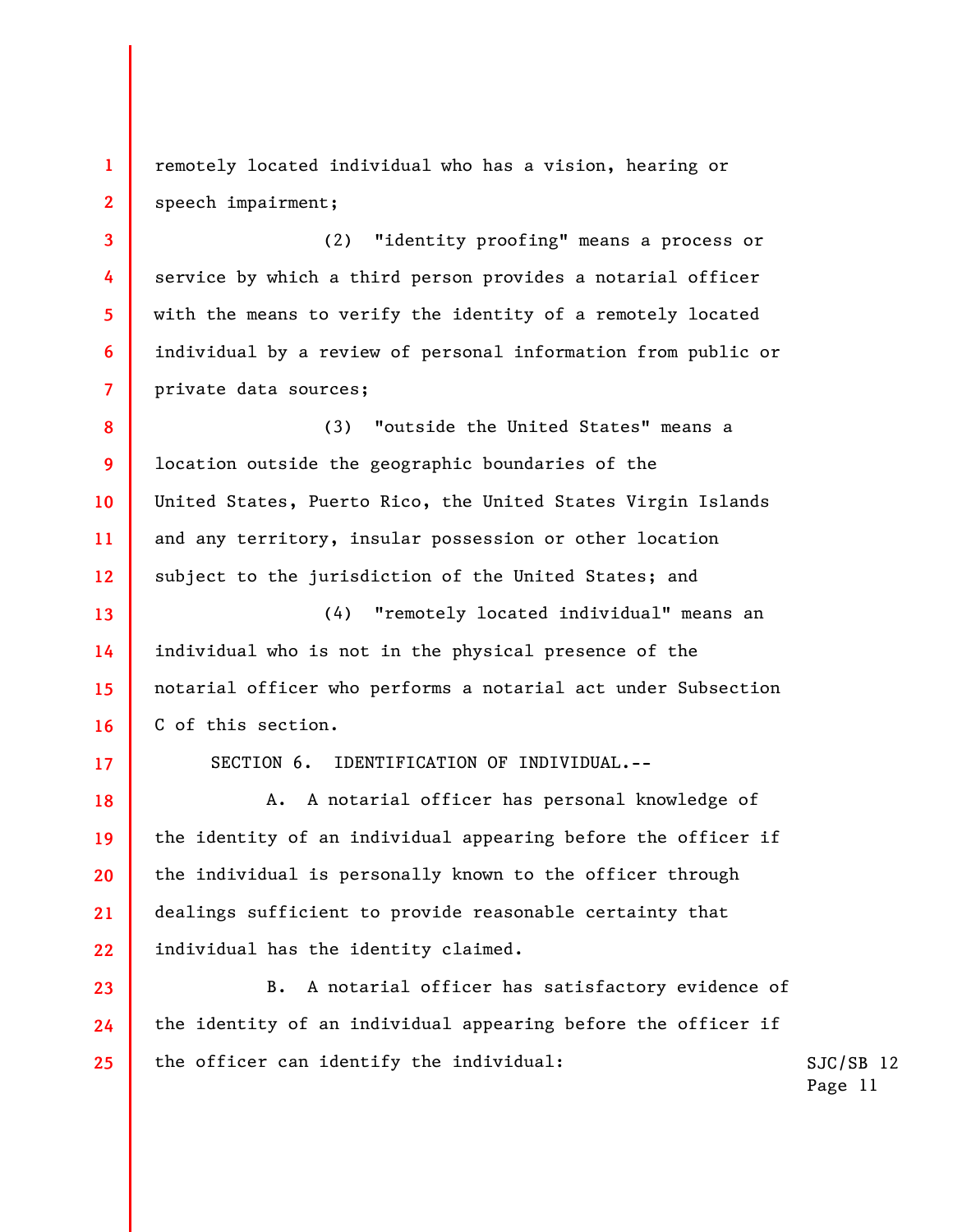1 2 3 4 5 6 7 8 9 10 11 12 13 14 15 16 17 18 19 20 21 22 23 24 (1) by means of: (a) a passport, driver's license or government-issued nondriver identification card, which is current or expired not more than one year before performance of the notarial act; or (b) another form of government identification issued to an individual, which is current or expired not more than one year before performance of the notarial act, contains the signature or a photograph of the individual and is satisfactory to the officer; or (2) by a verification on oath or affirmation of a credible witness personally appearing before the officer, who is unrelated to and unaffected by the document or transaction, and known to the officer and whom the officer can identify on the basis of a passport, driver's license or government-issued nondriver identification card, which is current or expired not more than one year before performance of the notarial act. C. A notarial officer may require an individual to provide additional information or identification credentials necessary to assure the officer of the identity of the individual. SECTION 7. AUTHORITY TO REFUSE TO PERFORM NOTARIAL ACTS.--

A. A notarial officer may refuse to perform a

25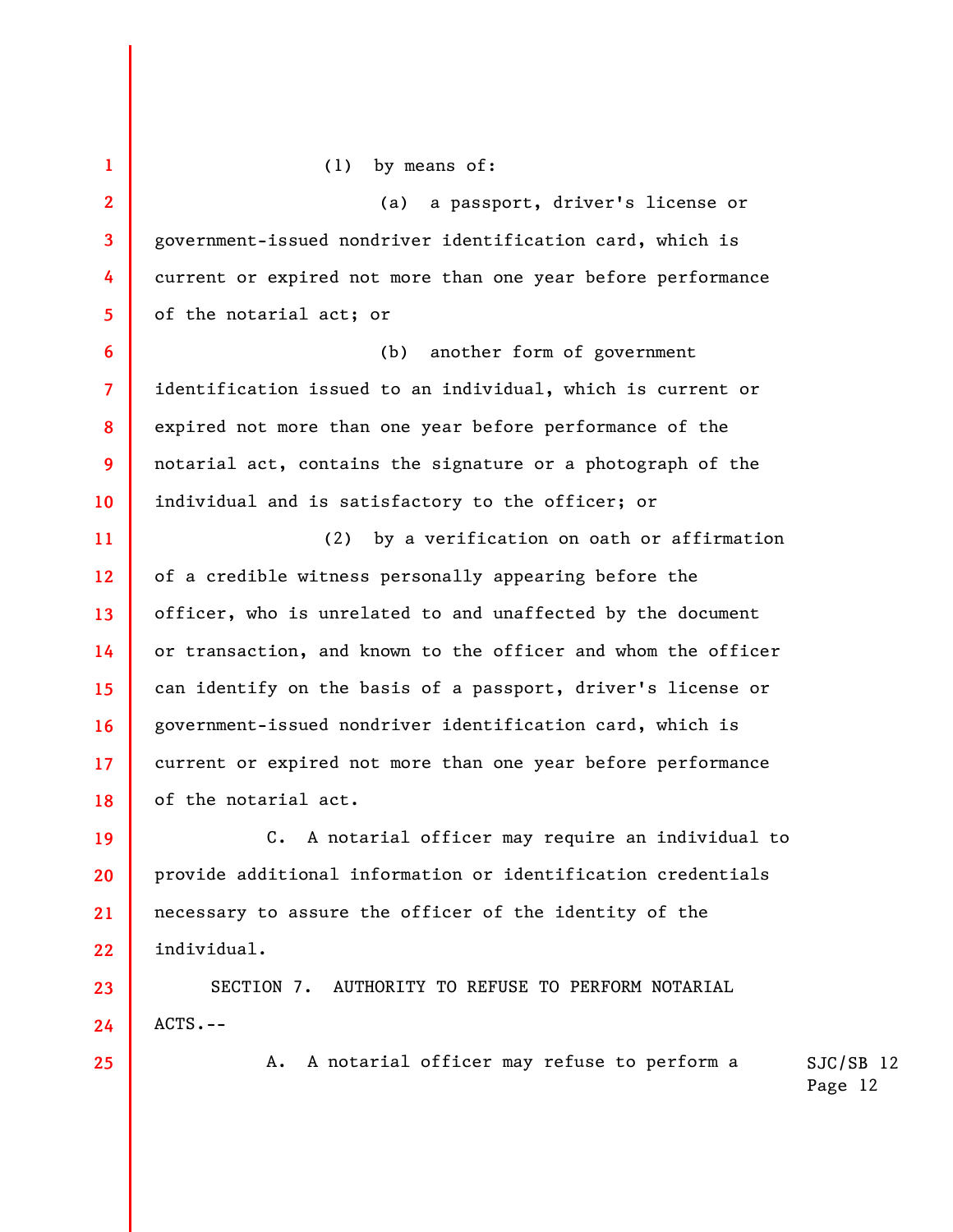1 2 3 4 5 6 7 8 9 10 11 12 13 14 15 16 17 18 19 20 21 22 23 24 25 notarial act if the officer is not satisfied that: (1) the individual executing the record is competent or has the capacity to execute the record; or (2) the individual's signature is knowingly and voluntarily made. B. A notarial officer may refuse to perform a notarial act unless refusal is prohibited by a state or federal law other than the Revised Uniform Law on Notarial Acts. C. In accordance with the Human Rights Act, a notary public or notarial officer shall not discriminate in the performance of a notarial act pursuant to the Revised Uniform Law on Notarial Acts. SECTION 8. SIGNATURE IF INDIVIDUAL IS UNABLE TO SIGN.--If an individual is physically unable to sign a record, the individual may direct an individual other than the notarial officer to sign the individual's name on the record. The notarial officer shall insert "Signature affixed by (name of other individual) at the direction of (name of individual)" or words of similar import. SECTION 9. NOTARIAL ACTS IN THIS STATE.-- A. A notarial act may be performed in this state by: (1) a notary public of this state; (2) a judge of a court of this state;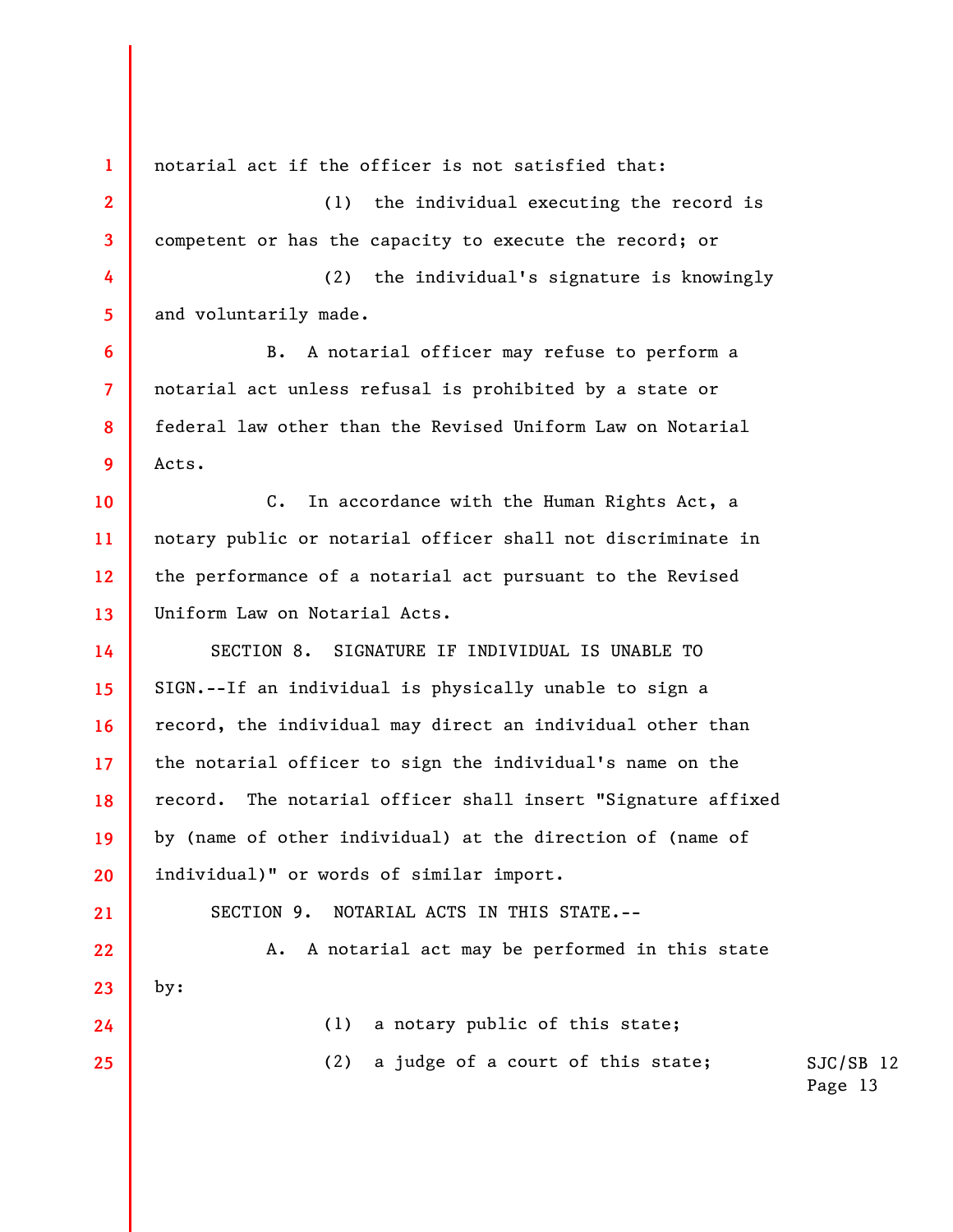1 2 3 4 5 6 7 8 9 10 11 12 13 14 15 16 17 18 19 20 21 22 23 24 25 (3) a court clerk or deputy court clerk of this state while performing a notarial act within the scope of a court clerk's or deputy court clerk's duties; (4) a county clerk or deputy county clerk while performing a notarial act within the scope of the county clerk's or deputy county clerk's duties; (5) an individual licensed to practice law in this state; or (6) any other individual authorized to perform a specific notarial act by the law of this state other than the Revised Uniform Law on Notarial Acts. B. The signature and title of an individual performing a notarial act in this state are prima facie evidence that the signature is genuine and that the individual holds the designated title. C. The signature and title of a notarial officer described in Subsection A of this section conclusively establish the authority of the officer to perform the notarial act. An official stamp is required if the laws of this state require an official stamp. SECTION 10. NOTARIAL ACT IN ANOTHER STATE.-- A. A notarial act performed in another state has the same effect under the law of this state as if performed by a notarial officer of this state, if the act performed in that state is performed by a notarial officer or other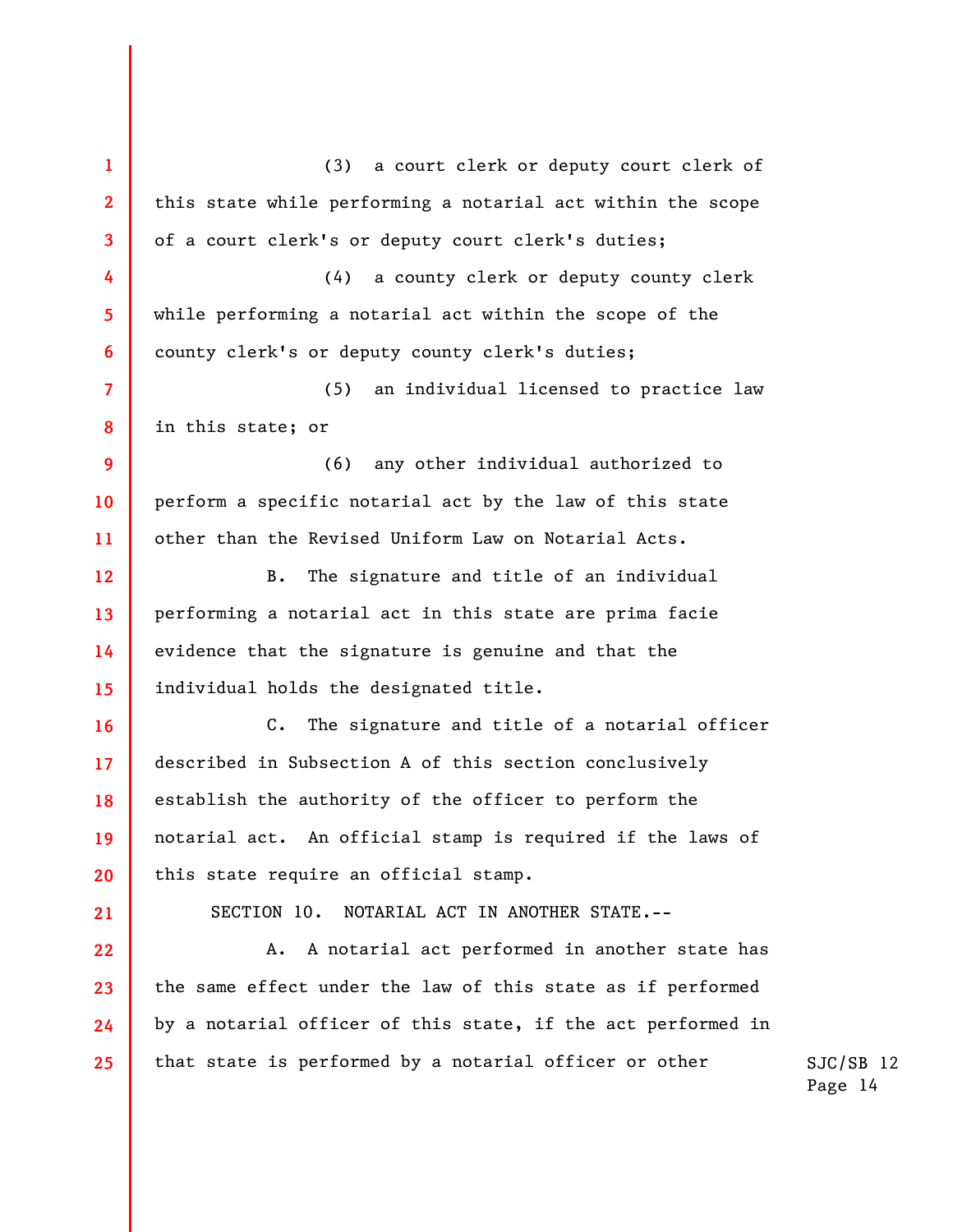individual authorized by the law of that state to perform the notarial act.

1

2

3

4

5

6

7

8

9

10

11

12

13

B. The signature and title of an individual performing a notarial act in another state are prima facie evidence that the signature is genuine and that the individual holds the designated title.

C. The signature and title of a notarial officer described in Subsection A of this section conclusively establish the authority of the officer to perform the notarial act. An official stamp is required if the laws of this state require an official stamp.

SECTION 11. NOTARIAL ACT UNDER THE AUTHORITY OF A FEDERALLY RECOGNIZED INDIAN TRIBE.--

14 15 16 17 18 19 20 A. A notarial act performed under the authority and in the jurisdiction of a federally recognized Indian tribe has the same effect as if performed by a notarial officer of this state, if the act performed in the jurisdiction of the tribe is performed by a notarial officer or other individual authorized by the law of the tribe to perform the notarial act.

21 22 23 24 25 B. The signature and title of an individual performing a notarial act under the authority of and in the jurisdiction of a federally recognized Indian tribe are prima facie evidence that the signature is genuine and that the individual holds the designated title.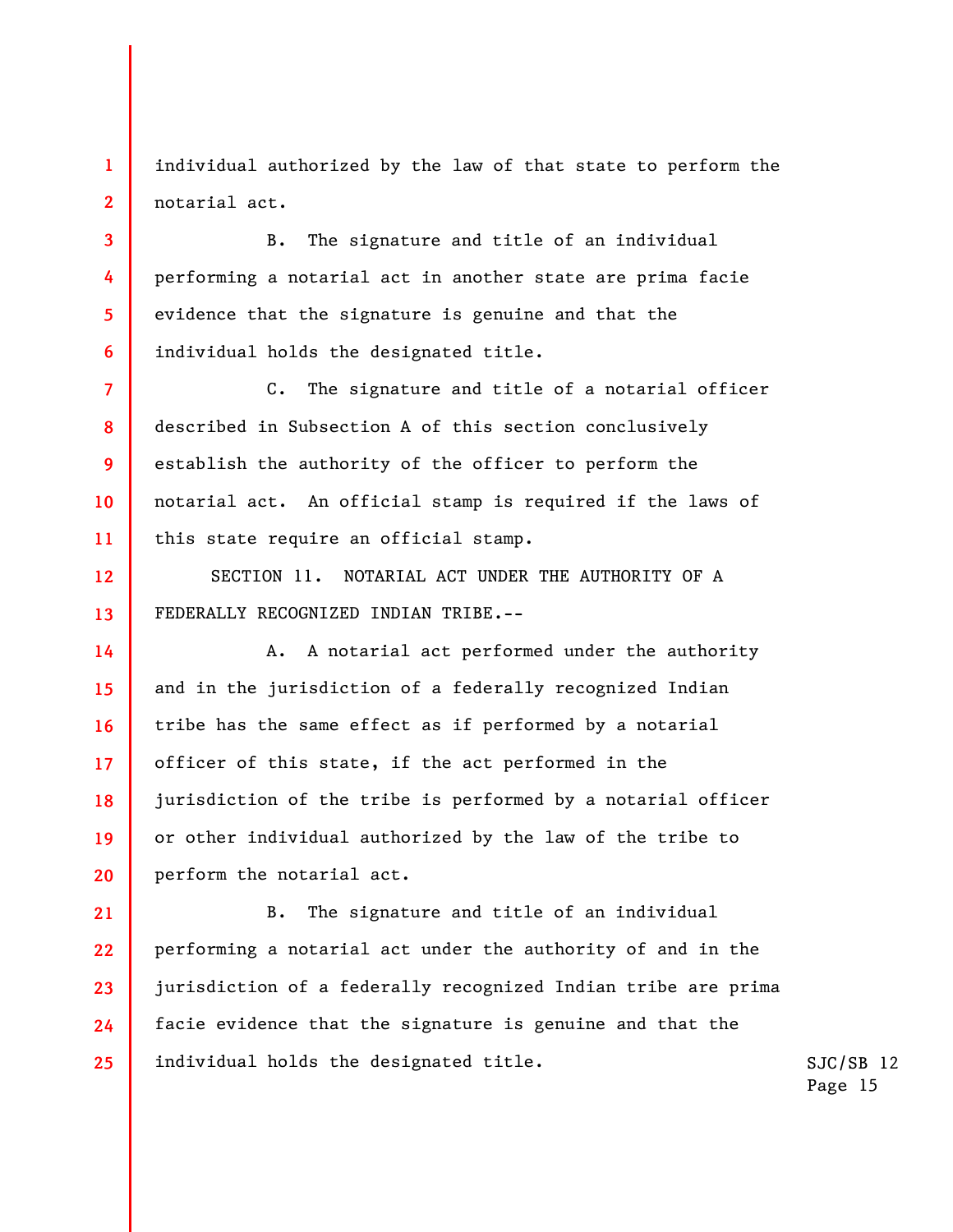C. The signature and title of an officer described SJC/SB 12 1 2 3 4 5 6 7 8 9 10 11 12 13 14 15 16 17 18 19 20 21 22 23 24 25 C. The signature and title of a notarial officer described in Subsection A of this section conclusively establish the authority of the officer to perform the notarial act. An official stamp is required if the laws of the tribe require an official stamp. SECTION 12. NOTARIAL ACT UNDER FEDERAL AUTHORITY.-- A. A notarial act performed under federal law has the same effect under the law of this state as if performed by a notarial officer of this state, if the act performed under federal law is performed by: (1) a judge; (2) a court clerk or deputy court clerk; (3) an individual in military service or performing duties under the authority of military service who is authorized to perform notarial acts under federal law; (4) an individual designated a notarizing officer by the United States department of state for performing notarial acts overseas; or (5) any other individual authorized by federal law to perform the notarial act. B. The signature and title of an individual acting under federal authority and performing a notarial act are prima facie evidence that the signature is genuine and that the individual holds the designated title.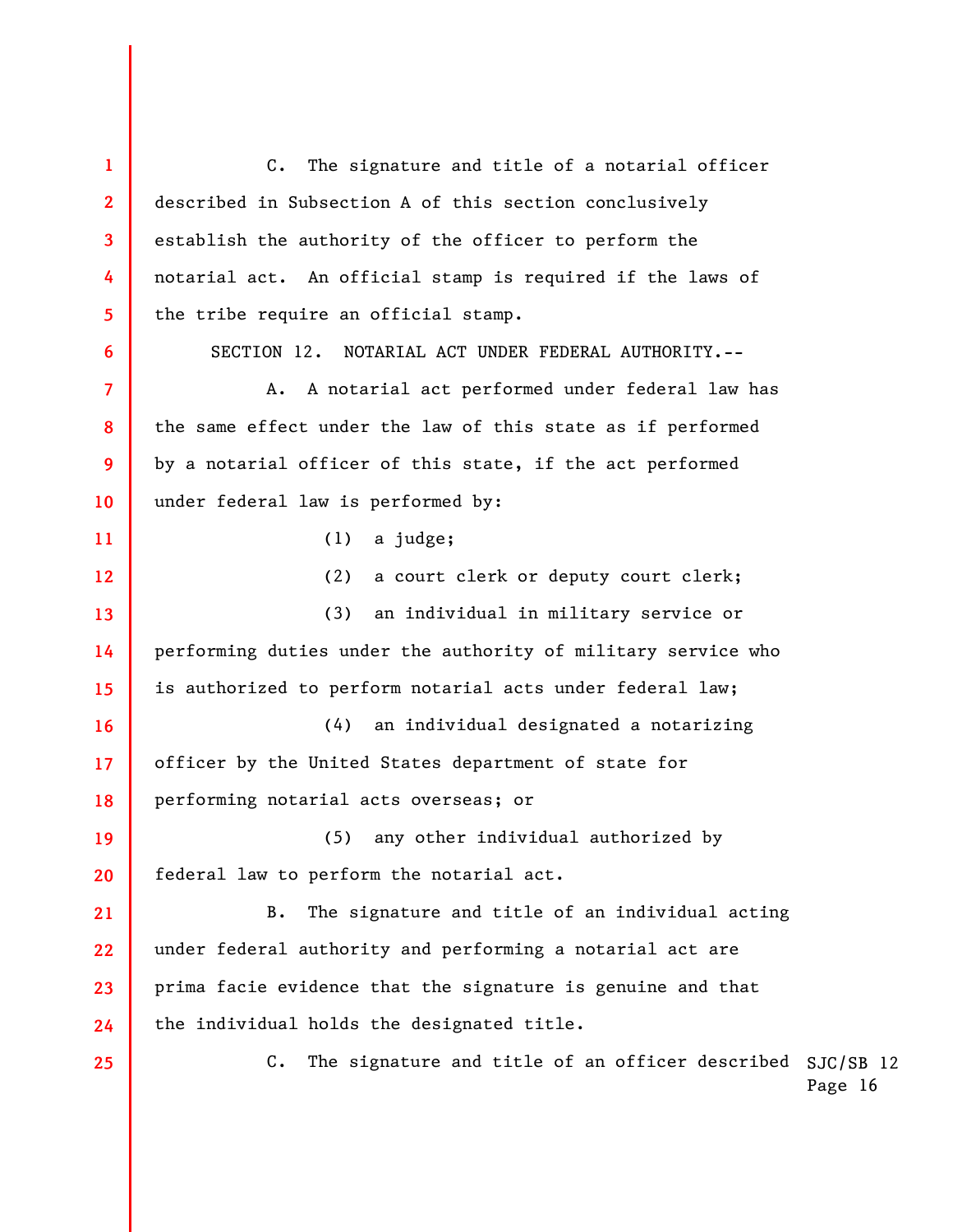in Subsection A of this section conclusively establish the authority of the officer to perform the notarial act.

SECTION 13. FOREIGN NOTARIAL ACTS.--

1

2

3

4

5

6

7

8

9

10

17

19

20

A. If a notarial act is performed under authority and in the jurisdiction of a foreign state or constituent unit of the foreign state or is performed under the authority of a multinational or international governmental organization, the act has the same effect under the law of this state as if performed by a notarial officer of this state.

11 12 13 14 15 16 B. If the title of office and indication of authority to perform notarial acts in a foreign state appears in a digest of foreign law or in a list customarily used as a source for that information, the authority of an officer with that title to perform notarial acts is conclusively established.

18 C. The signature and official stamp of an individual holding an office described in Subsection B of this section are prima facie evidence that the signature is genuine and the individual holds the designated title.

21 22 23 24 25 D. An apostille in the form prescribed by the Hague Convention of October 5, 1961 and issued by a foreign state party to the Hague Convention of October 5, 1961 conclusively establishes that the signature of the notarial officer is genuine and that the officer holds the indicated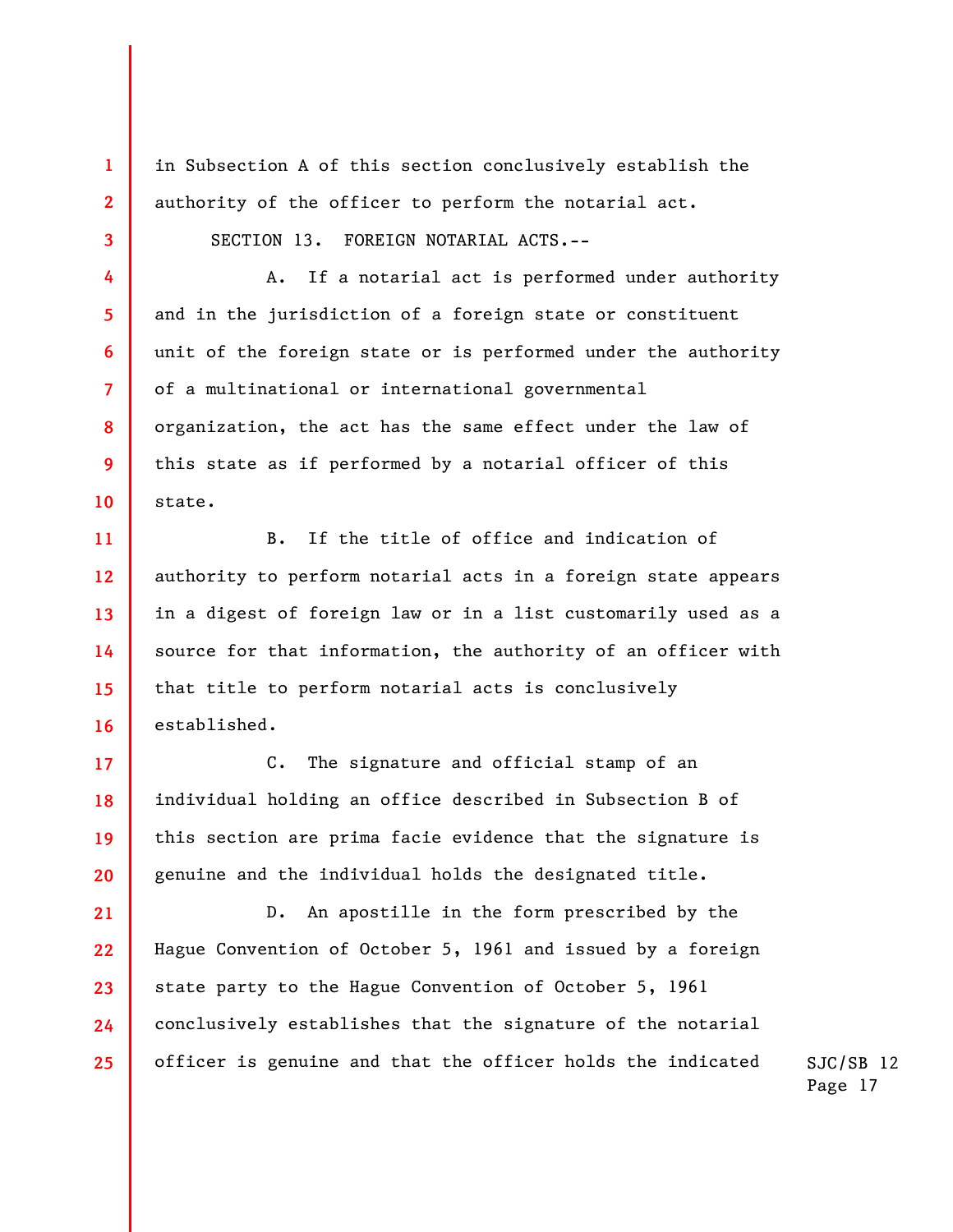office.

1

2 3 4 5 6 7 8 9 10 11 12 13 14 15 16 17 18 19 20 21 22 23 24 25 E. A consular authentication issued by an individual designated by the United States department of state as a notarizing officer for performing notarial acts overseas and attached to the record with respect to which the notarial act is performed conclusively establishes that the signature of the notarial officer is genuine and that the officer holds the indicated office. SECTION 14. CERTIFICATE OF NOTARIAL ACT.-- A. A notarial act shall be evidenced by a certificate. The certificate shall: (1) be executed contemporaneously with the performance of the notarial act; (2) be signed and dated by the notarial officer and, if the notarial officer is a notary public, be signed in the same manner as on file with the secretary of state; (3) identify the jurisdiction in which the notarial act is performed; (4) contain the title of office of the notarial officer; (5) if the notarial officer is a notary public, indicate the notary public's commission number and the date of expiration of the notarial officer's commission; (6) identify the judicial district or area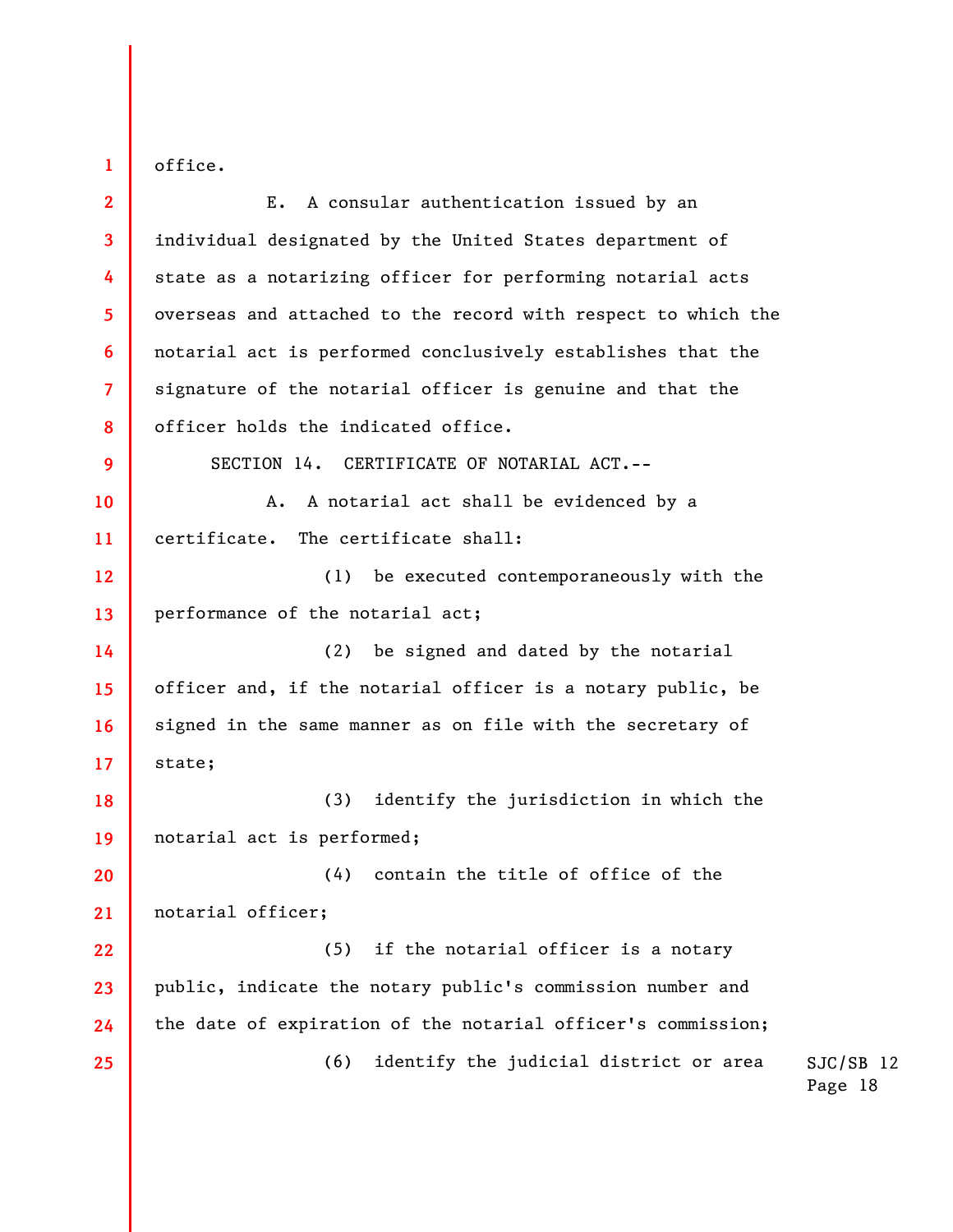1 2 served if the notarial officer is a judge, court clerk or deputy court clerk;

3

4

5

6

7

8

9

24

25

(7) identify the county served if the notarial officer is a county clerk or deputy county clerk; and

(8) identify the state bar number if the notarial officer is an attorney but is not in a category identified in Paragraph (6) or (7) of this subsection and is not a judge.

10 11 12 13 14 15 16 17 18 19 20 21 22 23 B. If a notarial act regarding a tangible record is performed by a notary public, an official stamp shall be affixed to or embossed on the certificate. If a notarial act is performed regarding a tangible record by a notarial officer other than a notary public and the certificate contains the information specified in Paragraphs (2), (3), (4), (5), (6) and (7) of Subsection A of this section, an official stamp shall be affixed to or embossed on the certificate. If a notarial act regarding an electronic record is performed by a notarial officer and the certificate contains the information specified in Paragraphs  $(2)$ ,  $(3)$ , (4), (5), (6) and (7) of Subsection A of this section, an official stamp shall be attached to or logically associated with the certificate.

C. A certificate of a notarial act is sufficient if it meets the requirements of Subsections A and B of this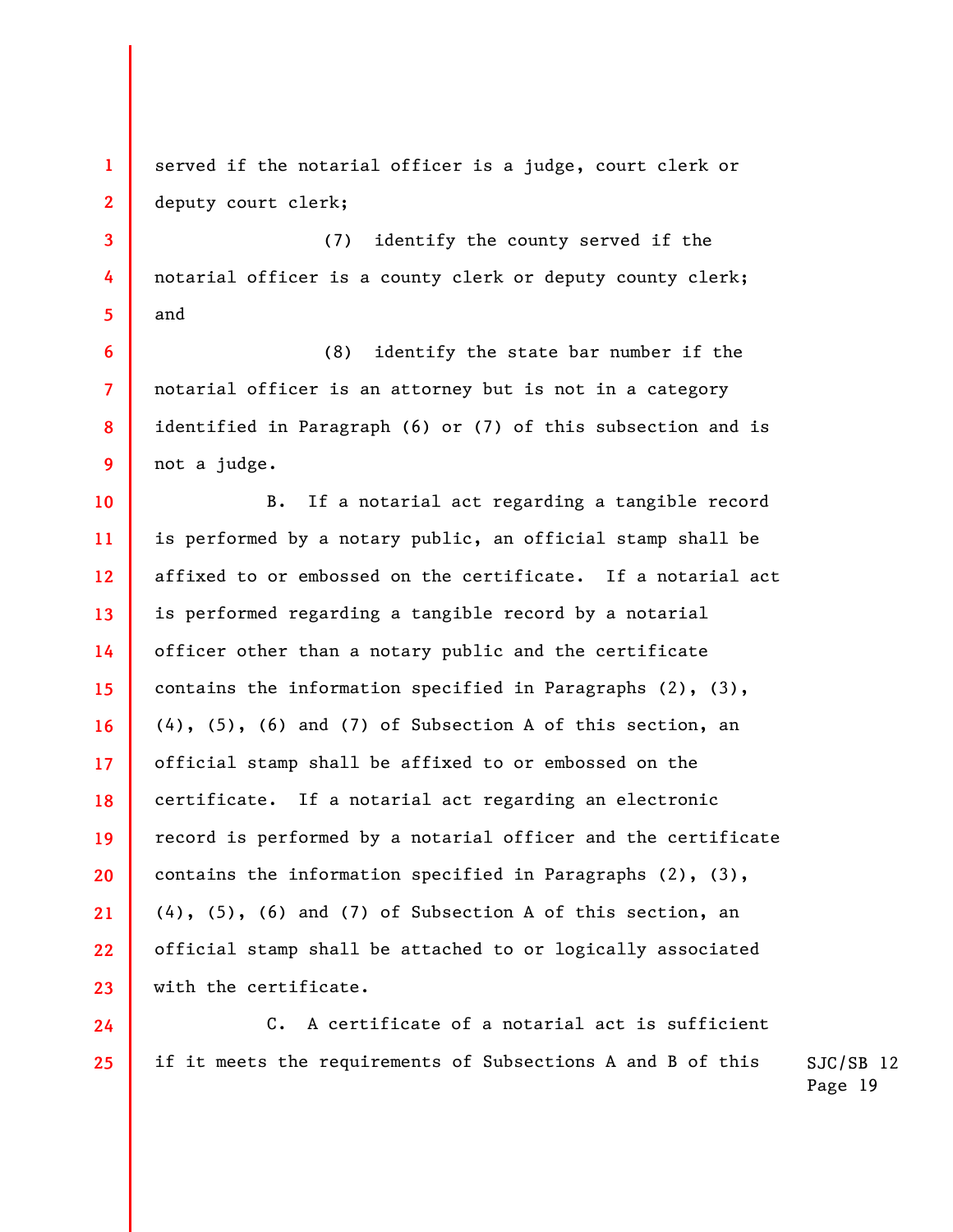1 2 3 4 5 6 7 8 9 10 11 12 13 14 15 16 17 18 19 20 21 22 23 24 section and: (1) is in a short-form set forth in Section 15 of the Revised Uniform Law on Notarial Acts; (2) is in a form otherwise permitted by the law of this state; (3) is in a form permitted by the law applicable in the jurisdiction in which the notarial act was performed; or (4) sets forth the actions of the notarial officer, and the actions are sufficient to meet the requirements of the notarial act as provided in Sections 4, 5 and 6 of the Revised Uniform Law on Notarial Acts or law of this state other than the Revised Uniform Law on Notarial Acts. D. By executing a certificate of a notarial act, a notarial officer certifies that the officer has complied with the requirements and made the determinations specified in Sections 4, 5 and 6 of the Revised Uniform Law on Notarial Acts. E. A notarial officer shall not affix the officer's signature to, or logically associate it with, a certificate until after the notarial act has been performed. F. If a notarial act is performed regarding a tangible record, a certificate shall be part of, or securely

attached to, the record. If a notarial act is performed

25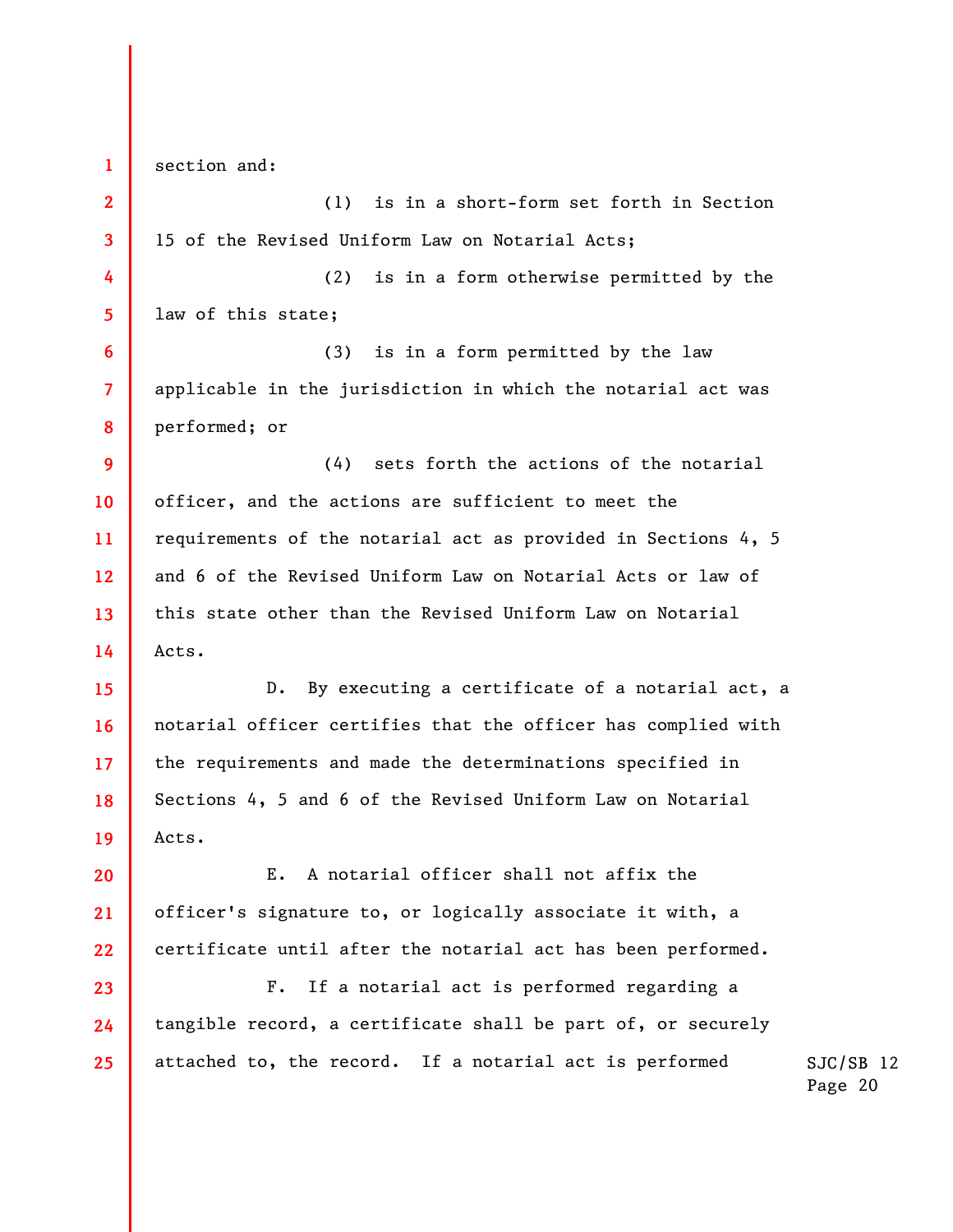| $\mathbf{1}$            | regarding an electronic record, the certificate shall be                        |
|-------------------------|---------------------------------------------------------------------------------|
| $\overline{2}$          | affixed to, or logically associated with, the electronic                        |
| $\overline{\mathbf{3}}$ | record. If the secretary of state has established standards                     |
| 4                       | pursuant to Section 26 of the Revised Uniform Law on Notarial                   |
| 5                       | Acts for attaching, affixing or logically associating the                       |
| $6\phantom{1}6$         | certificate, the process shall conform to the standards.                        |
| $\overline{7}$          | SECTION 15. SHORT-FORM CERTIFICATES.--The following                             |
| 8                       | short-form certificates of notarial acts are sufficient for                     |
| 9                       | the purposes indicated, if completed with the information                       |
| 10                      | required by Subsections A and B of Section 14 of the Revised                    |
| 11                      | Uniform Law on Notarial Acts:                                                   |
| 12                      | for an acknowledgment in an individual<br>A.                                    |
| 13                      | capacity:                                                                       |
| 14                      | State of                                                                        |
| 15                      | [County] of                                                                     |
| 16                      | This record was acknowledged before me on                                       |
| 17                      | Date                                                                            |
| 18                      | by                                                                              |
| 19                      | Name(s) of $individual(s)$                                                      |
| 20                      |                                                                                 |
| 21                      | Signature of notarial officer                                                   |
| 22                      | Stamp                                                                           |
| 23                      |                                                                                 |
| 24                      | Title of office                                                                 |
| 25                      | [New Mexico state bar identification number, judicial<br>$SJC/SB$ 12<br>Page 21 |
|                         |                                                                                 |
|                         |                                                                                 |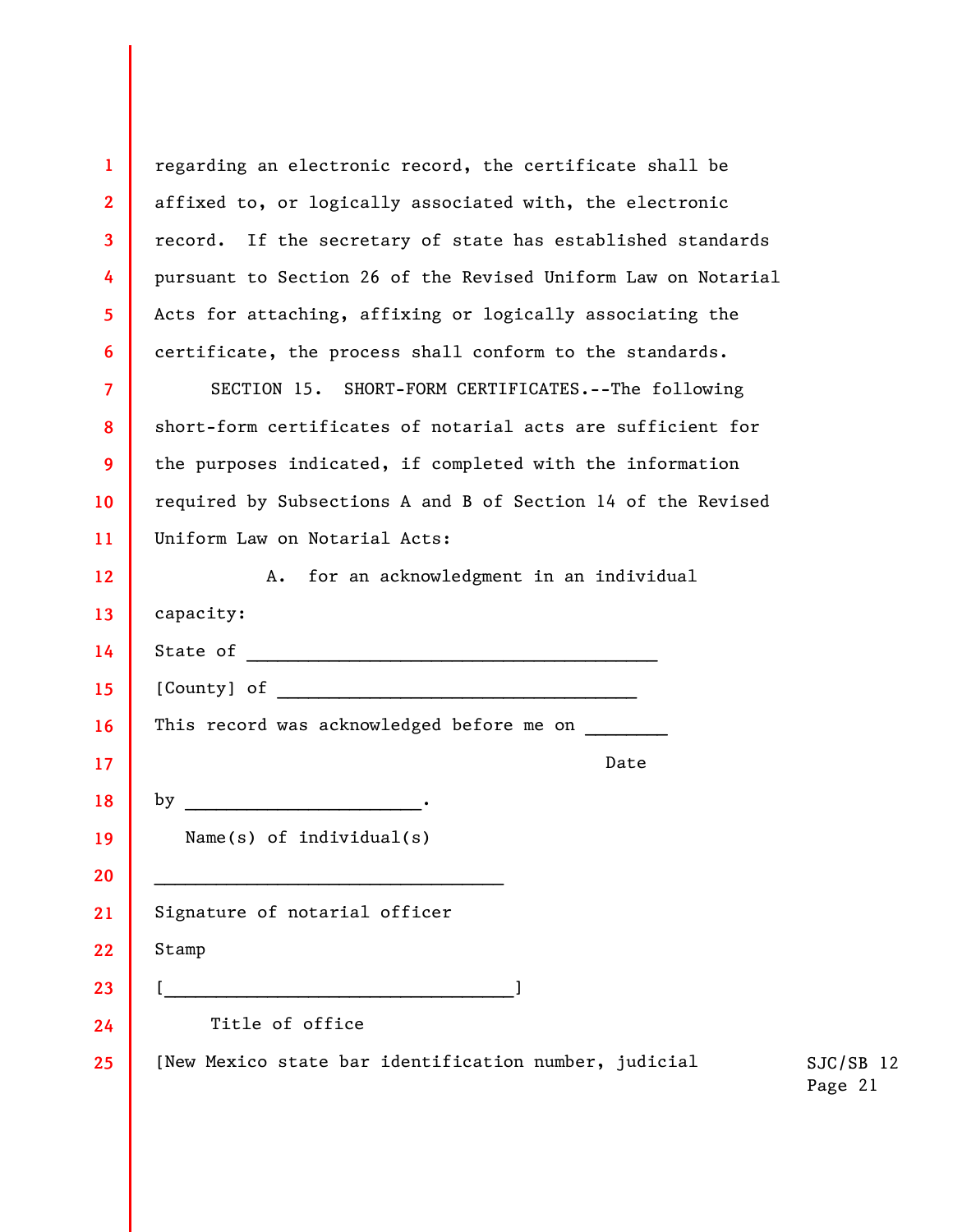| $\mathbf{1}$            | district or area, county or notary public commission number             |
|-------------------------|-------------------------------------------------------------------------|
| $\overline{\mathbf{2}}$ | and date of commission expiration: [3];                                 |
| 3                       | B. for an acknowledgment in a representative                            |
| 4                       | capacity:                                                               |
| 5                       |                                                                         |
| 6                       |                                                                         |
| $\overline{\mathbf{7}}$ | This record was acknowledged before me on by                            |
| 8                       | Date                                                                    |
| 9                       |                                                                         |
| 10                      | Name(s) of $individual(s)$                                              |
| 11                      | as (type of authority, such as officer or trustee) of (name             |
| 12                      | of party on behalf of whom record was executed).                        |
| 13                      | <u> 1990 - Johann John Barn, mars an deus Amerikaansk kommunister (</u> |
| 14                      | Signature of notarial officer                                           |
| 15 <sub>2</sub>         | Stamp                                                                   |
| 16                      |                                                                         |
| 17                      | Title of office                                                         |
| 18                      | [New Mexico state bar identification number, judicial                   |
| 19                      | district or area, county served or notary public commission             |
| 20                      | number and date of commission expiration: [13],                         |
| 21                      | C. for a verification on oath or affirmation:                           |
| 22                      |                                                                         |
| 23                      |                                                                         |
| 24                      | Signed and sworn to (or affirmed) before me on ________                 |
| 25                      | Date<br>$SJC/SB$ 12<br>Page 22                                          |
|                         |                                                                         |
|                         |                                                                         |
|                         |                                                                         |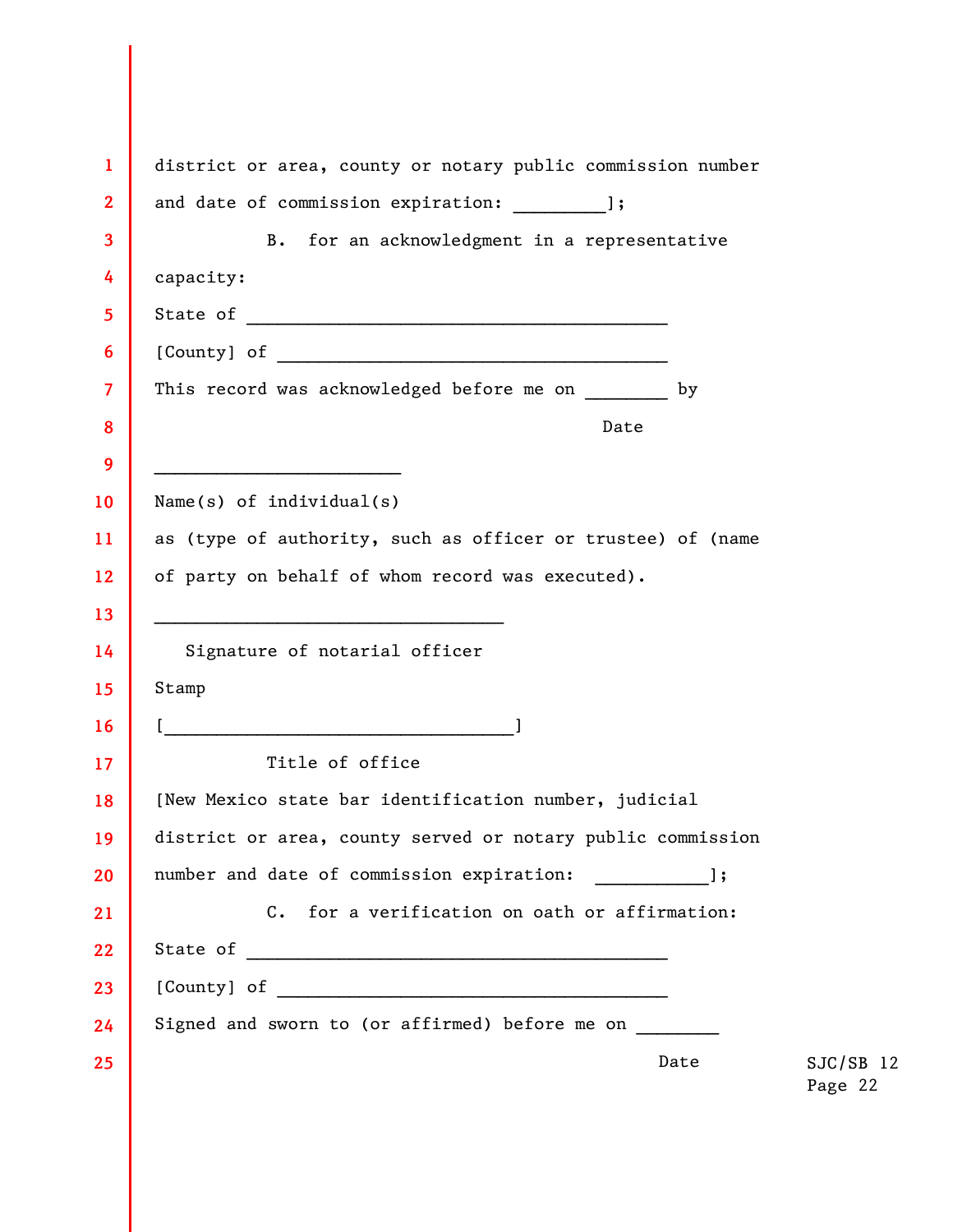| 1                       |                                                                                                                      |                        |
|-------------------------|----------------------------------------------------------------------------------------------------------------------|------------------------|
| $\mathbf{2}$            | Name(s) of $individual(s)$                                                                                           |                        |
| 3                       | making statement                                                                                                     |                        |
| 4                       | <u> 1989 - Johann Stein, marwolaethau a bhann an t-Amhain an t-Amhain an t-Amhain an t-Amhain an t-Amhain an t-A</u> |                        |
| 5                       | Signature of notarial officer                                                                                        |                        |
| 6                       | Stamp                                                                                                                |                        |
| $\overline{\mathbf{7}}$ | [ <u>_________________________________</u> ]                                                                         |                        |
| 8                       | Title of office                                                                                                      |                        |
| 9                       | [New Mexico state bar identification number, judicial district                                                       |                        |
| 10                      | or area, county served or notary public commission number and                                                        |                        |
| 11                      |                                                                                                                      |                        |
| 12                      | D. for witnessing or attesting a signature:                                                                          |                        |
| 13                      |                                                                                                                      |                        |
| 14                      |                                                                                                                      |                        |
| 15                      | Signed (or attested) before me on by                                                                                 |                        |
| 16                      | Date                                                                                                                 |                        |
| 17                      |                                                                                                                      |                        |
| 18                      | Name(s) of $individual(s)$                                                                                           |                        |
| 19                      |                                                                                                                      |                        |
| 20                      | Signature of notarial officer                                                                                        |                        |
| 21                      | Stamp                                                                                                                |                        |
| 22                      |                                                                                                                      |                        |
| 23                      | Title of office                                                                                                      |                        |
| 24                      | [New Mexico state bar identification number, judicial district                                                       |                        |
| 25                      | or area, county served or notary public commission number and                                                        | $SJC/SB$ 12<br>Page 23 |

 $\begin{array}{c} \hline \end{array}$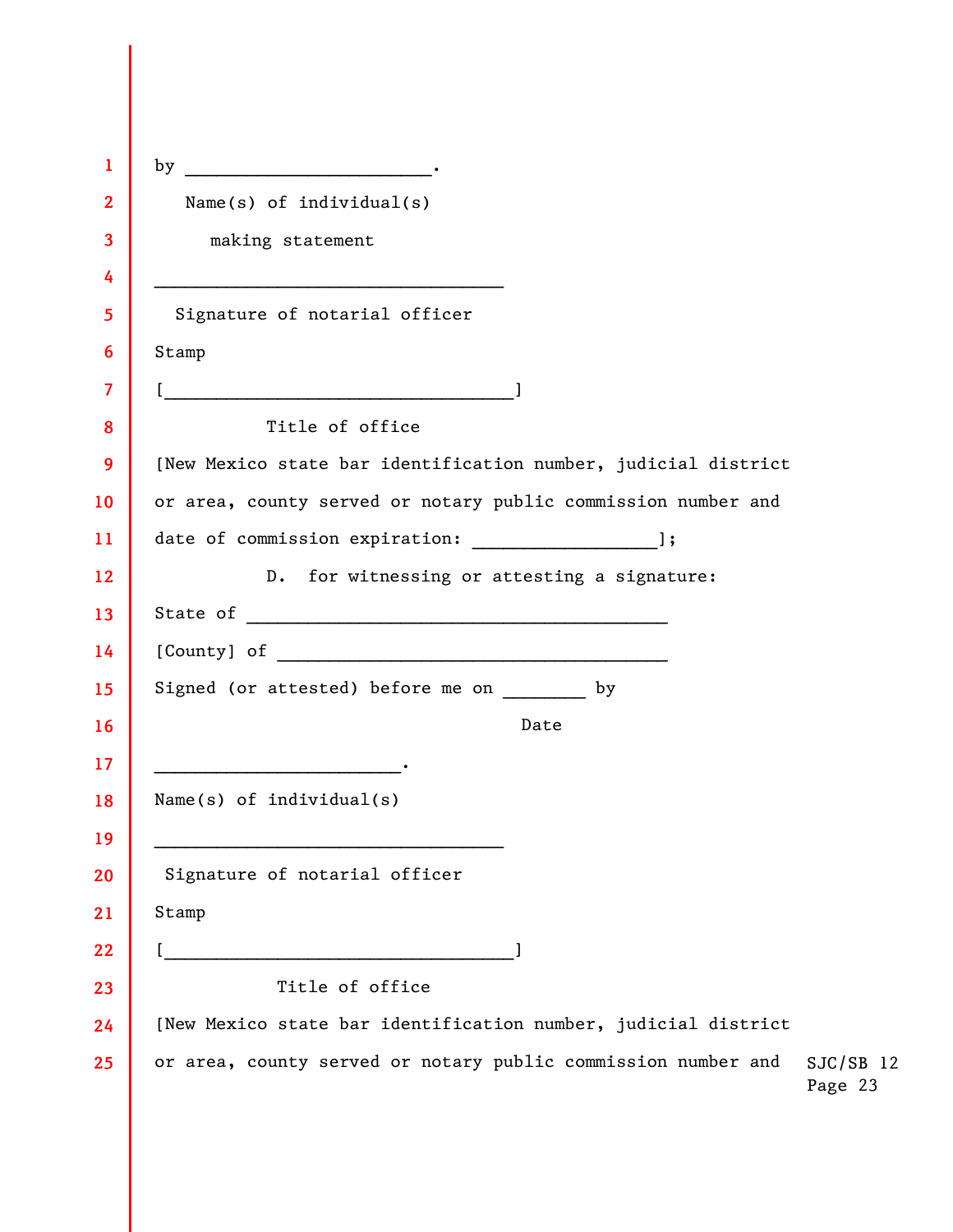| $\mathbf{1}$    | date of commission expiration: [31] ]; and                                              |
|-----------------|-----------------------------------------------------------------------------------------|
| $\overline{2}$  | E. for certifying a copy of a record:                                                   |
| 3               |                                                                                         |
| 4               |                                                                                         |
| 5               | I certify that this is a true and correct copy of a record in                           |
| 6               |                                                                                         |
| $\overline{7}$  |                                                                                         |
| 8               |                                                                                         |
| 9               | Signature of notarial officer                                                           |
| 10              | Stamp                                                                                   |
| 11              |                                                                                         |
| 12 <sup>2</sup> | Title of office                                                                         |
| 13              | [New Mexico state bar identification number, judicial district                          |
| 14              | or area, county served or notary public commission number and                           |
| 15 <sub>2</sub> | date of commission expiration: [1.1].                                                   |
| 16              | SECTION 16. OFFICIAL STAMP.--The official stamp of a                                    |
| 17 <sup>2</sup> | notarial officer shall:                                                                 |
| 18              | include the notarial officer's name,<br>Α.                                              |
| 19              | jurisdiction and New Mexico state bar identification number if                          |
| 20              | the notary public is licensed to practice law in this state,                            |
| 21              | judicial district or area served if the notarial officer is a                           |
| 22              | judge, court clerk or deputy court clerk, county if the                                 |
| 23              | notarial officer is a county clerk or deputy county clerk or                            |
| 24              | notary public commission number and date of commission                                  |
| 25              | expiration and other information required by the secretary of<br>$SJC/SB$ 12<br>Page 24 |

 $\overline{\phantom{a}}$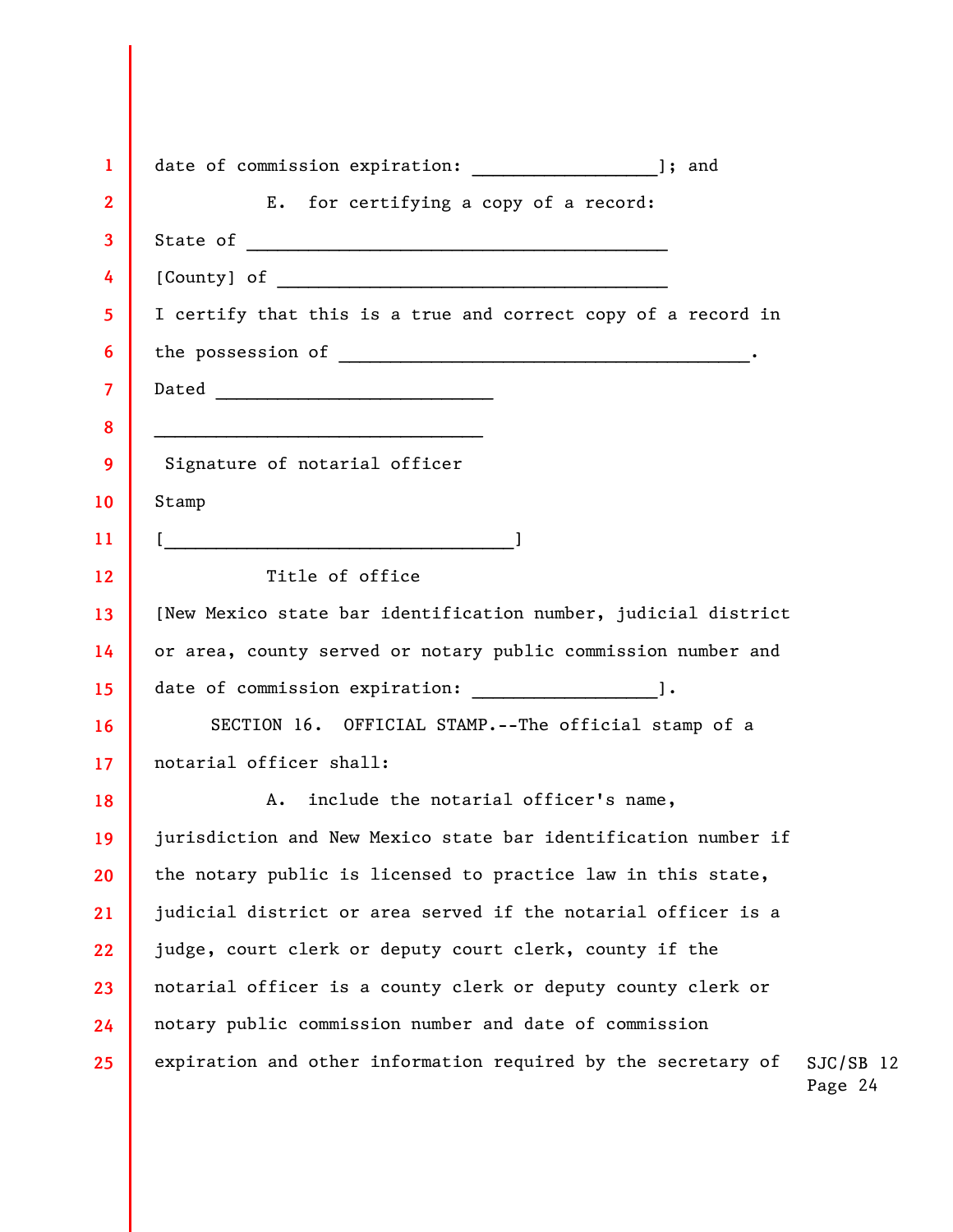state;

1

2

3

4

5

6

7

8

23

24

25

B. be capable of being copied together with the record to which it is affixed or attached or with which it is logically associated; and

C. be filed with the secretary of state before the notarial officer performs the notarial officer's initial notarial act.

SECTION 17. STAMPING DEVICE.--

9 10 11 12 13 14 15 16 17 18 19 20 21 22 A. A notary public is responsible for the security of the notary public's stamping device and may not allow another individual to use the device to perform a notarial act. On resignation from, or the revocation or expiration of, the notary public's commission, or on the expiration of the date set forth in the stamping device, if any, the notary public shall disable the stamping device by destroying, defacing, damaging, erasing or securing it against use in a manner that renders it unusable. On the death or adjudication of incompetency of a notary public, the notary public's personal representative or guardian or any other person knowingly in possession of the stamping device shall render it unusable by destroying, defacing, damaging, erasing or securing it against use in a manner that renders it unusable.

representative or guardian shall promptly notify the secretary SJC/SB 12 B. If a notary public's stamping device is lost or stolen, the notary public or the notary public's personal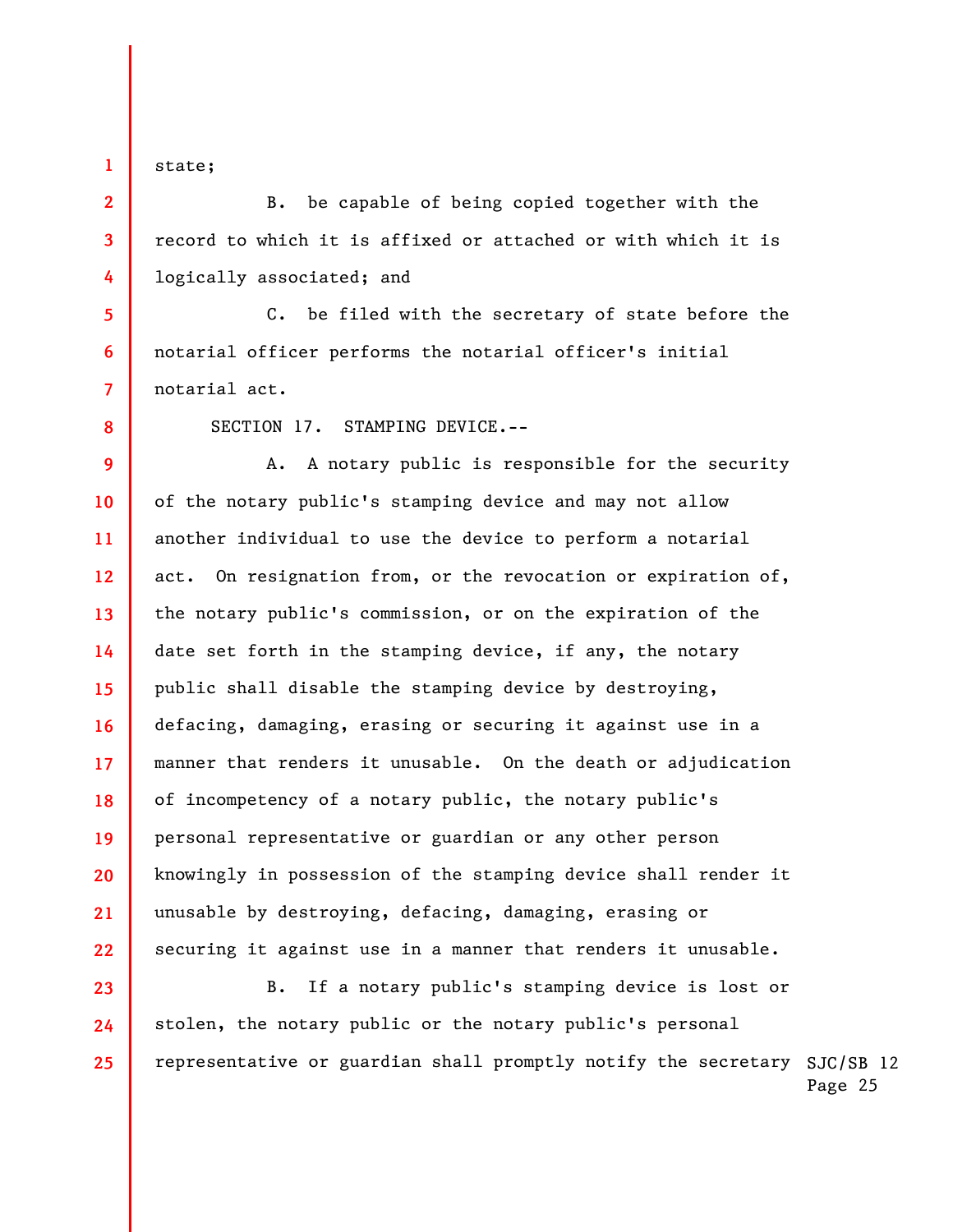of state on discovering that the device is lost or stolen. SECTION 18. JOURNAL.--

1

2

3

4

5

6

7

21

24

25

A. A notary public in this state shall maintain a journal in which the notary public chronicles all notarial acts that the notary public performs. The notary public shall retain the journal for ten years after the performance of the last notarial act chronicled in the journal.

8 9 10 11 12 13 14 15 16 17 18 19 20 B. A journal may be created on a tangible medium or in an electronic format. A notary public performing notarial acts pursuant to Subsection E of this section shall maintain only one journal at a time to chronicle all notarial acts, whether those notarial acts are performed regarding tangible or electronic records; provided that a notary public may keep a journal in a tangible medium for tangible records and an electronic journal for electronic records. If the journal is maintained on a tangible medium, it must be a permanent, bound register with numbered pages. If the journal is maintained in an electronic format, it must be in a permanent, tamper-evident electronic format complying with the rules of the secretary of state.

22 23 C. An entry in a journal must be made contemporaneously with performance of the notarial act and contain the following information:

(1) the date and time of the notarial act;

SJC/SB 12 (2) a description of the record, if any, and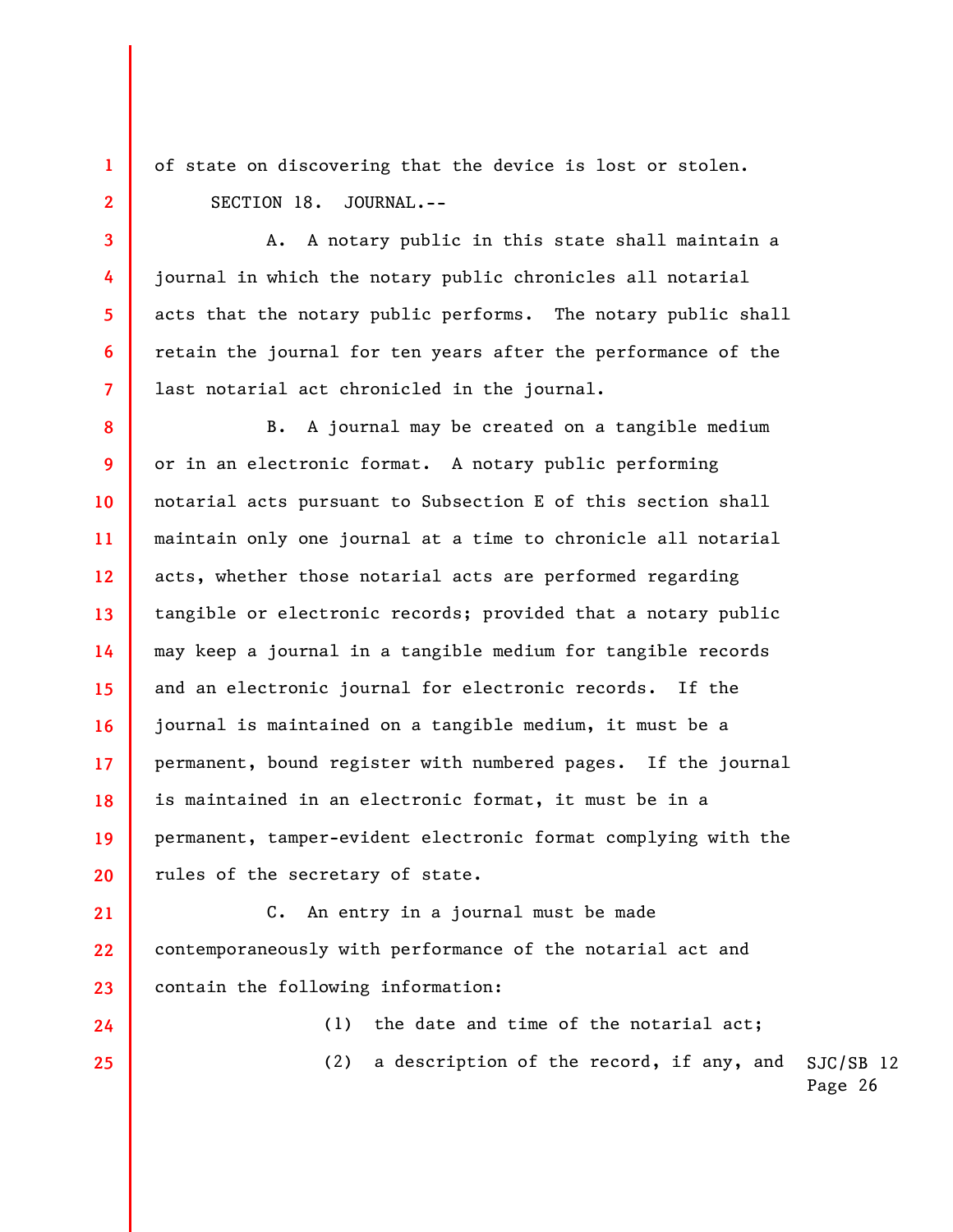Subsection A of this section and inform the secretary of state SJC/SB 12 1 2 3 4 5 6 7 8 9 10 11 12 13 14 15 16 17 18 19 20 21 22 23 24 25 type of notarial act; (3) the full name and address of each individual for whom the notarial act is performed; (4) if identity of the individual is based on personal knowledge, a statement to that effect; (5) if identity of the individual is based on satisfactory evidence, a brief description of the method of identification and the identification credential presented, if any, including the date of issuance and expiration of any identification credential; and (6) the fee, if any, charged by the notary public. D. If a notary public's journal is lost or stolen, the notary public shall promptly notify the secretary of state on discovering that the journal is lost or stolen. E. Pursuant to the requirements provided in Subsections B and C of this section, a notarial officer licensed to practice law in this state shall maintain a journal when performing notarial acts for members of the public unrelated to an established attorney-client relationship. F. On resignation from, or the revocation or suspension of, a notary public's commission, the notary public shall retain the notary public's journal in accordance with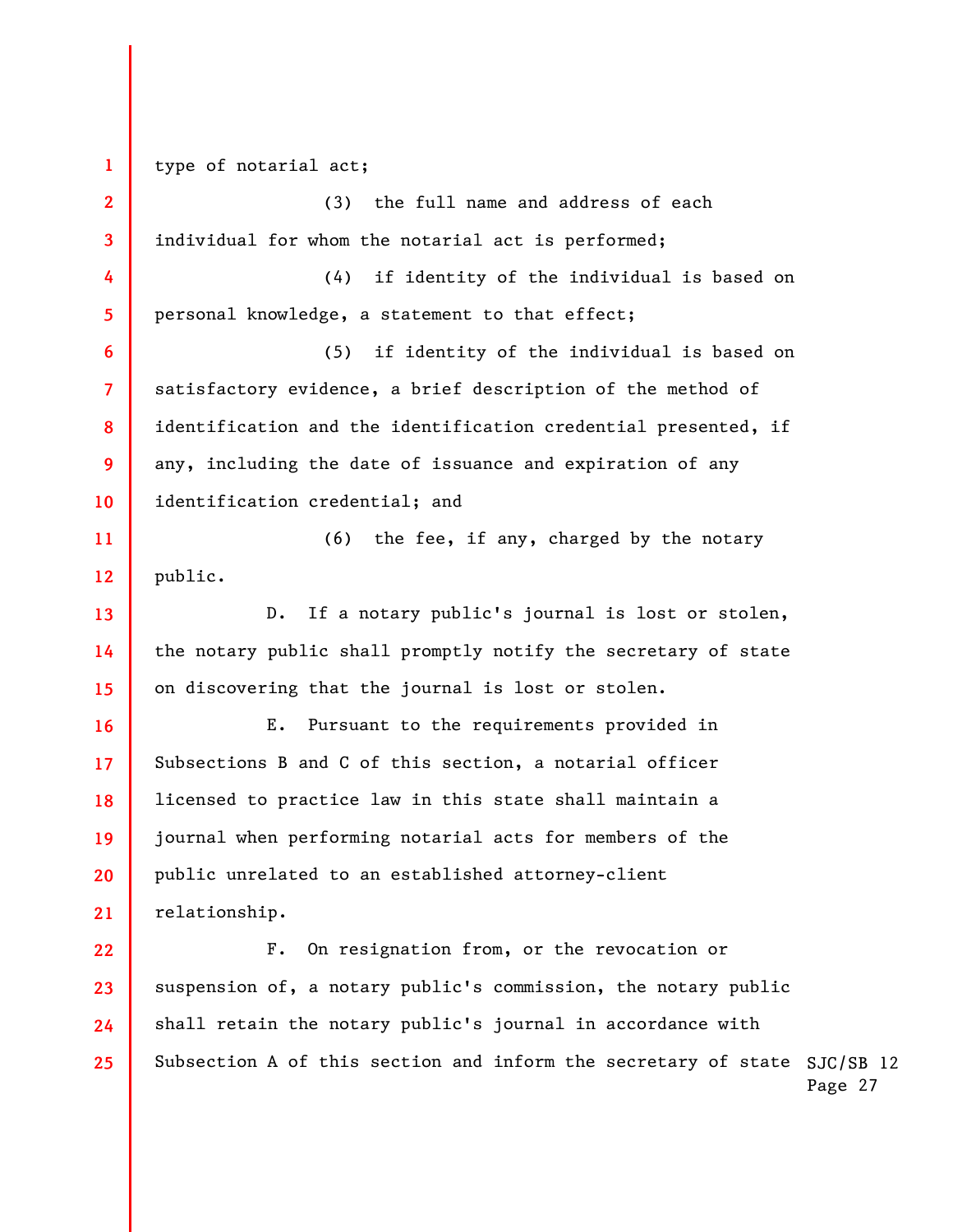1 of where the journal is located.

2

3

4

5

6

13

14

15

16

17

18

19

20

G. Instead of retaining a journal as provided in Subsections A and F of this section, a current or former notary public may transmit the journal to the secretary of state, the state records officer or a repository approved by the secretary of state.

7 8 9 10 11 12 H. On the death or adjudication of incompetency of a current or former notary public, the notary public's personal representative or guardian or any other person knowingly in possession of the journal shall transmit the journal to the secretary of state, the state records officer or a repository approved by the secretary of state.

SECTION 19. NOTIFICATION REGARDING PERFORMANCE OF NOTARIAL ACT ON ELECTRONIC RECORD--SELECTION OF TECHNOLOGY.--

A. A notary public or notarial officer shall select one or more tamper-evident technologies to perform notarial acts with respect to electronic records. A person may not require a notary public or notarial officer to perform a notarial act with respect to an electronic record with a technology that the notary public has not selected.

21 22 23 24 25 B. Before performing the notary public's or notarial officer's initial notarial act with respect to an electronic record, a notary public or notarial officer shall notify the secretary of state that the notary public will be performing notarial acts with respect to electronic records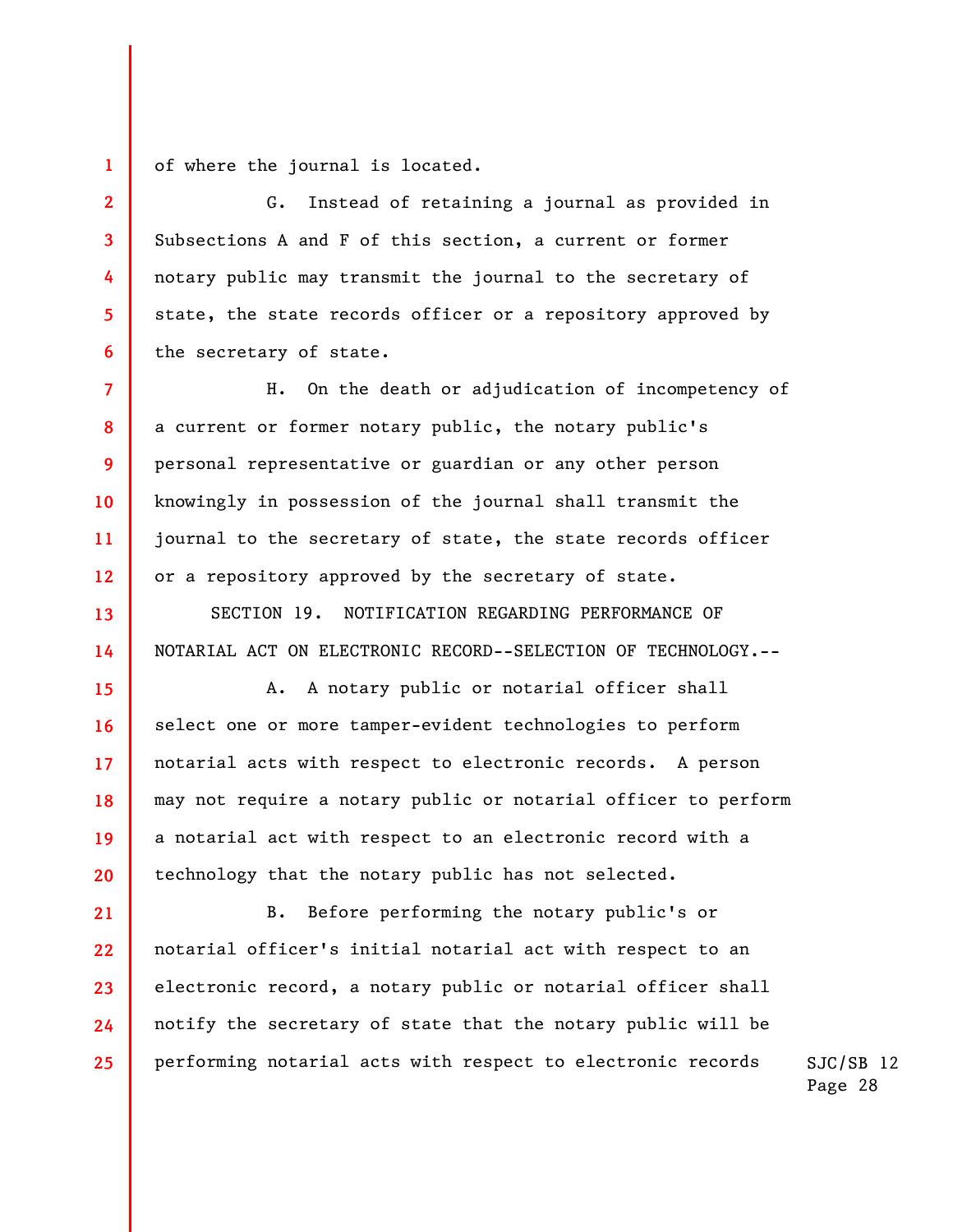SJC/SB 12 Page 29 1 2 3 4 5 6 7 8 9 10 11 12 13 14 15 16 17 18 19 20 21 22 23 24 25 and identify the technology the notary public intends to use. If the secretary of state has established standards for approval of technology pursuant to Section 26 of the Revised Uniform Law on Notarial Acts, the technology must conform to the standards. If the technology conforms to those standards, the secretary of state shall approve the use of the technology. SECTION 20. COMMISSION AS NOTARY PUBLIC QUALIFICATIONS--NO IMMUNITY OR BENEFIT.-- A. An individual may apply to the secretary of state for a commission as a notary public. The applicant shall comply with and provide the information required by rules established by the secretary of state and pay any application fee. B. To qualify for the commission as a notary public, an applicant shall: (1) be at least eighteen years of age; (2) be a citizen or permanent legal resident of the United States; (3) be a resident of or have a place of employment in this state; (4) be able to read and write English; (5) not be disqualified to receive a commission under Section 22 of the Revised Uniform Law on Notarial Acts;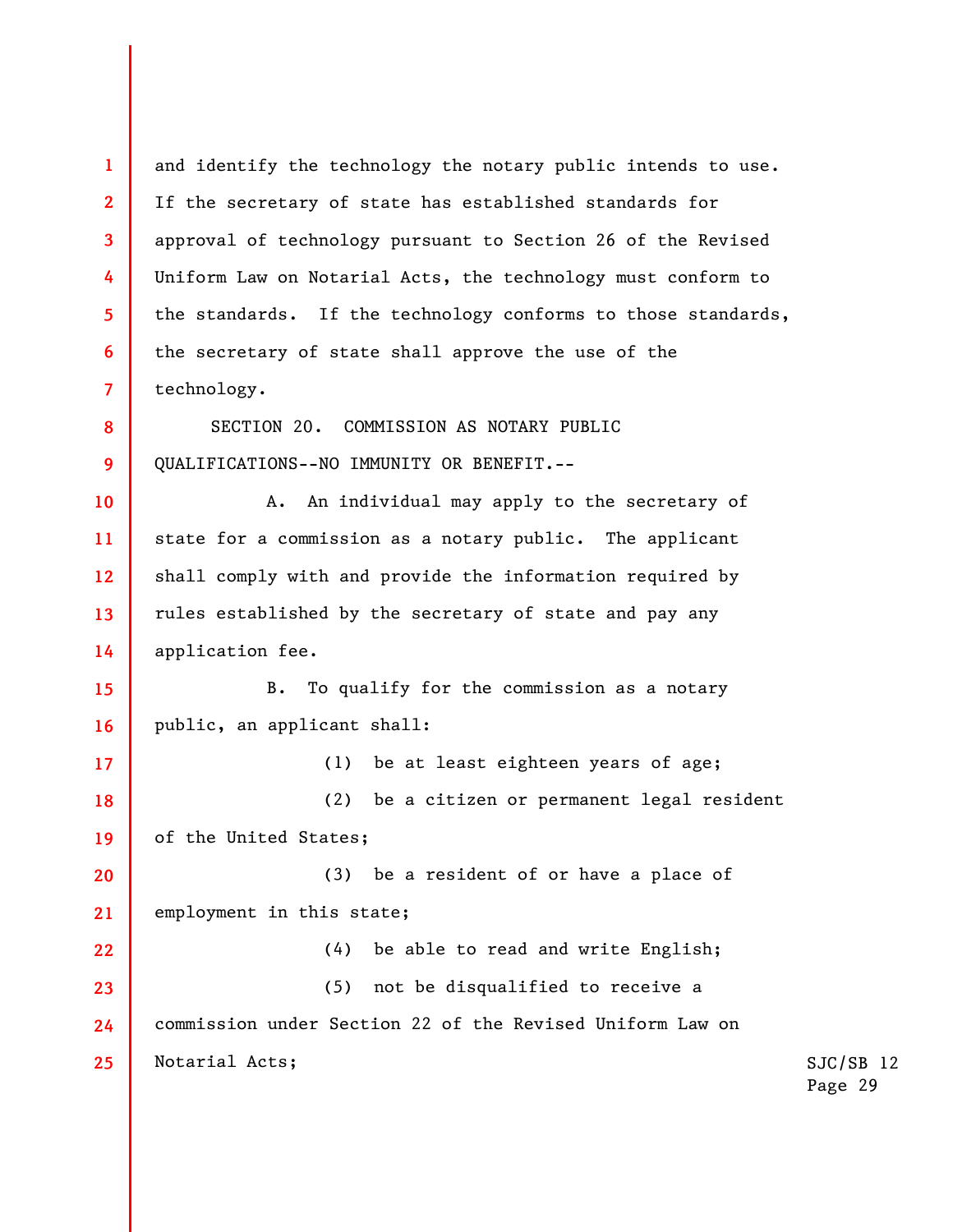(6) have passed the examination required pursuant to Subsection A of Section 21 of the Revised Uniform Law on Notarial Acts; and

1

2

3

4

5

6

7

8

9

10

11

(7) not otherwise be qualified as a notarial officer; provided that an individual who is employed as a court clerk, deputy court clerk, county clerk or deputy county clerk may also be commissioned as a notary public.

C. Before issuance of a commission as a notary public, an applicant for the commission shall execute an oath of office pursuant to the laws of this state and submit it to the secretary of state.

12 13 14 15 16 17 18 19 20 21 22 23 24 25 D. Before issuance of a commission as a notary public, the notary public or applicant for a commission shall submit to the secretary of state an assurance in the form of a surety bond or its functional equivalent in the amount of ten thousand dollars (\$10,000). The assurance must be issued by a surety or other entity licensed or authorized to do business in this state. The assurance must cover acts performed during the term of the notary public's commission and must be in the form prescribed by the secretary of state. If a notary public violates law with respect to notaries public in this state, the surety or issuing entity is liable under the assurance. The surety or issuing entity shall give thirty days notice to the secretary of state before canceling the assurance. The surety or issuing entity shall notify the secretary of state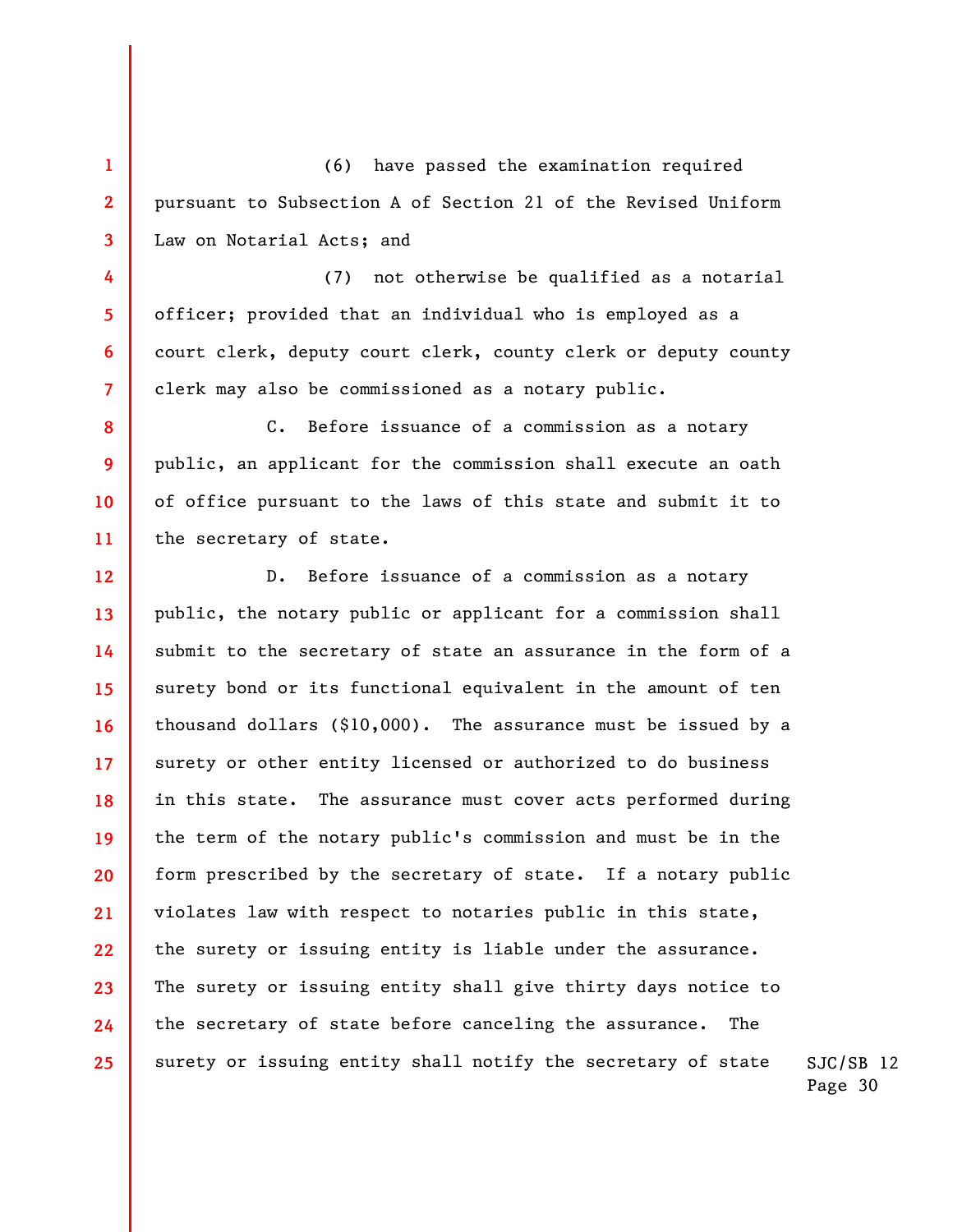not later than thirty days after making a payment to a claimant under the assurance. A notary public may perform notarial acts in this state only during the period that a valid assurance is on file with the secretary of state.

1

2

3

4

5

6

7

13

14

15

16

17

18

19

20

E. On compliance with this section, the secretary of state shall issue a commission as a notary public to an applicant for a term of four years.

8 9 10 11 12 F. A commission to act as a notary public authorizes the notary public to perform notarial acts. The commission does not provide the notary public any immunity or benefit conferred by law of this state on public officials or employees.

G. At least thirty days before expiration of each notary public's commission, the secretary of state shall mail a notice of expiration to the notary public's mailing address of record. A notary public may be reappointed upon making an application in the same manner as required for an original application.

SECTION 21. EXAMINATION OF NOTARY PUBLIC AND NOTARIAL OFFICERS--CONTINUING LEGAL EDUCATION REQUIREMENTS.--

SJC/SB 12 21 22 23 24 25 A. An applicant for a commission as a notary public who does not hold a commission in this state is required to pass an examination administered by the secretary of state or an entity approved by the secretary of state. The examination will be based on the course of study described in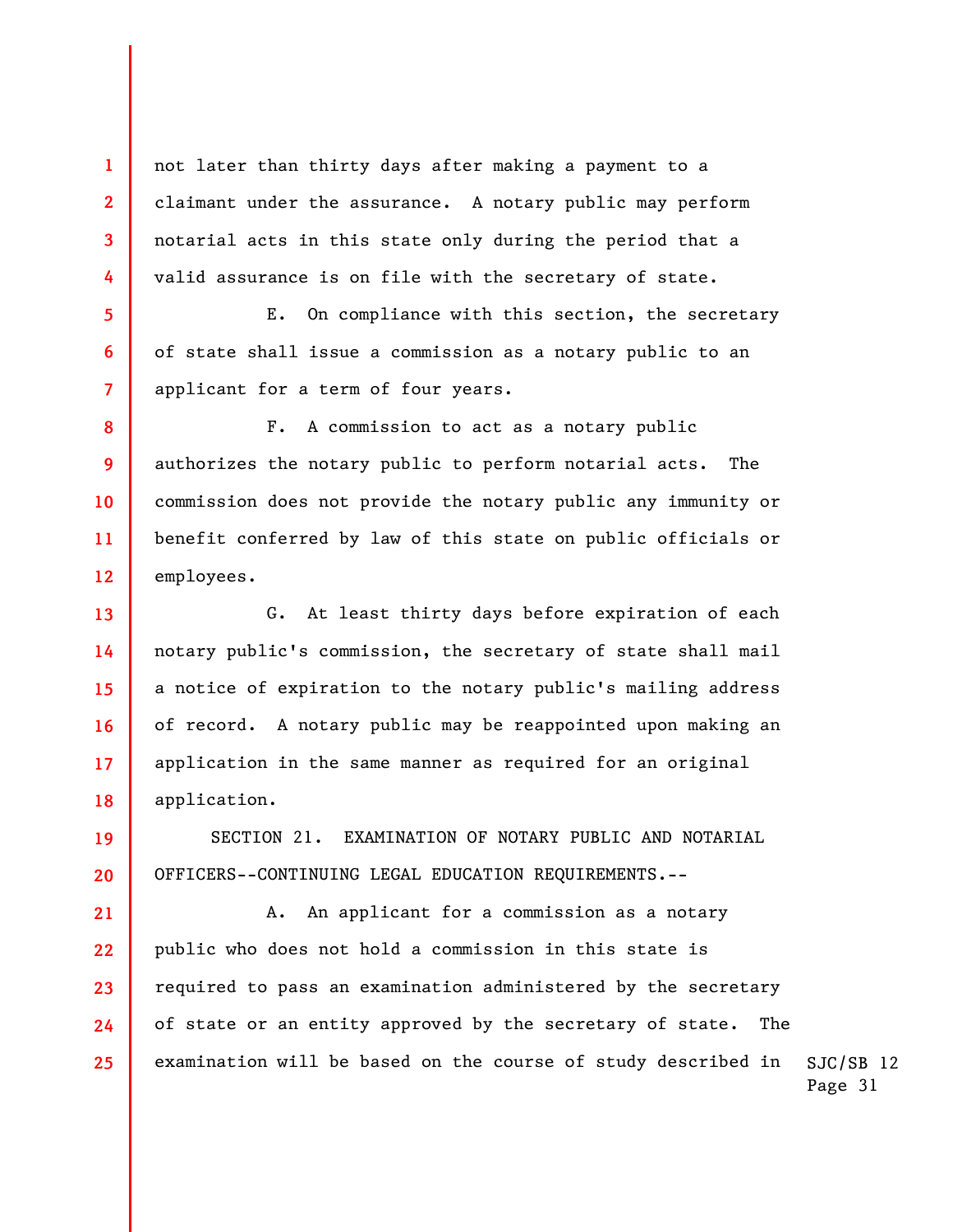1 Subsection B of this section.

2

3

4

5

6

13

15

16

17

19

25

B. The secretary of state or an entity approved by the secretary of state shall offer regularly a course of study to applicants who do not hold commissions as notaries public in this state. The course must cover the laws, rules, procedures and ethics relevant to notarial acts.

7 8 9 10 11 12 C. A notarial officer authorized to practice law in this state may obtain one unit of continuing legal education credit, pursuant to rules established by the board of bar commissioners of the state of New Mexico, for participating in continuing legal education related to performing the notarial acts.

14 SECTION 22. GROUNDS TO DENY, REFUSE TO RENEW, REVOKE, SUSPEND OR CONDITION COMMISSION OF NOTARY PUBLIC.--

18 A. The state ethics commission may deny, refuse to renew, revoke, suspend or impose a condition on a commission as notary public for any act or omission that demonstrates that the individual lacks the honesty, integrity, competence or reliability to act as a notary public, including:

20 21 (1) failure to comply with the Revised Uniform Law on Notarial Acts;

22 23 24 (2) a fraudulent, dishonest or deceitful misstatement or omission in the application for a commission as a notary public submitted to the state ethics commission;

(3) a conviction of the applicant or notary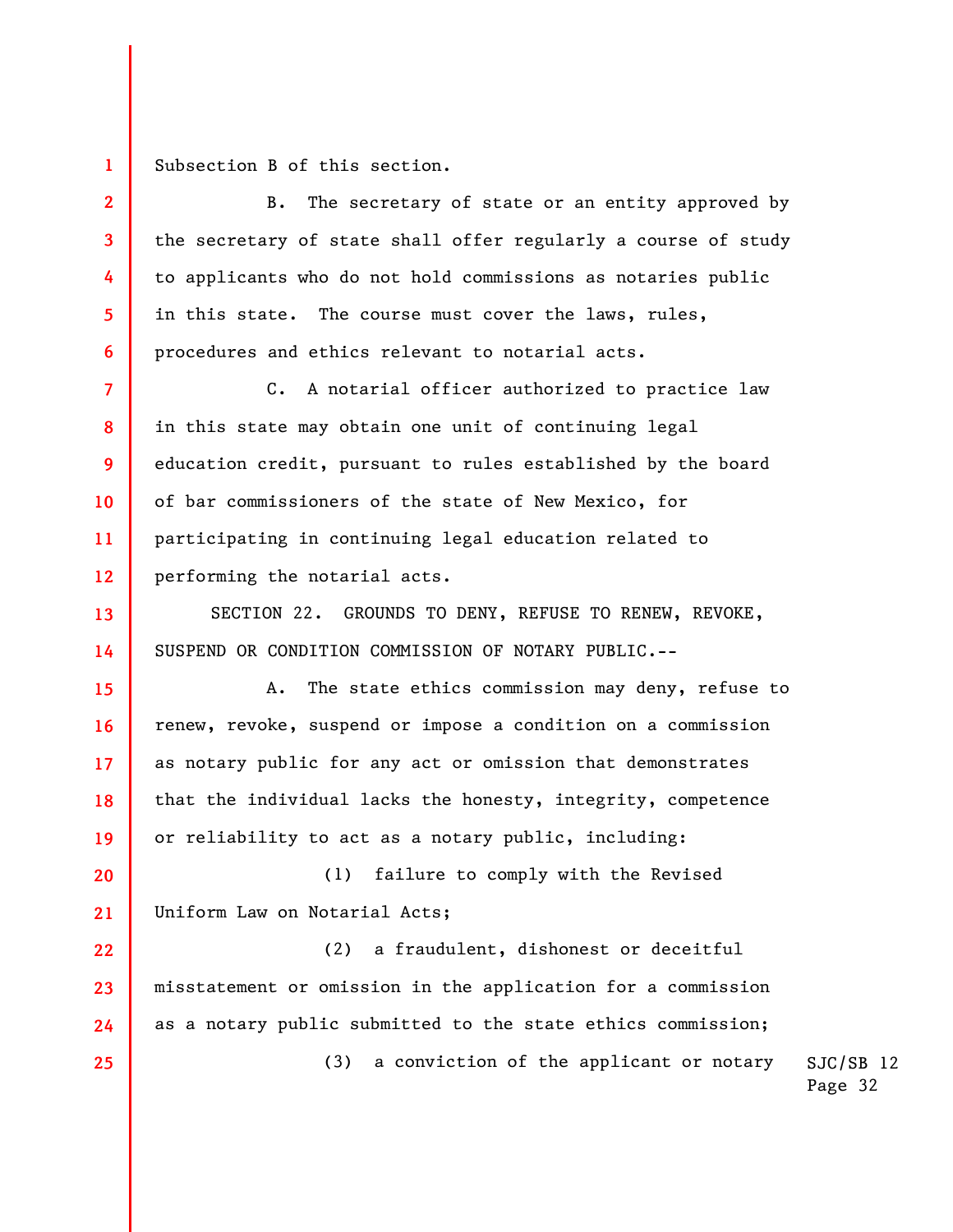resident of this state or ceases to be employed in this state. SJC/SB 12 Page 33 1 2 3 4 5 6 7 8 9 10 11 12 13 14 15 16 17 18 19 20 21 22 23 24 25 public of any felony or a crime involving fraud, dishonesty or deceit during the term of the notary public's commission or during the five years immediately preceding such term; (4) a finding against, or admission of liability by, the applicant or notary public in any legal proceeding or disciplinary action based on the applicant's or notary public's fraud, dishonesty or deceit; (5) failure by the notary public to discharge any duty required of a notary public, whether by the provisions of the Revised Uniform Law on Notarial Acts, rules of the secretary of state or any federal or state law; (6) use of false or misleading advertising or representation by the notary public representing that the notary has a duty, right or privilege that the notary does not have; (7) violation by the notary public of a rule of the secretary of state regarding a notary public; (8) denial, refusal to renew, revocation, suspension or conditioning of a notary public commission in another state; (9) failure of the notary public to maintain an assurance as provided in Subsection D of Section 20 of the Revised Uniform Law on Notarial Acts; or (10) if the individual ceases to be a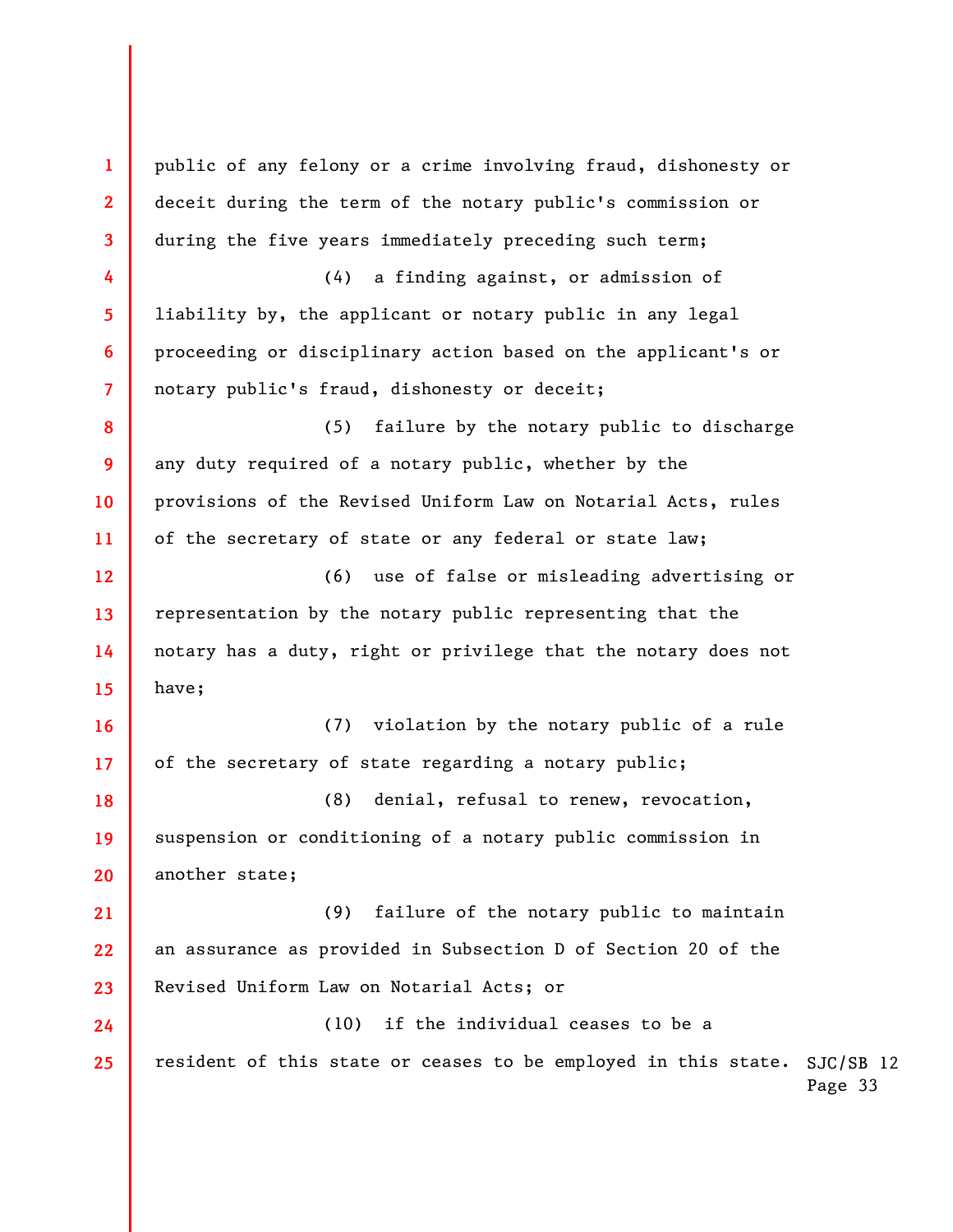SJC/SB 12 Page 34 1 2 3 4 5 6 7 8 9 10 11 12 13 14 15 16 17 18 19 20 21 22 23 24 25 B. The secretary of state may deny or refuse to renew an applicant upon notice from the state ethics commission of adverse action upon a notary public. C. The authority of the state ethics commission to deny, refuse to renew, suspend, revoke or impose conditions on a commission as a notary public does not prevent a person from seeking and obtaining other criminal or civil remedies provided by law. SECTION 23. DATABASE OF NOTARIES PUBLIC.--The secretary of state shall maintain an electronic database of notaries public providing the following: A. information and a means through which a person may verify the authority of a notary public to perform notarial acts; and B. indication of whether a notary public has notified the secretary of state that the notary public will be performing notarial acts on electronic records. SECTION 24. PROHIBITED ACTS.-- A. A commission as a notary public does not authorize an individual to: (1) assist persons in drafting legal records, give legal advice or otherwise practice law; (2) act as an immigration consultant or an expert on immigration matters; (3) represent a person in a judicial or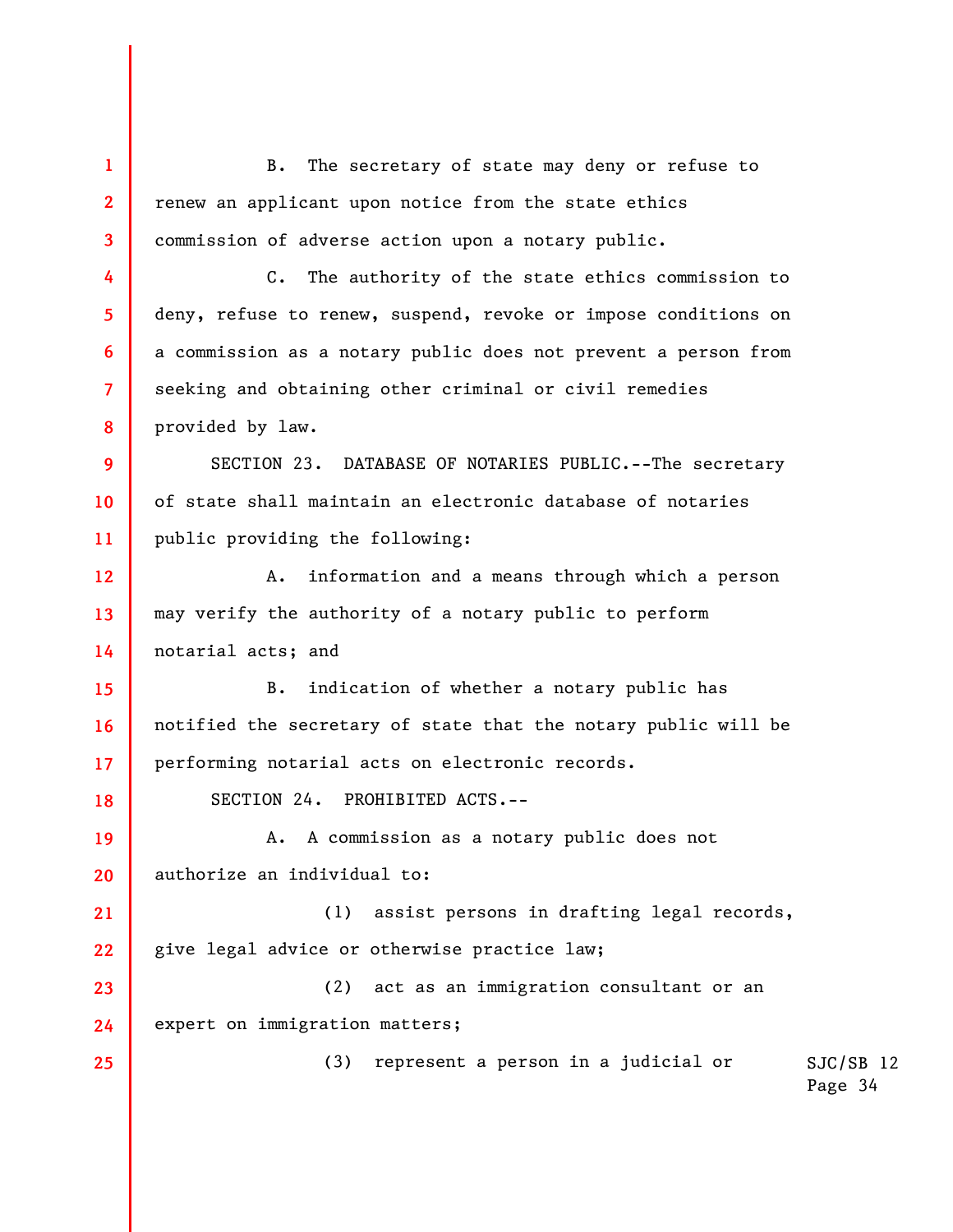1 2 3 administrative proceeding relating to immigration to the United States, United States citizenship or related matters; or

4 5 (4) receive compensation for performing any of the activities listed in this subsection.

B. A notary public shall not engage in false or deceptive advertising.

6

7

8

9

10

C. A notary public, other than an attorney licensed to practice law in this state, shall not use the term "notario" or "notario publico".

SJC/SB 12 11 12 13 14 15 16 17 18 19 20 21 22 23 24 25 D. A notary public shall not advertise or represent that the notary public may assist persons in drafting legal records, give legal advice or otherwise practice law. If a notary public who is not an attorney licensed to practice law in this state in any manner advertises or represents that the notary public offers notarial services, whether orally or in a record, including broadcast media, print media and the internet, the notary public shall include the following statement or an alternate statement authorized or required by the secretary of state, in the advertisement or representation, prominently and in each language used in the advertisement or representation: "I am not an attorney licensed to practice law in this state. I am not allowed to draft legal records, give advice on legal matters, including immigration, or charge a fee for those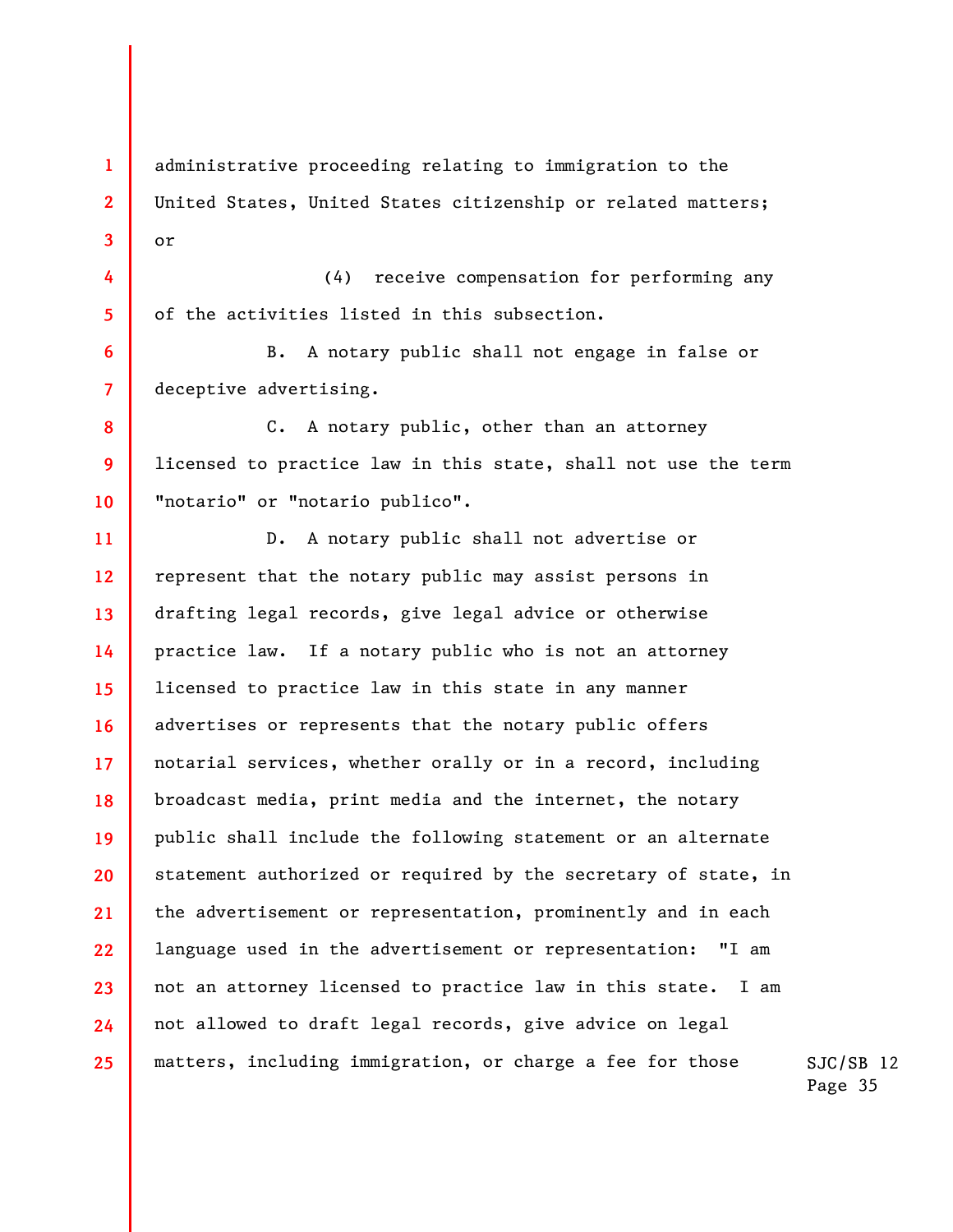1 2 3 4 5 6 7 8 9 10 11 12 13 14 15 16 17 18 19 20 21 22 23 24 25 activities.". If the form of advertisement or representation is not broadcast media, print media or the internet and does not permit inclusion of the statement required by this subsection because of size, the statement shall be displayed prominently or provided at the place of performance of the notarial act before the notarial act is performed. E. Except as otherwise allowed by law, a notary public shall not withhold access to or possession of an original record provided by a person that seeks performance of a notarial act by the notary public. F. A notary public shall not: (1) perform a notarial act on a blank or incomplete record; (2) certify or authenticate a photograph; (3) perform a notarial act with intent to deceive or defraud; or (4) use the title of notary public or official stamp to endorse, promote, denounce or oppose any product, service, contest, candidate or other offering. G. A notarial officer shall not: (1) make or deliver a certificate of notarial act containing statements that the notarial officer knows to be false; or (2) knowingly perform a notarial act for an individual who does not comply with Section 6 of the Revised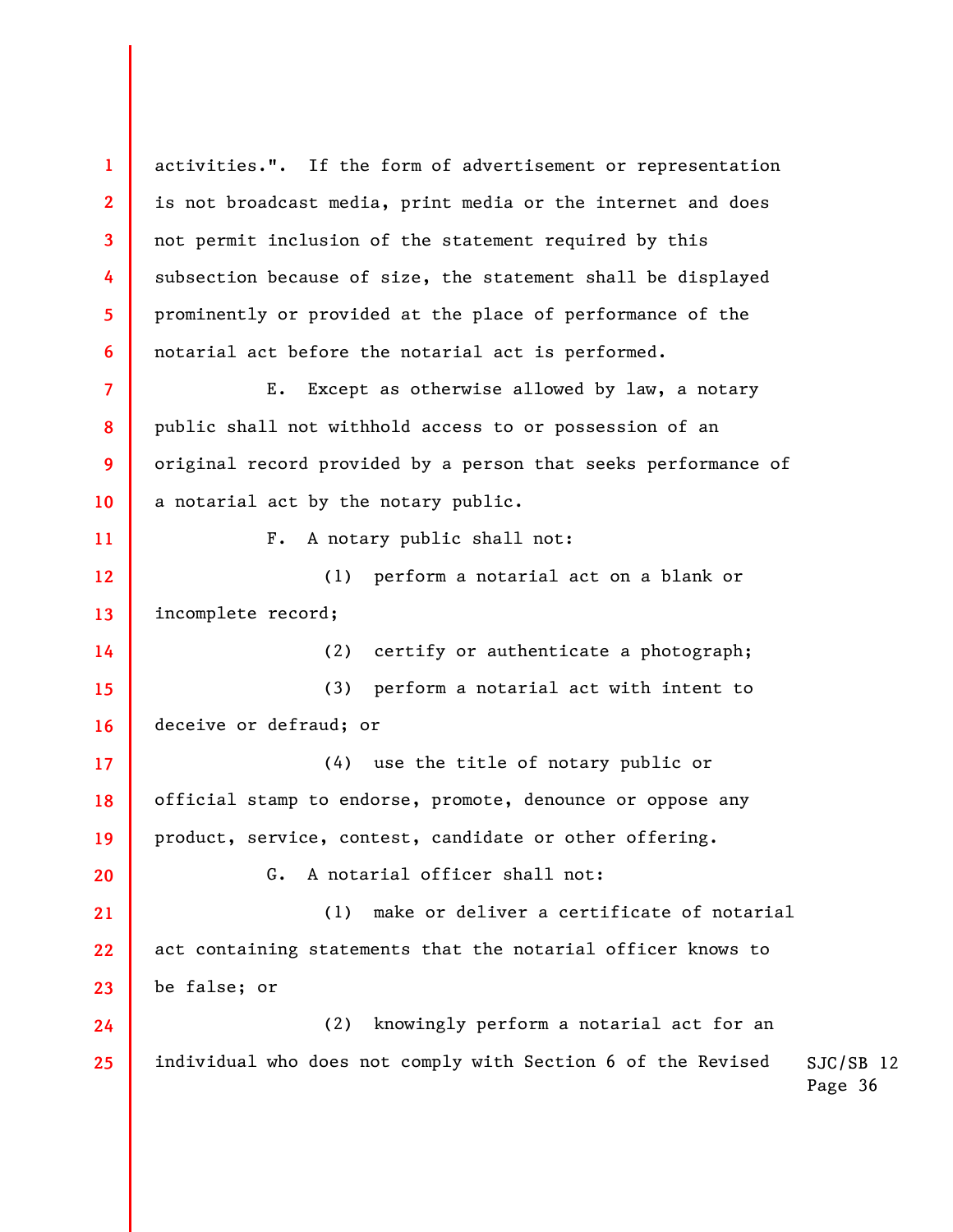1 Uniform Law on Notarial Acts.

2

3

4

5

6

7

8

9

10

11

12

13

14

H. A notarial officer who violates any of the provisions of Subsections A through G of this section is guilty of a misdemeanor for each violation and upon conviction shall be punished by a fine not exceeding one thousand dollars (\$1,000) or by imprisonment for a period not exceeding six months, or both.

I. An individual who performs a purported notarial act with knowledge that the individual's commission as a notary public has expired or that the individual is otherwise disqualified from the office of notary public or as a notarial officer is guilty of a misdemeanor and upon conviction shall be punished by a fine of five hundred dollars (\$500) and shall be removed from office by the state ethics commission.

15 16 17 18 19 20 21 22 23 24 25 SECTION 25. VALIDITY OF NOTARIAL ACTS.--Except as otherwise provided in Subsection B of Section 3 of the Revised Uniform Law on Notarial Acts, the failure of a notarial officer to perform a duty or meet a requirement specified in the Revised Uniform Law on Notarial Acts does not invalidate a notarial act performed by the notarial officer. The validity of a notarial act under the Revised Uniform Law on Notarial Acts does not prevent an aggrieved person from seeking to invalidate the record or transaction that is the subject of the notarial act or from seeking other remedies based on law of this state other than the Revised Uniform Law on Notarial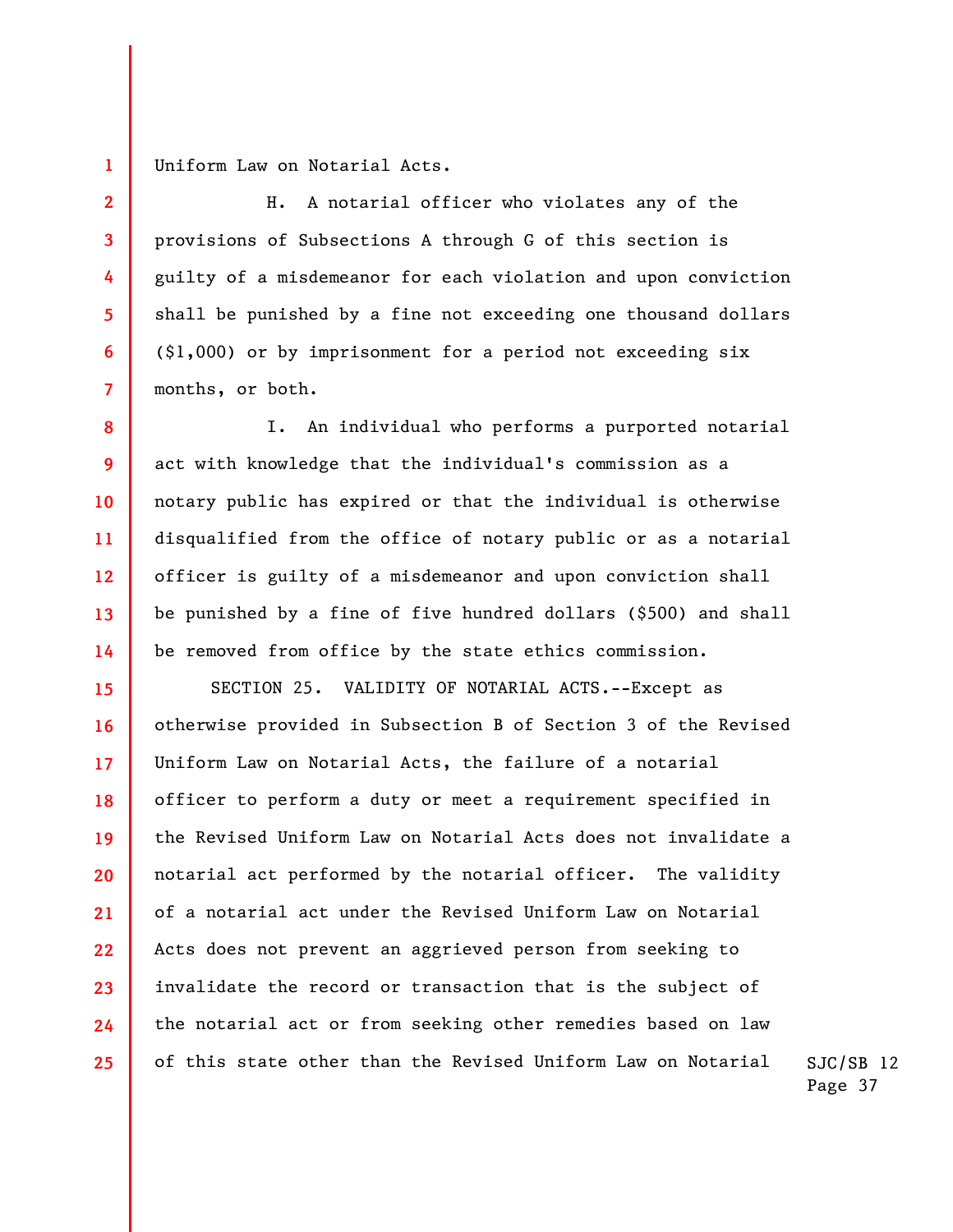Acts or law of the United States. This section does not validate a purported notarial act performed by an individual who does not have the authority to perform notarial acts. SECTION 26. RULES.--

1

2

3

4

5

7

9

10

6 8 11 A. The secretary of state may adopt rules to implement the Revised Uniform Law on Notarial Acts. Rules adopted regarding the performance of notarial acts with respect to electronic records may not require, or accord greater legal status or effect to, the implementation or application of a specific technology or technical specification. The rules may:

12 13 (1) prescribe the manner of performing notarial acts regarding tangible and electronic records;

14 15 16 (2) include provisions to ensure that any change to or tampering with a record bearing a certificate of a notarial act is self-evident;

17 18 19 (3) include provisions to ensure integrity in the creation, transmittal, storage or authentication of electronic records or signatures;

20 21 22 23 (4) prescribe the process of granting, renewing, conditioning, denying, suspending or revoking a notary public commission and assuring the trustworthiness of an individual holding a commission as notary public;

24 25 (5) include provisions to prevent fraud or mistake in the performance of notarial acts;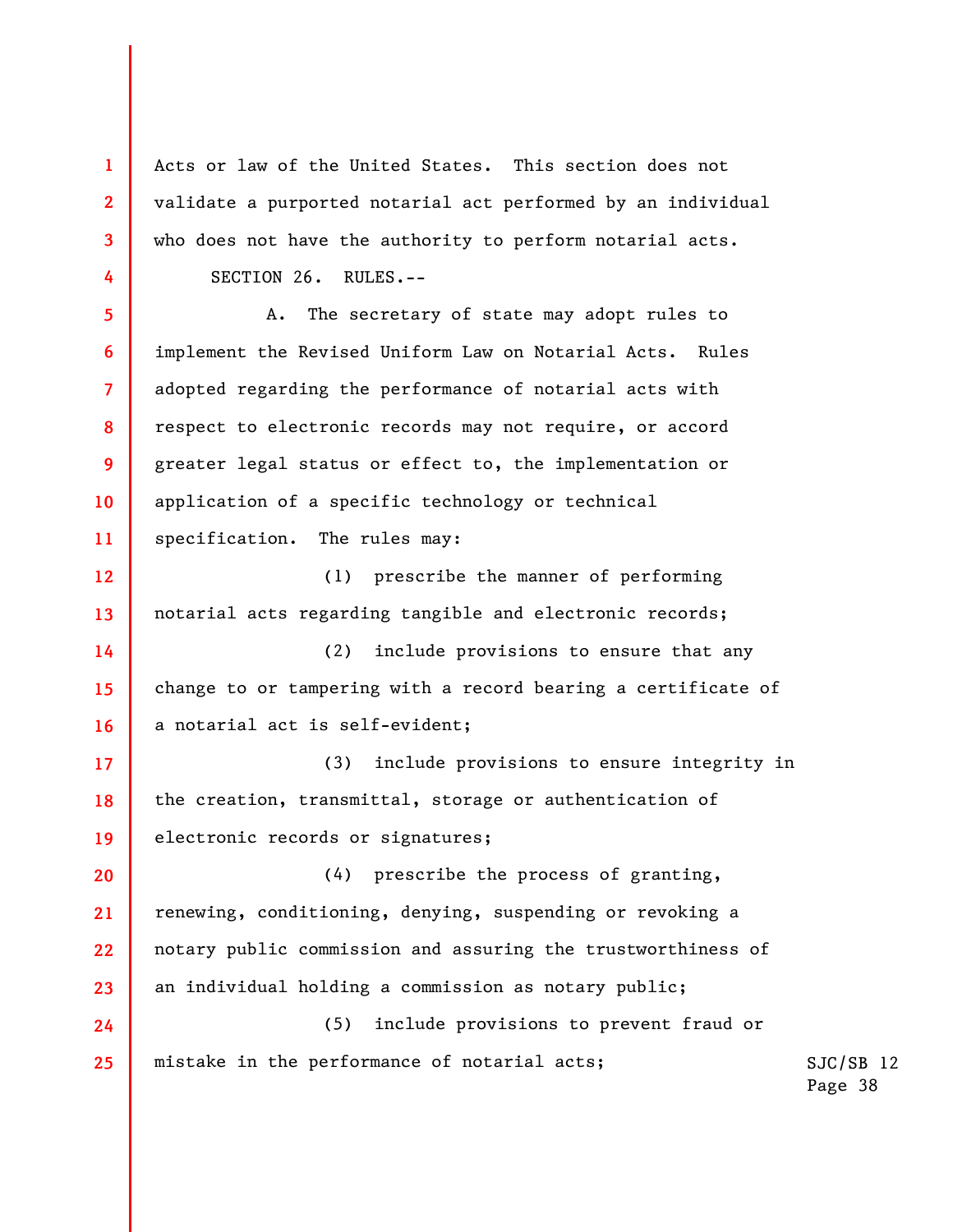(6) establish the process for approving and accepting surety bonds and other forms of assurance pursuant to Subsection D of Section 20 of the Revised Uniform Law on Notarial Acts;

1

2

3

4

5 6 7 8 9 (7) provide for the administration of the examination pursuant to Subsection A of Section 21 of the Revised Uniform Law on Notarial Acts and the course of study pursuant to Subsection B of Section 21 of the Revised Uniform Law on Notarial Acts; and

10 11 12 13 14 15 (8) provide for the administration of continuing legal education for notarial officers authorized to practice law in this state in collaboration with the board of bar commissioners of the state of New Mexico and pursuant to rules adopted by the board of bar commissioners of the state of New Mexico.

16 17 18 19 B. In adopting, amending or repealing rules about notarial acts with respect to electronic records, the secretary of state shall consider, so far as is consistent with the Revised Uniform Law on Notarial Acts:

20 21 22 (1) the most recent standards regarding electronic records promulgated by national bodies, such as the national association of secretaries of state;

23 24 25 (2) standards, practices and customs of other jurisdictions that substantially enact the Revised Uniform Law on Notarial Acts; and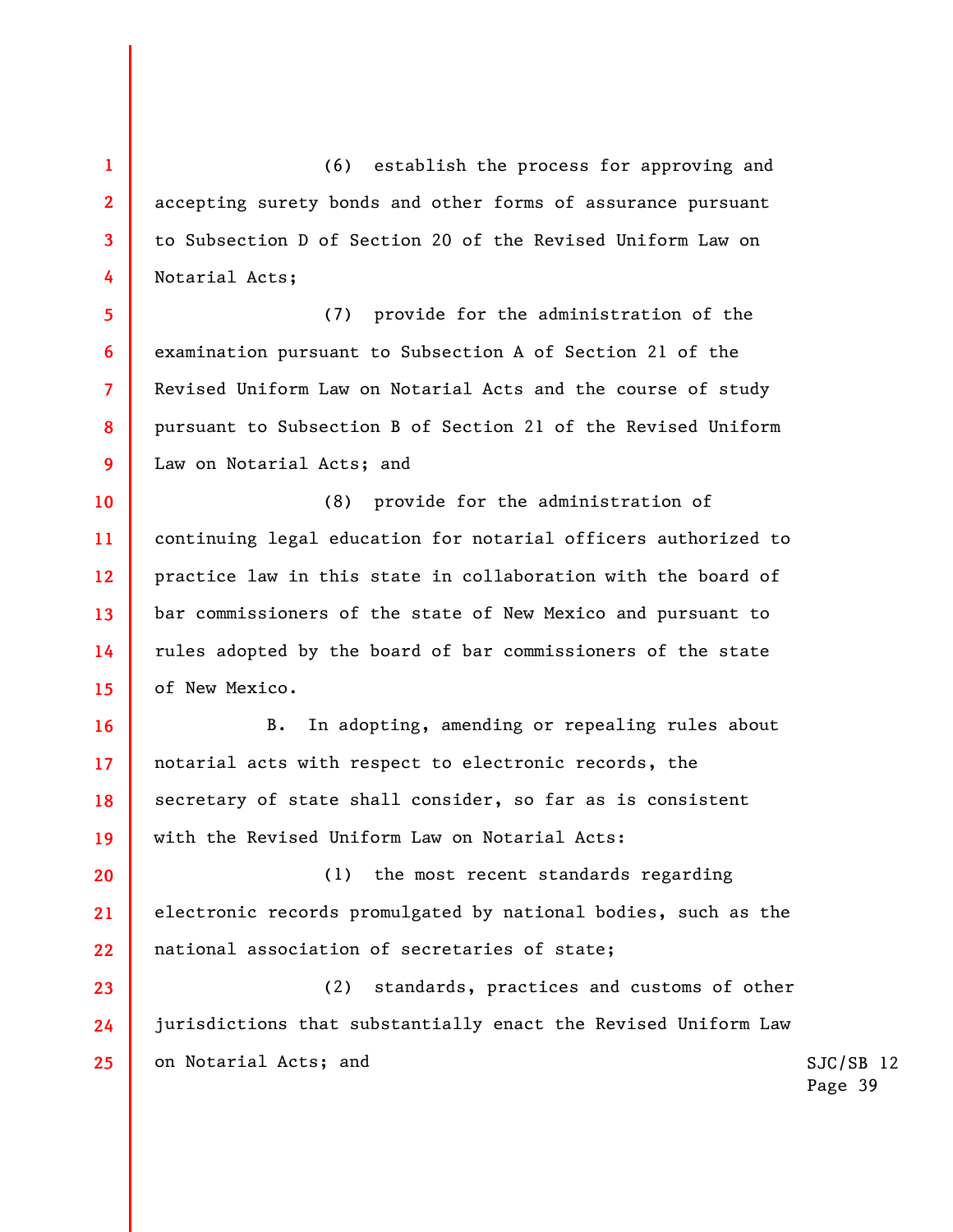1 2 (3) the views of governmental officials and entities and other interested persons.

SECTION 27. NOTARY PUBLIC COMMISSION IN EFFECT.--

A. A commission as a notary public in effect on the effective date of the Revised Uniform Law on Notarial Acts continues until its date of expiration.

7 8 9 10 B. A notarial officer authorized to practice law in this state is authorized to practice notarial acts with no expiration of this authority but shall maintain an active license to practice law.

11 12 13 14 15 C. A notary public not authorized to practice law in this state who applies to renew a commission as a notary public on or after the effective date of the Revised Uniform Law on Notarial Acts is subject to and shall comply with the Revised Uniform Law on Notarial Acts.

16 17 18 19 D. A notary public or notarial officer, in performing notarial acts after the effective date of the Revised Uniform Law on Notarial Acts, shall comply with the Revised Uniform Law on Notarial Acts.

SECTION 28. FEES.--

3

4

5

6

20

21 22 23 A. A notary public or notarial officer may charge the maximum fee specified in this section, charge less than the maximum fee or waive the fee.

SJC/SB 12 24 25 B. An employer shall not establish fees for notarial services that are in excess of those specified in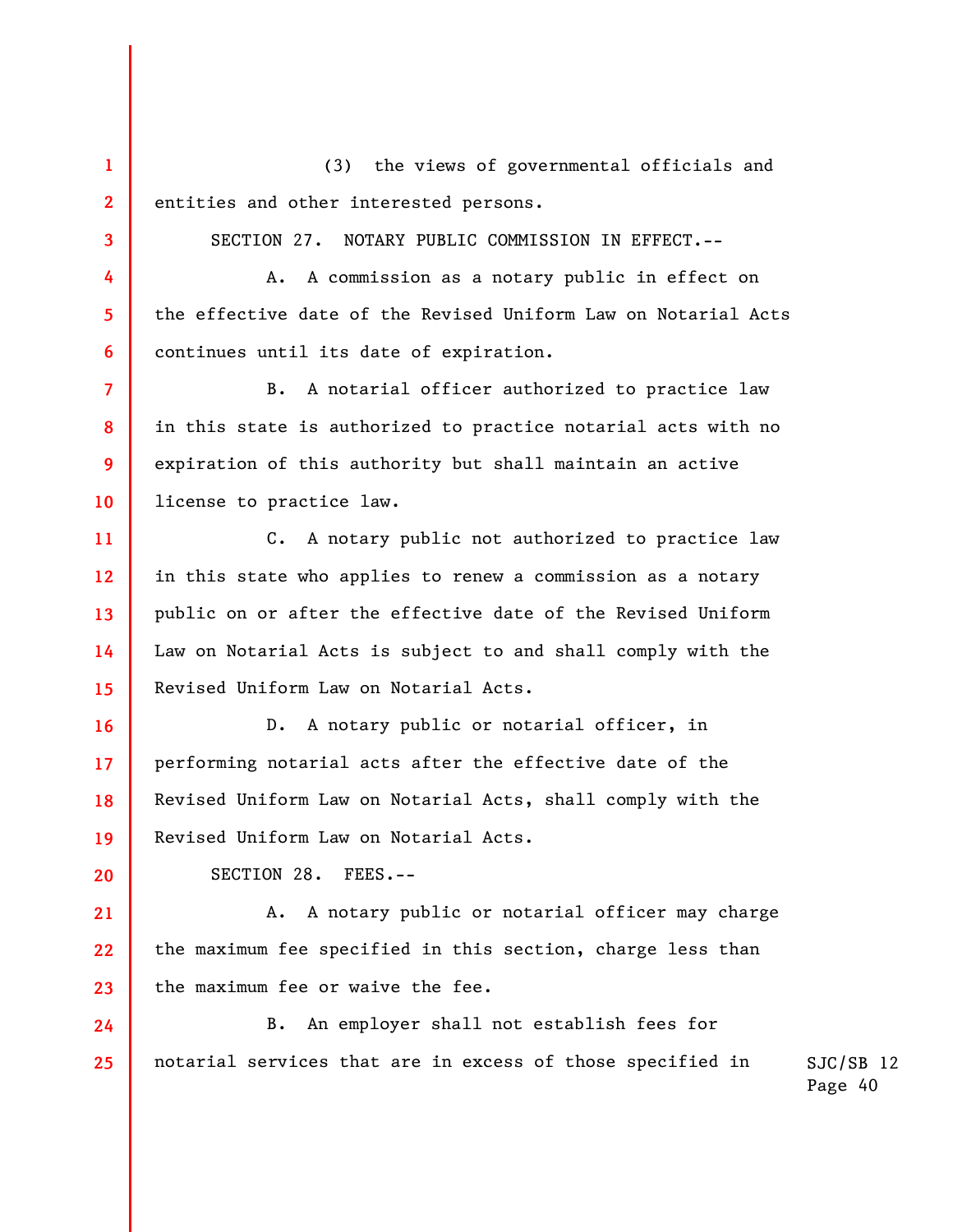1 2 3 4 5 6 7 8 9 10 11 12 13 14 15 16 17 18 19 20 21 22 23 24 25 this section nor on the attributes of the principal as delineated. C. The maximum fees that may be charged by a notary public or notarial officer licensed to practice law for notarial acts are: (1) for acknowledgments, five dollars (\$5.00) per acknowledgment; (2) for oaths or affirmations without a signature, five dollars (\$5.00) per person; (3) for jurats, five dollars (\$5.00) per jurat; and (4) for copy certifications, fifty cents (\$.50) per page with a minimum total charge of five dollars  $($ \$5.00). D. A notary public or notarial officer may charge a travel fee when traveling to perform a notarial act if: (1) the notary public and the person requesting the notarial act agree upon the travel fee in advance of the travel; and (2) the notary public explains to the person requesting the notarial act that the travel fee is separate from the notarial fees and not mandated by law. E. In addition to the fees prescribed in Subsections C and D of this section, a notary public may charge a technology fee not to exceed twenty-five dollars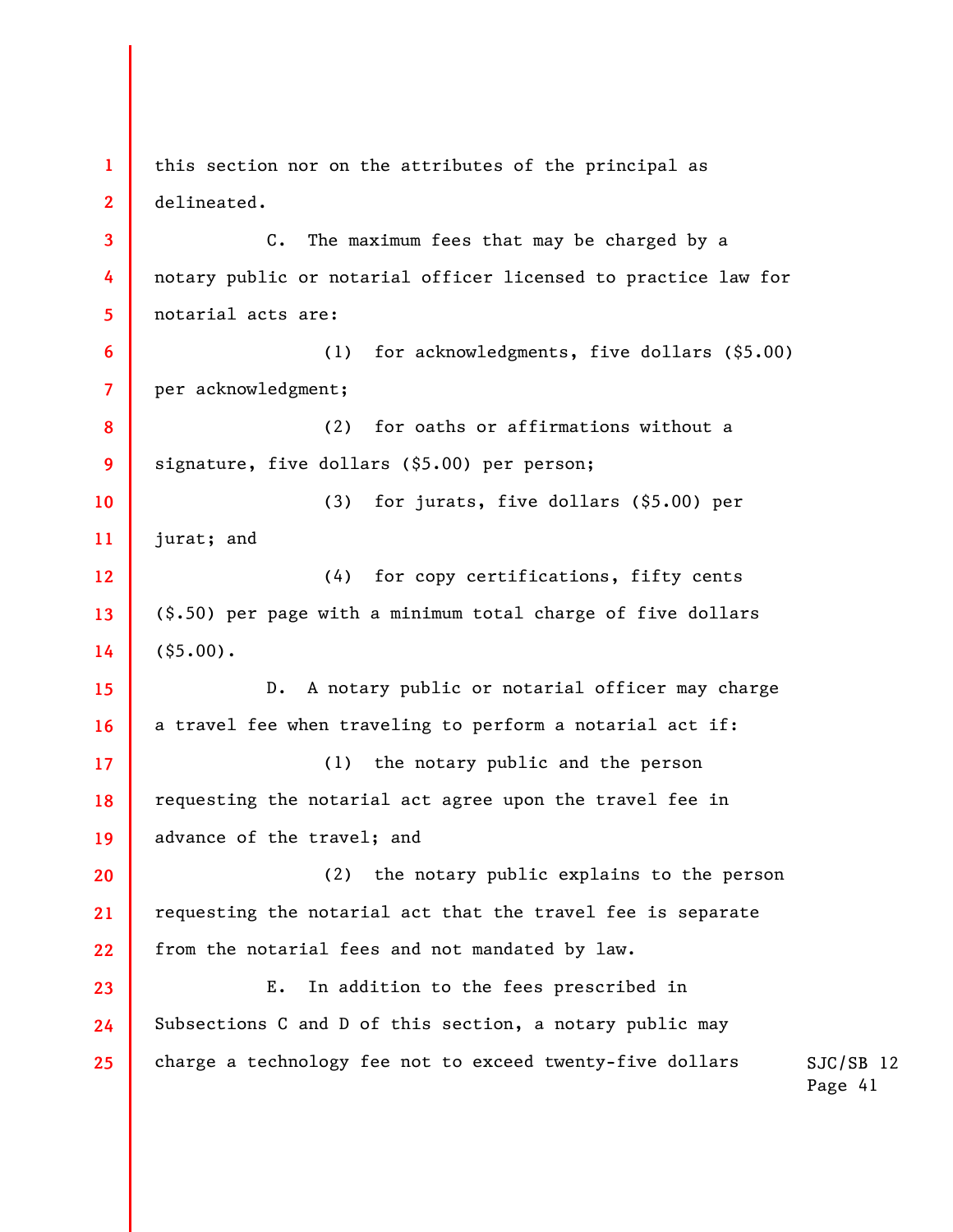(\$25.00) or other amount established by rule by the secretary of state per notarial act performed with respect to an electronic record.

SECTION 29. INSPECTION OF PUBLIC RECORDS ACT COMPLIANCE.--

1

2

3

4

5

6

7

8

A. Members of the public may request journal entry or audiovisual recordings related to a specified notarial act transaction pursuant to the Inspection of Public Records Act.

9 10 11 12 13 B. A request made pursuant to Subsection A of this section shall name the notarial act transaction with particularity, naming the document subject to the notarial act in the request for which the journal entry or audiovisual recording is sought.

14 15 16 17 C. No request for records relating to a notarial act that does not name the document subject to the notarial act shall be enforceable pursuant to the Inspection of Public Records Act.

18 19 20 21 SECTION 30. SAVING CLAUSE.--The Revised Uniform Law on Notarial Acts does not affect the validity or effect of a notarial act performed before the effective date of the Revised Uniform Law on Notarial Acts.

SJC/SB 12 22 23 24 25 SECTION 31. UNIFORMITY OF APPLICATION AND CONSTRUCTION.--In applying and construing the Revised Uniform Law on Notarial Acts, consideration shall be given to the need to promote uniformity of the law with respect to its subject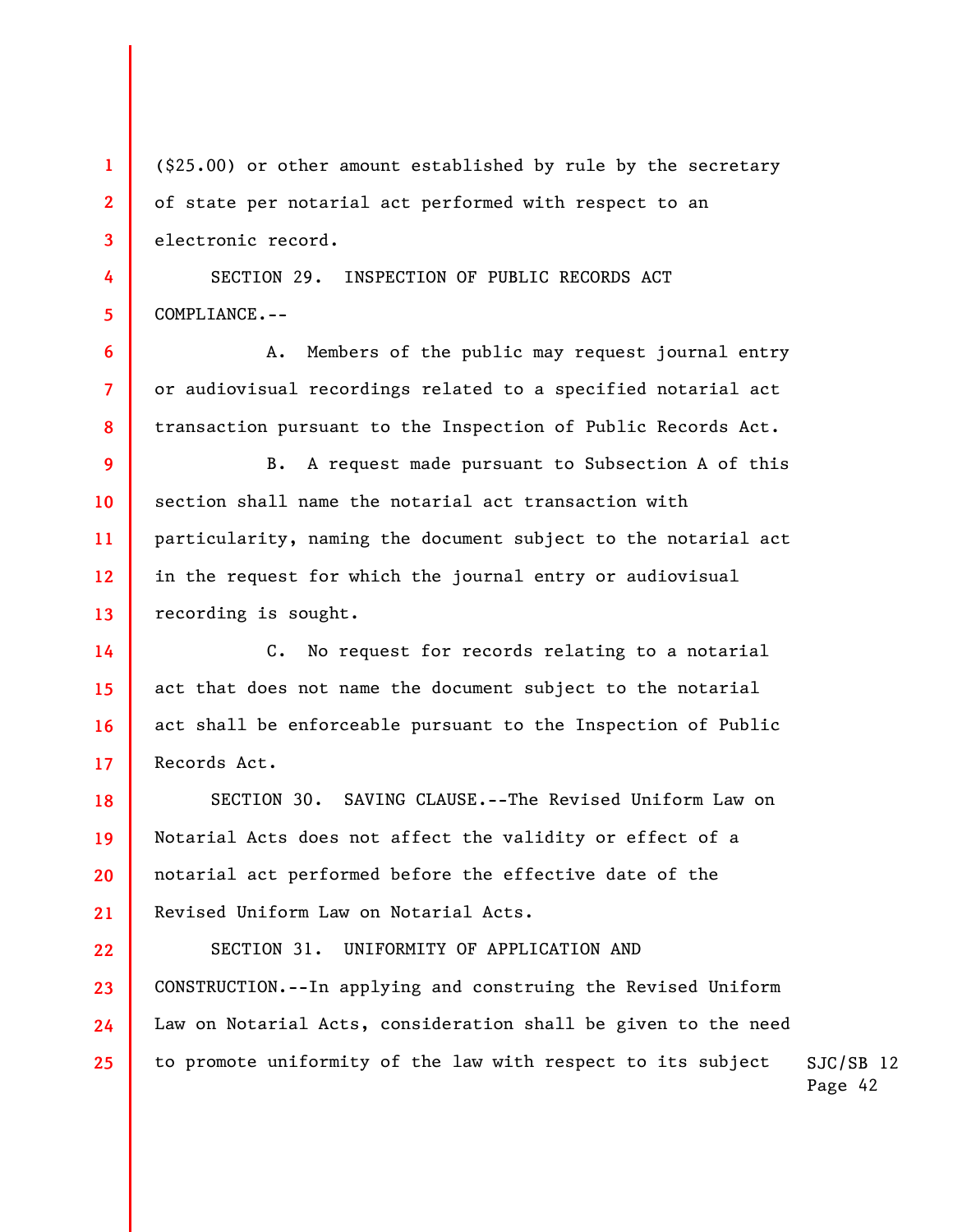1 matter among states that enact it.

2 3 4 5 6 7 8 9 10 11 12 13 14 15 16 17 18 19 20 21 22 23 24 25 SECTION 32. RELATION TO FEDERAL ELECTRONIC SIGNATURES IN GLOBAL AND NATIONAL COMMERCE ACT.--The Revised Uniform Law on Notarial Acts modifies, limits and supersedes the federal Electronic Signatures in Global and National Commerce Act, but does not modify, limit or supersede Section 101(c) of that act, 15 U.S.C. Section 7001(c), or authorize electronic delivery of any of the notices described in Section 103(b) of that act, 15 U.S.C. Section 7003(b). SECTION 33. Section 10-16G-9 NMSA 1978 (being Laws 2019, Chapter 86, Section 9) is amended to read: "10-16G-9. COMMISSION JURISDICTION--COMPLIANCE PROVISIONS.-- A. The commission has jurisdiction to enforce the applicable civil compliance provisions for public officials, public employees, candidates, persons subject to the Campaign Reporting Act, government contractors, lobbyists and lobbyists' employers of: (1) the Campaign Reporting Act; (2) the Financial Disclosure Act; (3) the Gift Act; (4) the Lobbyist Regulation Act; (5) the Voter Action Act; (6) the Governmental Conduct Act; (7) the Procurement Code;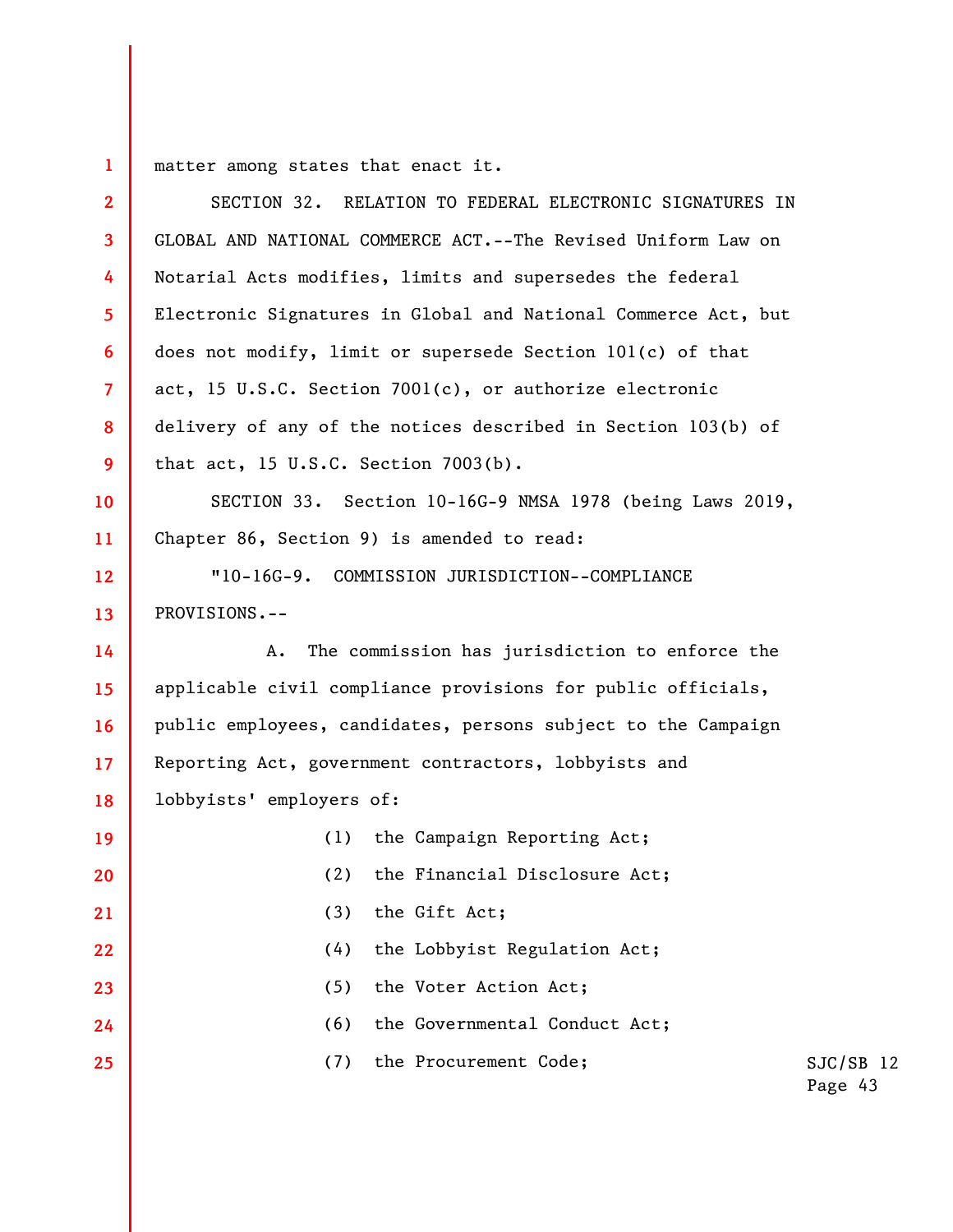1 2 3 4 5 6 7 8 9 10 11 12 13 14 15 16 17 18 19 20 21 22 23 24 (8) the State Ethics Commission Act; (9) the Revised Uniform Law on Notarial Acts; and (10) Article 9, Section 14 of the constitution of New Mexico. B. All complaints filed with a public agency regarding the statutes listed in Subsection A of this section shall be forwarded to the commission. C. The commission may choose to act on some or all aspects of a complaint and forward other aspects of a complaint to another state or federal agency with jurisdiction over the matter in accordance with Subsection E of this section. D. If the commission decides not to act on a complaint, whether the complaint was filed with the commission or forwarded from another public agency, or decides only to act on part of a complaint, the commission shall promptly forward the complaint, or any part of a complaint on which it does not wish to act, to the public agency that has appropriate jurisdiction within ten days of the decision. The complainant and respondent shall be notified in writing when the complainant's request has been forwarded to another agency unless otherwise provided pursuant to Subsection H of Section 10-16G-10 NMSA 1978.

25

E. The commission may share jurisdiction with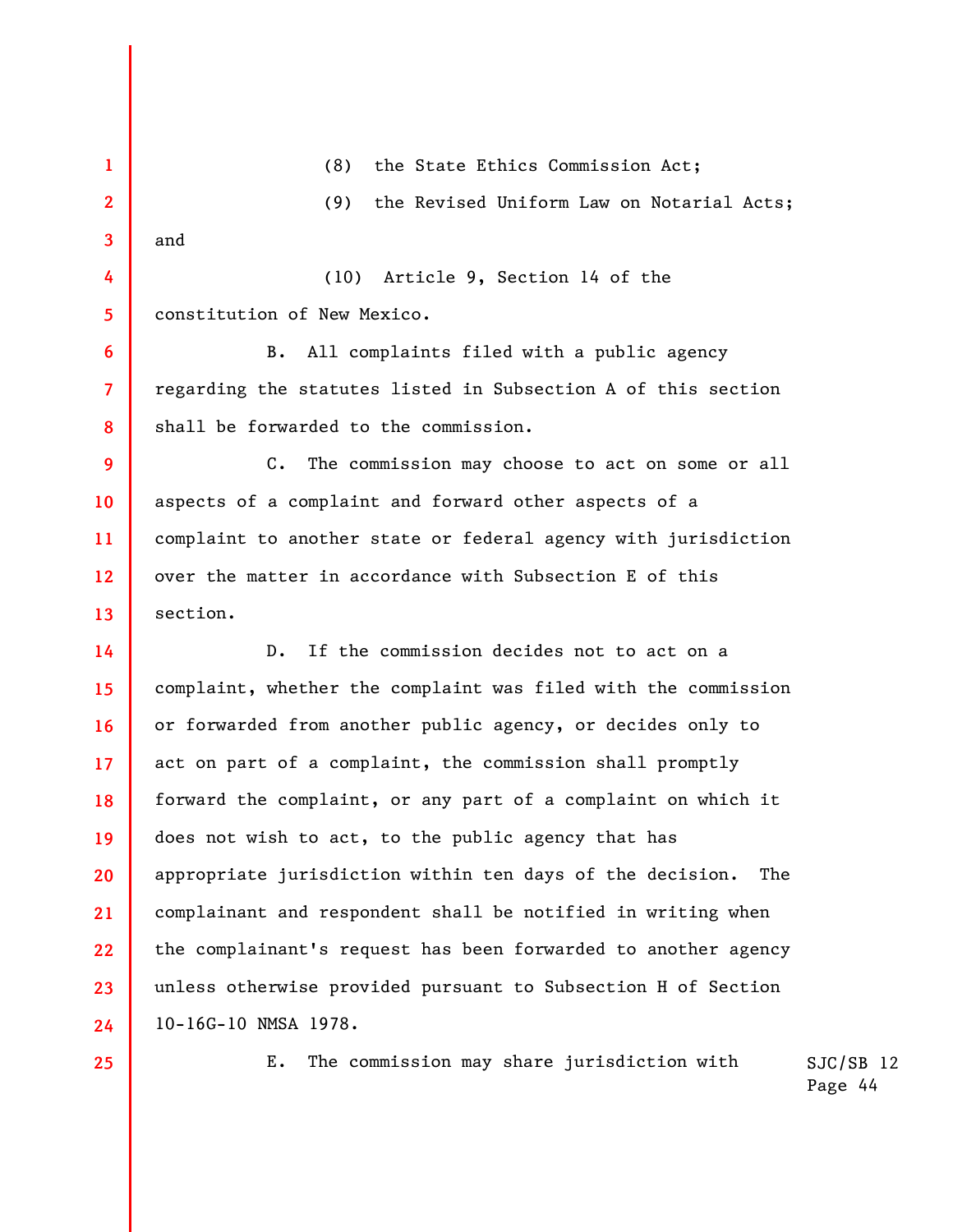other public agencies having authority to act on a complaint or any aspect of a complaint. Such shared jurisdiction shall be formalized through an agreement entered into by all participating agencies involved with the complaint and the director. The commission may also investigate a complaint referred to the commission by the legislature, or a legislative committee, in accordance with an agreement entered into pursuant to policies of the New Mexico legislative council or rules of the house of representatives or senate.

1

2

3

4

5

6

7

8

9

15

16

17

18

19

20

21

22

23

10 11 12 13 14 F. The commission may file a court action to enforce the civil compliance provisions of an act listed in Subsection A of this section. The court action shall be filed in the district court in the county where the respondent resides."

SECTION 34. Section 14-8-4 NMSA 1978 (being Laws 1901, Chapter 62, Section 18, as amended) is amended to read:

"14-8-4. ACKNOWLEDGMENT NECESSARY FOR RECORDING-- EXCEPTIONS--RECORDING OF DUPLICATES.--

A. Any original instrument of writing duly acknowledged may be filed and recorded. Any instrument of writing not duly acknowledged may not be filed and recorded or considered of record, though so entered, unless otherwise provided in this section.

means notarized by a person empowered to perform notarial acts SJC/SB 12 Page 45 24 25 B. For purposes of this section, "acknowledged"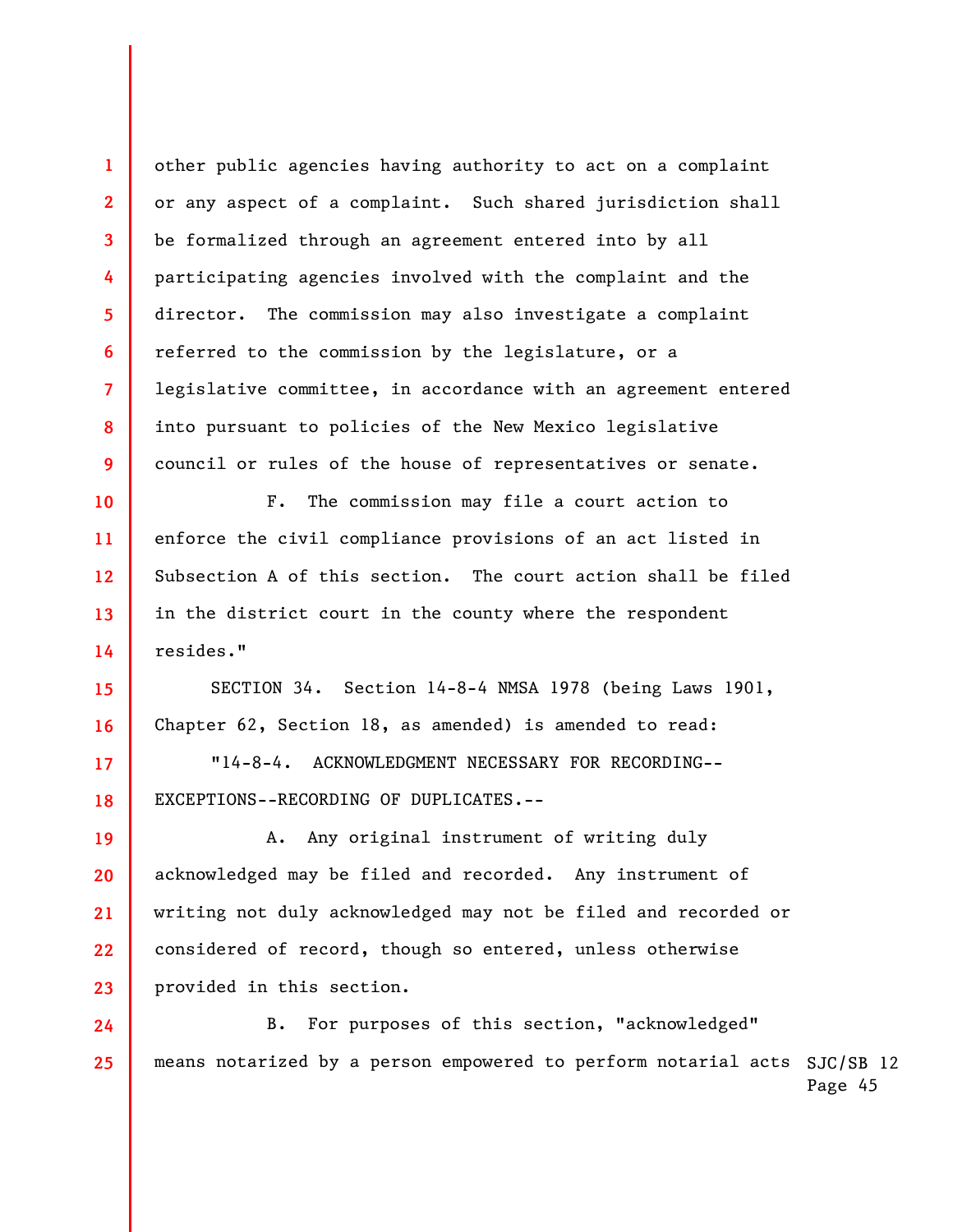SJC/SB 12 Page 46 1 2 3 4 5 6 7 8 9 10 11 12 13 14 15 16 17 18 19 20 21 22 23 24 25 pursuant to the Revised Uniform Law on Notarial Acts. C. The following documents need not be acknowledged but may be filed and recorded: (1) court-certified copies of a court order, judgment or other judicial decree; (2) court-certified transcripts of any money judgment obtained in a court of New Mexico or, pursuant to Section 14-9-9 NMSA 1978, in the United States district court for the district of New Mexico; (3) land patents and land office receipts; (4) notice of lis pendens filed pursuant to Section 38-1-14 NMSA 1978; (5) provisional orders creating improvement districts pursuant to Section 4-55A-7 NMSA 1978; (6) notices of levy on real estate under execution or writ of attachment when filed by a peace officer pursuant to Section 39-4-4 NMSA 1978; (7) surveys of land that do not create a division of land but only show existing tracts of record when filed by a professional surveyor pursuant to Section 61-23-28.2 NMSA 1978; (8) certified copies of foreign wills, marriages or birth certificates duly authenticated; and (9) instruments of writing in any manner affecting lands in the state filed pursuant to Section 14-9-7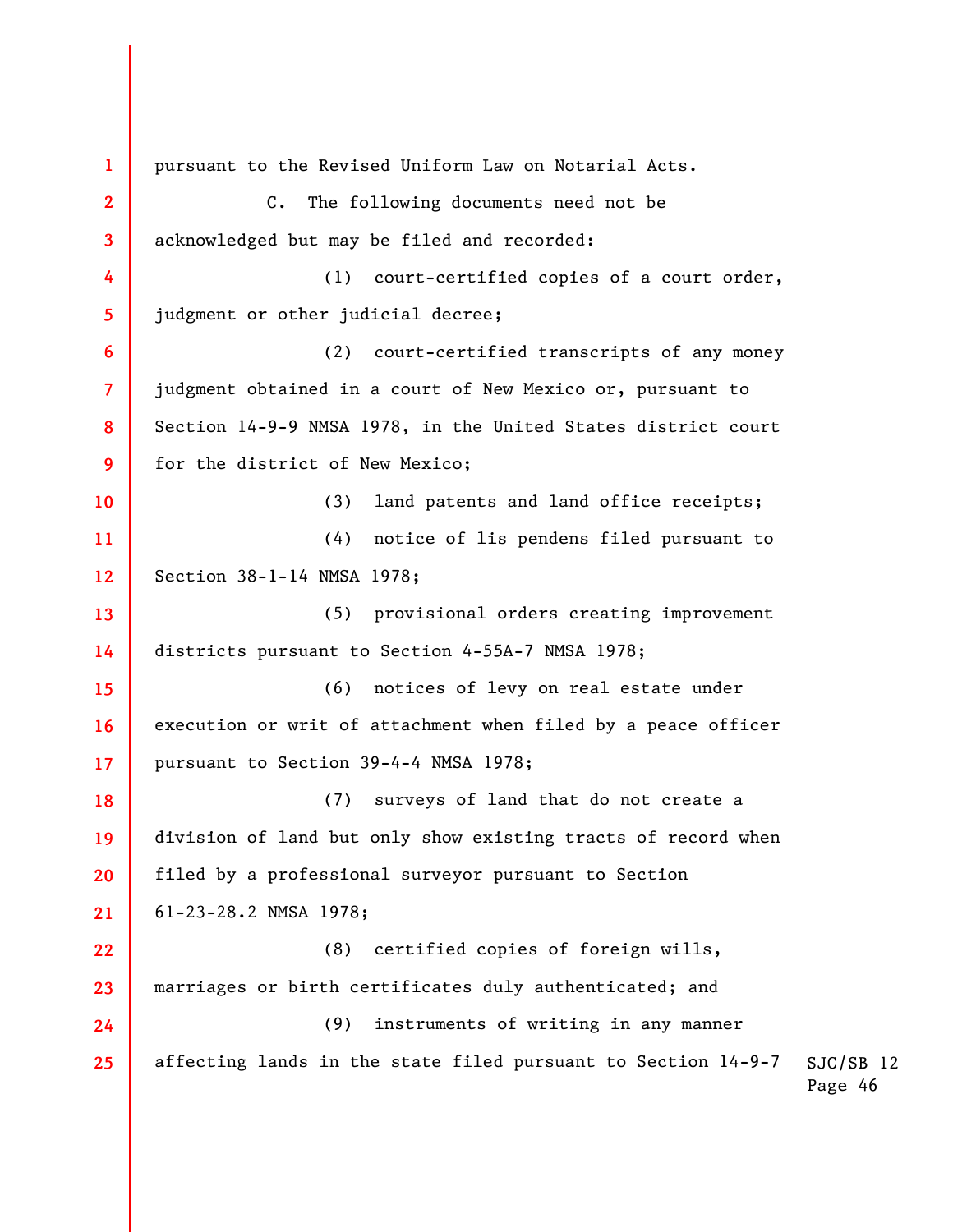NMSA 1978, when these instruments have been duly executed by an authorized public officer.

1

2

3 4 5 6 7 8 9 10 11 12 13 14 15 16 17 18 19 20 21 22 23 24 25 D. If an original instrument of writing is unavailable but, if it were available, could be filed and recorded in accordance with this section, a duplicate of that instrument shall be accepted for filing and recording if accompanied by an affidavit executed pursuant to this subsection. The affidavit shall: (1) provide the name, telephone number and mailing address of the affiant; (2) provide information regarding the execution of the instrument, consideration paid, delivery or other information establishing that the original instrument, if it were available, would be entitled to be recorded pursuant to Subsection A of this section; (3) specify the reason the duplicate is filed and recorded in place of the original instrument; (4) include a statement that the duplicate is a true and correct copy of the original instrument; and (5) be acknowledged and made under oath confirming that the statements set forth in the affidavit are true and correct and of the personal knowledge of the affiant. E. The filing of a duplicate instrument in accordance with Subsection D of this section shall not incur a fee in addition to the fee, if any, charged for filing an